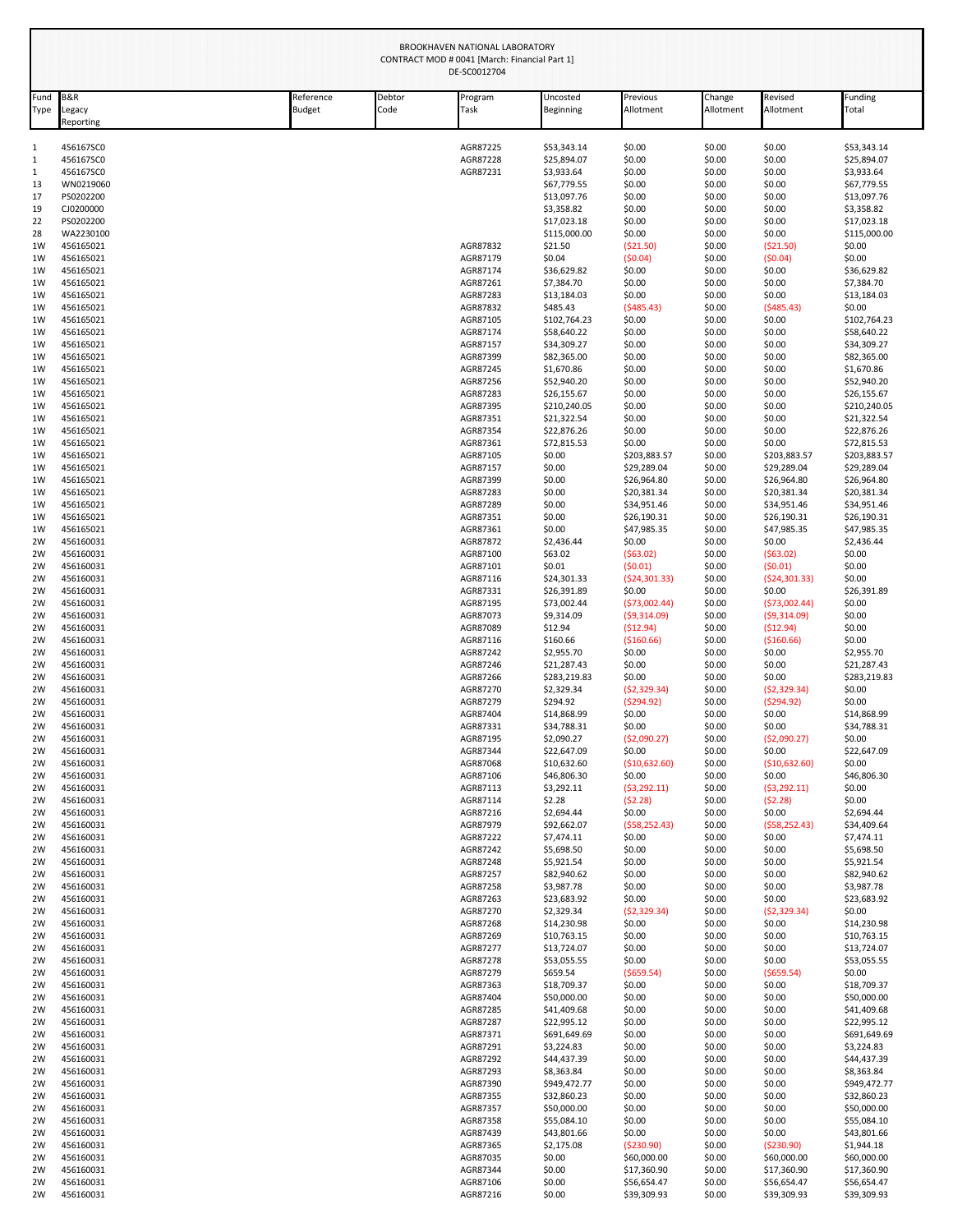| 2W        | 456160031 |              | AGR87222 | \$0.00       | \$3,958.65     | \$0.00 | \$3,958.65     | \$3,958.65   |
|-----------|-----------|--------------|----------|--------------|----------------|--------|----------------|--------------|
| 2W        | 456160031 |              | AGR87242 | \$0.00       | \$87,289.18    | \$0.00 | \$87,289.18    | \$87,289.18  |
| 2W        | 456160031 |              | AGR87257 | \$0.00       | \$3,278.84     | \$0.00 | \$3,278.84     | \$3,278.84   |
| 2W        | 456160031 |              | AGR87258 | \$0.00       | \$0.00         | \$0.00 | \$0.00         | \$0.00       |
| 2W        | 456160031 |              | AGR87263 | \$0.00       | \$3,753.21     | \$0.00 | \$3,753.21     | \$3,753.21   |
| 2W        | 456160031 |              | AGR87268 | \$0.00       | \$55,059.88    | \$0.00 | \$55,059.88    | \$55,059.88  |
|           |           |              |          |              |                |        |                |              |
| 2W        | 456160031 |              | AGR87269 | \$0.00       | \$29,521.89    | \$0.00 | \$29,521.89    | \$29,521.89  |
| 2W        | 456160031 |              | AGR87278 | \$0.00       | \$327.03       | \$0.00 | \$327.03       | \$327.03     |
| 2W        | 456160031 |              | AGR87363 | \$0.00       | \$9,226.13     | \$0.00 | \$9,226.13     | \$9,226.13   |
| 2W        | 456160031 |              | AGR87285 | \$0.00       | \$24,949.29    | \$0.00 | \$24,949.29    | \$24,949.29  |
| 2W        | 456160031 |              | AGR87287 | \$0.00       | \$70,379.74    | \$0.00 | \$70,379.74    | \$70,379.74  |
| 2W        | 456160031 |              | AGR87371 | \$0.00       | \$600,000.00   | \$0.00 | \$600,000.00   | \$600,000.00 |
| 2W        | 456160031 |              | AGR87291 | \$0.00       | \$1,775.17     | \$0.00 | \$1,775.17     | \$1,775.17   |
| 2W        | 456160031 |              | AGR87292 | \$0.00       | \$48,507.76    | \$0.00 | \$48,507.76    | \$48,507.76  |
| 2W        | 456160031 |              | AGR87293 | \$0.00       | \$5,271.24     | \$0.00 | \$5,271.24     | \$5,271.24   |
| 2W        | 456160031 |              | AGR87355 | \$0.00       | \$8,935.45     | \$0.00 | \$8,935.45     | \$8,935.45   |
| 2W        | 456160031 |              | AGR87357 | \$0.00       | \$99,970.46    | \$0.00 | \$99,970.46    | \$99,970.46  |
| 2W        | 456160031 |              | AGR87358 | \$0.00       | \$157,970.30   | \$0.00 | \$157,970.30   | \$157,970.30 |
| 2W        | 456160031 |              | AGR87370 | \$0.00       | \$117,993.49   | \$0.00 | \$117,993.49   | \$117,993.49 |
| 2W        | 456160031 |              | AGR87362 | \$0.00       | \$75,000.00    | \$0.00 | \$75,000.00    | \$75,000.00  |
| 2W        | 456160031 |              | AGR87369 | \$0.00       |                | \$0.00 |                | \$118,363.00 |
|           |           |              |          |              | \$118,363.00   |        | \$118,363.00   |              |
| 2W        | 456160031 |              | AGR87368 | \$0.00       | \$128,043.58   | \$0.00 | \$128,043.58   | \$128,043.58 |
| 2W        | 456160031 |              | AGR87382 | \$0.00       | \$22,500.00    | \$0.00 | \$22,500.00    | \$22,500.00  |
| 2W        | 456160031 |              | AGR87833 | \$0.00       | \$50,000.00    | \$0.00 | \$50,000.00    | \$50,000.00  |
| 2W        | 456160031 |              | AGR87385 | \$0.00       | \$57,038.83    | \$0.00 | \$57,038.83    | \$57,038.83  |
| 2W        | 456160031 |              | AGR87386 | \$0.00       | \$43,689.32    | \$0.00 | \$43,689.32    | \$43,689.32  |
| 2W        | 456160031 |              | AGR87389 | \$0.00       | \$49,453.00    | \$0.00 | \$49,453.00    | \$49,453.00  |
| 2W        | 456160031 |              | AGR84050 | \$0.00       | \$92,819.00    | \$0.00 | \$92,819.00    | \$92,819.00  |
| 2W        | 456160032 |              | AGR87247 | \$42.29      | (542.29)       | \$0.00 | (542.29)       | \$0.00       |
| 2W        | 456160032 |              | AGR87178 | \$46,652.39  | (546, 652.39)  | \$0.00 | (546, 652.39)  | \$0.00       |
| 2W        | 456160032 |              | AGR87197 | \$747.52     | \$0.00         | \$0.00 | \$0.00         | \$747.52     |
| 2W        | 456160032 |              | AGR87981 | \$19,447.24  | \$0.00         | \$0.00 | \$0.00         | \$19,447.24  |
|           |           |              |          |              |                |        |                | \$14,150.39  |
| 2W        | 456160032 |              | AGR87807 | \$14,150.39  | \$0.00         | \$0.00 | \$0.00         |              |
| 2W        | 456160032 |              | AGR87178 | \$11,648.66  | ( \$11,648.66) | \$0.00 | ( \$11,648.66) | \$0.00       |
| 2W        | 456160032 |              | AGR87072 | \$150.06     | ( \$150.06)    | \$0.00 | ( \$150.06)    | \$0.00       |
| 2W        | 456160032 |              | AGR87981 | \$24,652.14  | \$0.00         | \$0.00 | \$0.00         | \$24,652.14  |
| 2W        | 456160032 |              | AGR87217 | \$45,419.89  | \$0.00         | \$0.00 | \$0.00         | \$45,419.89  |
| 2W        | 456160032 |              | AGR87280 | \$38,397.83  | \$0.00         | \$0.00 | \$0.00         | \$38,397.83  |
| 2W        | 456160032 |              | AGR87899 | \$49,133.71  | \$0.00         | \$0.00 | \$0.00         | \$49,133.71  |
| 2W        | 456160032 |              | AGR87284 | \$1,353.83   | \$0.00         | \$0.00 | \$0.00         | \$1,353.83   |
| 2W        | 456160032 |              | AGR87286 | \$419.36     | (5419.36)      | \$0.00 | (5419.36)      | \$0.00       |
| 2W        | 456160032 |              | AGR87412 | \$90,102.04  | \$0.00         | \$0.00 | \$0.00         | \$90,102.04  |
| 2W        | 456160032 |              | AGR87360 | \$24,128.49  | \$0.00         | \$0.00 | \$0.00         | \$24,128.49  |
| 2W        | 456160032 |              | AGR87197 | \$0.00       |                |        | \$97,087.38    | \$97,087.38  |
|           |           |              |          |              | \$97,087.38    | \$0.00 |                |              |
| 2W        | 456160032 |              | AGR87217 | \$0.00       | \$252,427.18   | \$0.00 | \$252,427.18   | \$252,427.18 |
| 2W        | 456160032 |              | AGR87280 | \$0.00       | \$86,955.30    | \$0.00 | \$86,955.30    | \$86,955.30  |
| 2W        | 456160032 |              | AGR87360 | \$0.00       | \$261,203.61   | \$0.00 | \$261,203.61   | \$261,203.61 |
| 2W        | 456160032 |              | AGR87384 | \$0.00       | \$48,543.69    | \$0.00 | \$48,543.69    | \$48,543.69  |
| 2Z        | 456160031 |              | AGR87366 | \$225,242.72 | \$0.00         | \$0.00 | \$0.00         | \$225,242.72 |
| AD        | PS0202132 |              |          | \$38,795.51  | \$0.00         | \$0.00 | \$0.00         | \$38,795.51  |
| ΒG        | CJ0100000 |              |          | \$0.00       | \$35,735.00    | \$0.00 | \$35,735.00    | \$35,735.00  |
| BG        | CJ0100000 |              |          | \$196,813.77 | \$0.00         | \$0.00 | \$0.00         | \$196,813.77 |
| BG        | CJ0100000 | ARPA-0001249 |          | \$739,208.50 | \$0.00         | \$0.00 | \$0.00         | \$739,208.50 |
| BG        | CJ0100000 | ARPA-0001250 |          | \$350,000.00 | \$0.00         | \$0.00 | \$0.00         | \$350,000.00 |
| BG        | CJ0200000 |              |          | \$1,715.20   | \$0.00         | \$0.00 | \$0.00         | \$1,715.20   |
| ΒN        | TE1101000 |              |          | \$0.00       | \$9,320.00     | \$0.00 | \$9,320.00     | \$9,320.00   |
|           |           |              |          |              |                |        |                |              |
| BN        | TE1103000 |              |          | \$77,218.01  | \$0.00         | \$0.00 | \$0.00         | \$77,218.01  |
| BN        | TE1103000 |              |          | \$0.00       | \$20,610.00    | \$0.00 | \$20,610.00    | \$20,610.00  |
| BN        | TE1104000 |              |          | \$0.00       | \$1,919.00     | \$0.00 | \$1,919.00     | \$1,919.00   |
| BN        | TE1201000 |              |          | \$137,939.43 | \$0.00         | \$0.00 | \$0.00         | \$137,939.43 |
| BN        | TE1201000 |              |          | \$0.00       | \$26,444.00    | \$0.00 | \$26,444.00    | \$26,444.00  |
| BN        | TE1301000 |              |          | \$898.42     | \$35,113.00    | \$0.00 | \$35,113.00    | \$36,011.42  |
| BN        | TE1400000 |              |          | \$0.00       | \$1,250.00     | \$0.00 | \$1,250.00     | \$1,250.00   |
| BN        | TF0000000 |              |          | \$0.00       | \$2,495.00     | \$0.00 | \$2,495.00     | \$2,495.00   |
| <b>BN</b> | TG0100000 |              |          | \$513.91     | \$0.00         | \$0.00 | \$0.00         | \$513.91     |
| CN        | AF0440000 |              |          | \$19,851.61  | \$0.00         | \$0.00 | \$0.00         | \$19,851.61  |
| CN        | AF0440000 |              |          | \$0.00       | \$9,800.00     | \$0.00 | \$9,800.00     | \$9,800.00   |
| CN        | AF5810000 |              |          | \$88,084.23  | \$0.00         | \$0.00 | \$0.00         | \$88,084.23  |
| CN        | AF5810000 |              |          | \$0.00       | \$362,250.00   | \$0.00 | \$362,250.00   | \$362,250.00 |
| CN        | AF5832020 |              |          | \$169,726.18 | \$0.00         | \$0.00 | \$0.00         | \$169,726.18 |
|           |           |              |          |              |                |        |                | \$408,135.00 |
| CN        | AF5832020 |              |          | \$0.00       | \$408,135.00   | \$0.00 | \$408,135.00   |              |
| CN        | AF5832030 | NE-0301604   |          | \$185,190.48 | \$0.00         | \$0.00 | \$0.00         | \$185,190.48 |
| CN        | AF5832030 |              |          | \$30,545.88  | \$0.00         | \$0.00 | \$0.00         | \$30,545.88  |
| CN        | AF5832030 |              |          | \$0.00       | \$400,000.00   | \$0.00 | \$400,000.00   | \$400,000.00 |
| CN        | AF5855000 |              |          | \$141,761.12 | \$0.00         | \$0.00 | \$0.00         | \$141,761.12 |
| CN        | AF5855000 |              |          | \$0.00       | \$48,300.00    | \$0.00 | \$48,300.00    | \$48,300.00  |
| CN        | NT0104000 |              |          | \$359,755.22 | \$0.00         | \$0.00 | \$0.00         | \$359,755.22 |
| CN        | RC0113000 |              |          | \$1,331.44   | (51, 331.44)   | \$0.00 | (51, 331.44)   | \$0.00       |
| CN        | RC0424000 |              |          | \$14,436.40  | \$0.00         | \$0.00 | \$0.00         | \$14,436.40  |
| CN        | RC0424000 |              |          | \$0.00       | \$85,000.00    | \$0.00 | \$85,000.00    | \$85,000.00  |
| FO        | GD2540101 |              |          | \$76,656.06  | \$0.00         | \$0.00 | \$0.00         | \$76,656.06  |
| FO        | GD2540200 |              |          | \$283,160.28 | \$0.00         | \$0.00 | \$0.00         | \$283,160.28 |
| FO        | GD2540250 |              |          | \$38,022.43  | \$0.00         | \$0.00 | \$0.00         | \$38,022.43  |
|           |           |              |          |              |                |        |                |              |
| FO        | GD2540600 |              |          | \$137.38     | \$0.00         | \$0.00 | \$0.00         | \$137.38     |
| FO        | GD2540980 |              |          | \$240,902.93 | \$0.00         | \$0.00 | \$0.00         | \$240,902.93 |
| FO        | GD5001000 |              |          | \$66,808.81  | \$0.00         | \$0.00 | \$0.00         | \$66,808.81  |
| FO        | GD6020100 |              |          | \$0.00       | \$192,286.00   | \$0.00 | \$192,286.00   | \$192,286.00 |
| FO        | GD6020300 |              |          | \$0.00       | \$664,216.00   | \$0.00 | \$664,216.00   | \$664,216.00 |
| FO        | GD6020400 |              |          | \$0.00       | \$22,592.00    | \$0.00 | \$22,592.00    | \$22,592.00  |
| FO        | GD6020900 |              |          | \$0.00       | \$435,783.00   | \$0.00 | \$435,783.00   | \$435,783.00 |
| FO        | GD6050100 |              |          | \$0.00       | \$180,000.00   | \$0.00 | \$180,000.00   | \$180,000.00 |
| <b>NM</b> | NN5010000 |              |          | \$414,967.47 | \$0.00         | \$0.00 | \$0.00         | \$414,967.47 |
| <b>NS</b> | CT8401000 |              |          | \$0.00       | \$281,664.40   | \$0.00 | \$281,664.40   | \$281,664.40 |
| <b>NS</b> | CT8404010 |              |          | \$0.00       | \$126,665.98   | \$0.00 | \$126,665.98   | \$126,665.98 |
| ΝS        | CT8405010 |              |          | \$0.00       |                | \$0.00 |                |              |
|           |           |              |          |              | \$36,666.62    |        | \$36,666.62    | \$36,666.62  |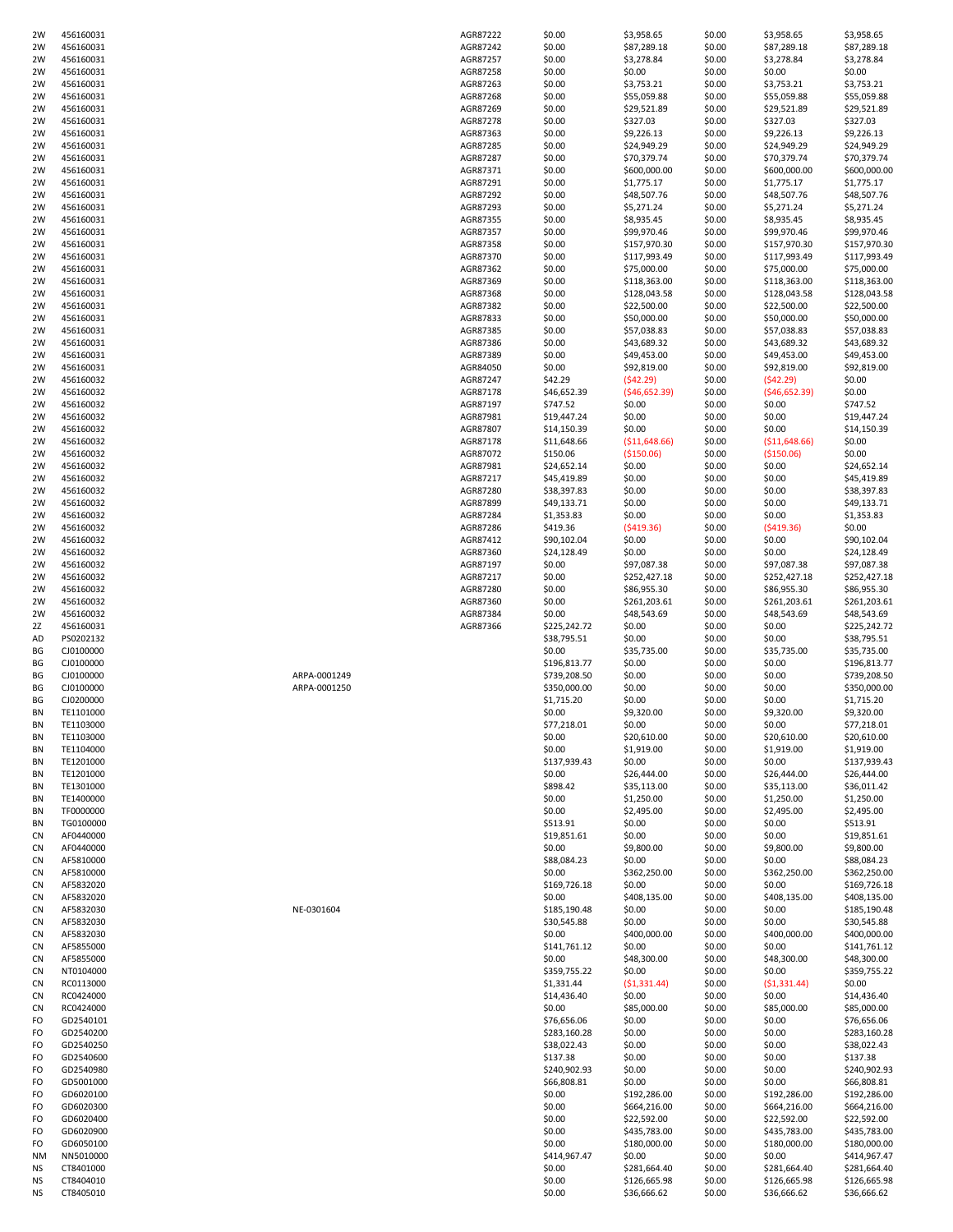| NS              | DN1001011              |     |              | \$0.00                   | \$1,100,568.00         | \$0.00           | \$1,100,568.00         | \$1,100,568.00               |
|-----------------|------------------------|-----|--------------|--------------------------|------------------------|------------------|------------------------|------------------------------|
| <b>NS</b>       | DN1001023              |     |              | \$0.00                   | \$53,932.00            | \$0.00           | \$53,932.00            | \$53,932.00                  |
| NS              | DN1003011              |     |              | \$0.00                   | \$40,000.00            | \$0.00           | \$40,000.00            | \$40,000.00                  |
| NS              | DN2001000              |     |              | \$0.00                   | \$1,903,410.73         | \$0.00           | \$1,903,410.73         | \$1,903,410.73               |
| NS              | DN3001010              |     |              | \$0.00                   | \$658,052.57           | ( \$30,000.00)   | \$628,052.57           | \$628,052.57                 |
| ΝS              | DN4001010              |     |              | \$0.00                   | \$839,274.23           | \$0.00           | \$839,274.23           | \$839,274.23                 |
| ΝS              | DN4001020              |     |              | \$0.00                   | \$1,309,617.28         | \$0.00           | \$1,309,617.28         | \$1,309,617.28               |
| NS              | DN4001030              |     |              | \$0.00                   | \$228,680.00           | \$0.00           | \$228,680.00           | \$228,680.00                 |
| ΝS              | DN4002010              |     |              | \$0.00                   | \$7,765.39             | \$0.00           | \$7,765.39             | \$7,765.39                   |
| NS              | DN4003010              |     |              | \$0.00                   | \$270,000.00           | \$0.00           | \$270,000.00           | \$270,000.00                 |
| NS              | DN4003020              |     |              | \$0.00                   | \$588,546.84           | \$0.00           | \$588,546.84           | \$588,546.84                 |
| ΝS              | DN4004010              |     |              | \$0.00                   | \$53,387.09            | \$0.00           | \$53,387.09            | \$53,387.09                  |
| ΝS<br>NS        | DN4004030<br>NN2001000 |     |              | \$0.00<br>\$423,982.82   | \$201,463.19<br>\$0.00 | \$0.00<br>\$0.00 | \$201,463.19<br>\$0.00 | \$201,463.19                 |
| <b>NS</b>       | NN2001000              |     |              | \$0.00                   | \$455,698.00           | (\$457.84)       | \$455,240.16           | \$423,982.82<br>\$455,240.16 |
| ΝS              | NN4009010              |     |              | \$341,595.92             | \$0.00                 | \$0.00           | \$0.00                 | \$341,595.92                 |
| <b>NS</b>       | NN4009010              |     |              | \$0.00                   | \$0.00                 | \$0.00           | \$0.00                 | \$0.00                       |
| <b>NS</b>       | NN4009020              |     |              | \$1,112,561.62           | \$0.00                 | \$0.00           | \$0.00                 | \$1,112,561.62               |
| NS              | NN4009020              |     |              | \$0.00                   | \$0.00                 | \$0.00           | \$0.00                 | \$0.00                       |
| ΝS              | NN4009030              |     |              | \$104,330.44             | \$0.00                 | \$0.00           | \$0.00                 | \$104,330.44                 |
| ΝS              | NN4009030              |     |              | \$0.00                   | \$0.00                 | \$0.00           | \$0.00                 | \$0.00                       |
| <b>NS</b>       | NN4009040              |     |              | \$0.00                   | \$0.00                 | \$0.00           | \$0.00                 | \$0.00                       |
| ΝS              | NN4010010              |     |              | \$10,025.52              | \$0.00                 | \$0.00           | \$0.00                 | \$10,025.52                  |
| ΝS              | NN4010021              |     |              | \$132,080.70             | \$0.00                 | \$0.00           | \$0.00                 | \$132,080.70                 |
| <b>NS</b>       | NN4011010              |     |              | \$493.94                 | \$0.00                 | \$0.00           | \$0.00                 | \$493.94                     |
| NS              | NN4011010              |     |              | \$0.00                   | \$50,670.08            | \$0.00           | \$50,670.08            | \$50,670.08                  |
| NS              | NN4011020              |     |              | \$96,157.66              | \$0.00                 | \$0.00           | \$0.00                 | \$96,157.66                  |
| <b>NS</b>       | NN4011020              |     |              | \$0.00                   | \$69,681.25            | \$0.00           | \$69,681.25            | \$69,681.25                  |
| NS              | NN4012010<br>NN4012010 |     |              | \$78,671.16<br>\$0.00    | \$0.00<br>\$0.00       | \$0.00           | \$0.00<br>\$0.00       | \$78,671.16                  |
| NS<br><b>NS</b> | NN4012030              |     |              | \$113,814.54             | \$0.00                 | \$0.00<br>\$0.00 | \$0.00                 | \$0.00<br>\$113,814.54       |
| NS              | NN4012030              |     |              | \$0.00                   | \$22,363.81            | \$0.00           | \$22,363.81            | \$22,363.81                  |
| NS              | NN4012040              |     |              | \$161,906.31             | \$0.00                 | \$0.00           | \$0.00                 | \$161,906.31                 |
| ΝS              | NN5001010              |     |              | \$222,358.40             | \$0.00                 | \$0.00           | \$0.00                 | \$222,358.40                 |
| NS              | NN5002010              |     |              | \$6,889.36               | \$0.00                 | \$0.00           | \$0.00                 | \$6,889.36                   |
| NS              | NN5002010              |     |              | \$100,739.03             | \$0.00                 | \$0.00           | \$0.00                 | \$100,739.03                 |
| NS              | NN5002010              |     |              | \$312,437.97             | \$0.00                 | \$0.00           | \$0.00                 | \$312,437.97                 |
| NS              | NN5002020              |     |              | \$62,261.85              | \$0.00                 | \$0.00           | \$0.00                 | \$62,261.85                  |
| NS              | NN5002020              |     |              | \$2,973,229.42           | \$0.00                 | \$0.00           | \$0.00                 | \$2,973,229.42               |
| NS              | NN5002020              |     |              | \$774,000.00             | \$0.00                 | \$0.00           | \$0.00                 | \$774,000.00                 |
| NS              | NN5002020              |     |              | \$2,048,549.27           | \$0.00                 | \$0.00           | \$0.00                 | \$2,048,549.27               |
| NS              | NN5002040              |     |              | \$118,919.53             | \$0.00                 | \$0.00           | \$0.00                 | \$118,919.53                 |
| ΝS              | NN5003010              |     |              | \$4.04                   | (54.04)                | \$0.00           | (54.04)                | \$0.00                       |
| NS              | NN5003020              |     |              | \$0.02                   | \$0.00                 | \$0.00           | \$0.00                 | \$0.02                       |
| NS              | NN5003040              |     |              | \$2,864.75               | \$4.04                 | \$0.00           | \$4.04                 | \$2,868.79                   |
| NS              | NN5004010              |     |              | \$688,369.61             | \$0.00                 | \$0.00           | \$0.00                 | \$688,369.61                 |
| NS              | NN5004010              |     |              | \$118,720.00             | \$0.00                 | \$0.00           | \$0.00                 | \$118,720.00                 |
| NS              | NN5004010              |     |              | \$163,400.00             | \$0.00                 | \$0.00           | \$0.00                 | \$163,400.00                 |
| ΝS<br><b>NS</b> | NN5004010<br>NN5004020 |     |              | \$0.00<br>\$2,835,045.59 | \$0.00<br>\$0.00       | \$0.00<br>\$0.00 | \$0.00<br>\$0.00       | \$0.00<br>\$2,835,045.59     |
| NS              | NN5006010              |     |              | \$12,696.81              | \$0.00                 | \$0.00           | \$0.00                 | \$12,696.81                  |
| NS              | NN500W000              |     |              | \$51,312.90              | \$0.00                 | \$0.00           | \$0.00                 | \$51,312.90                  |
| <b>NS</b>       | NN5070010              |     |              | \$44,326.32              | \$0.00                 | \$0.00           | \$0.00                 | \$44,326.32                  |
| <b>NS</b>       | NN5070010              |     |              | \$1,058.69               | \$0.00                 | \$0.00           | \$0.00                 | \$1,058.69                   |
| <b>NS</b>       | NN5070010              |     |              | \$0.00                   | \$0.00                 | \$0.00           | \$0.00                 | \$0.00                       |
| <b>NS</b>       | NN5070040              |     |              | \$59,627.22              | \$0.00                 | \$0.00           | \$0.00                 | \$59,627.22                  |
| NS              | NN5070040              |     |              | \$15,000.00              | \$0.00                 | \$0.00           | \$0.00                 | \$15,000.00                  |
| <b>NS</b>       | NN5070040              |     |              | \$0.00                   | \$0.00                 | \$0.00           | \$0.00                 | \$0.00                       |
| <b>NS</b>       | NN9100000              |     |              | \$82,273.24              | \$0.00                 | \$0.00           | \$0.00                 | \$82,273.24                  |
| NS              | NN9100000              |     |              | \$0.00                   | \$144,930.43           | \$0.00           | \$144,930.43           | \$144,930.43                 |
| NS              | NN9301000              |     |              | \$32,955.54              | \$0.00                 | \$0.00           | \$0.00                 | \$32,955.54                  |
| <b>NS</b>       | NN9301000              |     |              | \$50,000.00              | \$0.00                 | \$0.00           | \$0.00                 | \$50,000.00                  |
| TC              | CT8401000              |     |              | \$0.00                   | \$334,995.34           | \$0.00           | \$334,995.34           | \$334,995.34                 |
| тс<br>TC        | CT8404010              |     |              | \$0.00                   | \$150,648.80           | \$0.00           | \$150,648.80           | \$150,648.80                 |
| ТC              | CT8405010<br>DP0902090 |     |              | \$0.00<br>\$6,545.77     | \$43,608.86<br>\$0.00  | \$0.00<br>\$0.00 | \$43,608.86<br>\$0.00  | \$43,608.86<br>\$6,545.77    |
| TC              | DP0902090              |     |              | \$0.00                   | \$71,401.85            | \$0.00           | \$71,401.85            | \$71,401.85                  |
| ТC              | DP0909010              |     |              | \$0.00                   | \$5,890.15             | \$0.00           | \$5,890.15             | \$5,890.15                   |
| TC              | DP1204010              |     |              | \$9,829.51               | \$0.00                 | \$0.00           | \$0.00                 | \$9,829.51                   |
| TC              | DP4011093              |     |              | \$2,057.91               | \$0.00                 | \$0.00           | \$0.00                 | \$2,057.91                   |
| TC              | DP4015011              |     |              | \$76,331.67              | \$1,640.93             | \$0.00           | \$1,640.93             | \$77,972.60                  |
| TC              | DP4015042              |     |              | \$3,580.49               | \$0.00                 | \$0.00           | \$0.00                 | \$3,580.49                   |
| TC              | DP4015043              |     |              | \$54,539.96              | \$0.00                 | \$0.00           | \$0.00                 | \$54,539.96                  |
| ТC              | DP4015051              |     |              | \$1,899.60               | ( \$1,640.93)          | \$0.00           | (51,640.93)            | \$258.67                     |
| TC              | DP8000000              |     |              | \$50,000.00              | \$0.00                 | \$0.00           | \$0.00                 | \$50,000.00                  |
| TF              | GD3006000              |     |              | \$22.51                  | \$0.00                 | \$0.00           | \$0.00                 | \$22.51                      |
| TF              | HQ1001000              |     |              | \$6,738.38               | \$0.00                 | \$0.00           | \$0.00                 | \$6,738.38                   |
| TF<br>TF        | HQ1001000              |     |              | \$40,000.00              | \$0.00                 | \$0.00           | \$0.00                 | \$40,000.00                  |
| UX              | HU2006200<br>EZ5012300 |     | ADSBRNL-0030 | \$976.23<br>\$880,159.05 | \$0.00<br>\$0.00       | \$0.00<br>\$0.00 | \$0.00<br>\$0.00       | \$976.23<br>\$880,159.05     |
| UX              | EZ5012300              |     | ADSBRNL-0030 | \$47.62                  | \$0.00                 | \$0.00           | \$0.00                 | \$47.62                      |
| VE              | ST5001020              |     |              | \$335,088.56             | \$0.00                 | \$0.00           | \$0.00                 | \$335,088.56                 |
| VE              | ST5001020              |     |              | \$635,000.00             | \$0.00                 | \$0.00           | \$0.00                 | \$635,000.00                 |
| VE              | ST5001030              |     |              | \$127,508.16             | \$120,000.00           | \$0.00           | \$120,000.00           | \$247,508.16                 |
| VE              | ST5001030              |     |              | \$0.00                   | \$100,000.00           | \$0.00           | \$100,000.00           | \$100,000.00                 |
| VE              | ST5001040              |     |              | \$200,900.28             | \$0.00                 | \$0.00           | \$0.00                 | \$200,900.28                 |
| VE              | ST6001020              |     |              | \$155,888.49             | \$94,000.00            | \$0.00           | \$94,000.00            | \$249,888.49                 |
| VE              | ST6001020              |     |              | \$0.00                   | \$150,000.00           | \$0.00           | \$150,000.00           | \$150,000.00                 |
| VE              | ST6001031              |     |              | \$184,358.21             | \$100,000.00           | \$0.00           | \$100,000.00           | \$284,358.21                 |
| VE              | ST6001031              |     |              | \$0.00                   | \$2,006,000.00         | \$0.00           | \$2,006,000.00         | \$2,006,000.00               |
| VE              | ST6001032              |     |              | \$1,056,044.09           | \$436,000.00           | \$0.00           | \$436,000.00           | \$1,492,044.09               |
| VE              | ST6001032              |     |              | \$0.00                   | \$300,000.00           | \$0.00           | \$300,000.00           | \$300,000.00                 |
| VE              | ST6001034              | AIP |              | \$1,044,339.70           | \$0.00                 | \$0.00           | \$0.00                 | \$1,044,339.70               |
| VE<br>VE        | ST6001034<br>ST6001034 | AIP |              | \$102,205.32<br>\$0.00   | \$0.00<br>\$152,000.00 | \$0.00<br>\$0.00 | \$0.00<br>\$152,000.00 | \$102,205.32<br>\$152,000.00 |
|                 |                        |     |              |                          |                        |                  |                        |                              |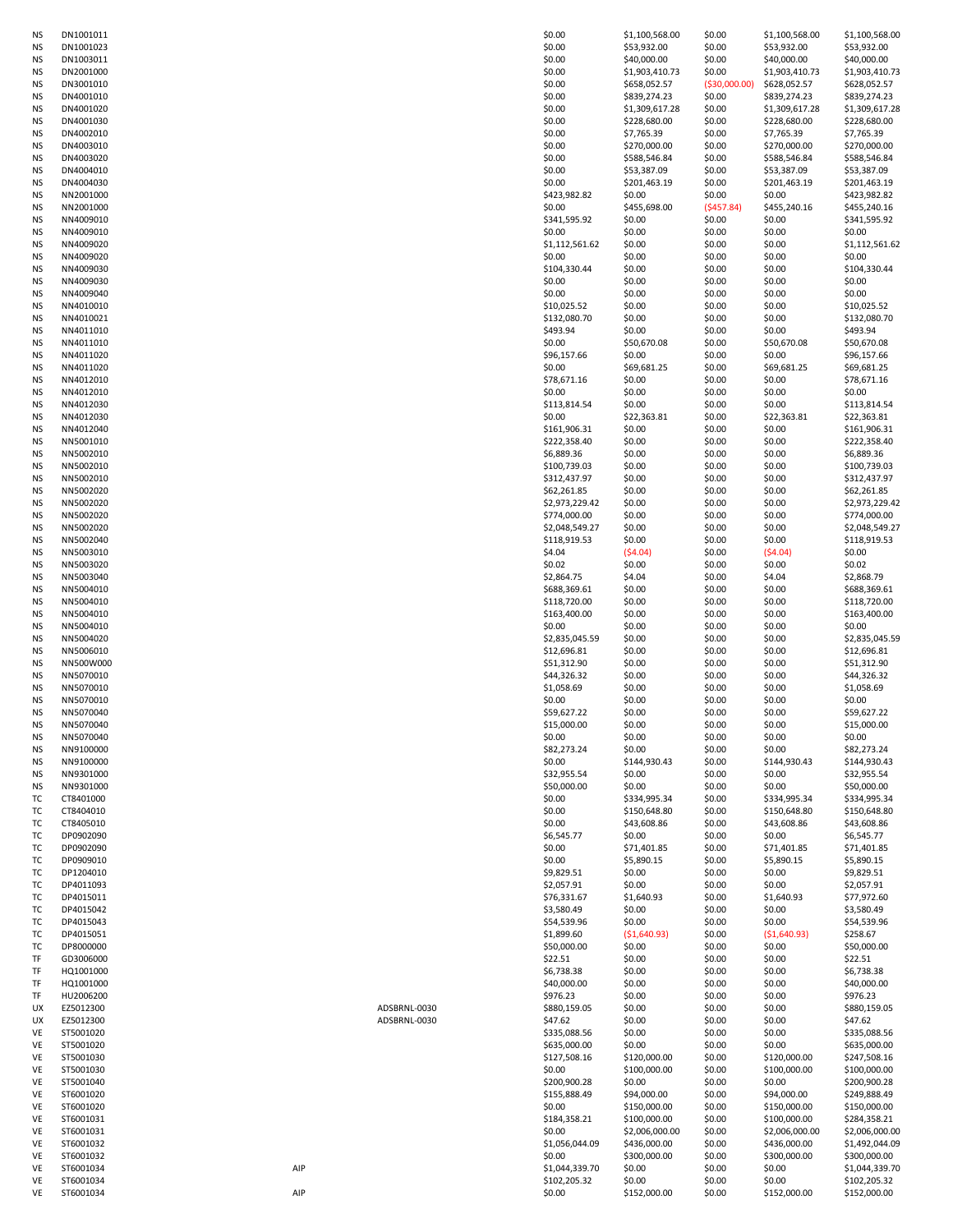| WA              | 39KA00000              |
|-----------------|------------------------|
|                 |                        |
| WA              | 39KA00000              |
| <b>WA</b>       | 39KC02000              |
| WA              | 39KG01000              |
| WA              | 39KG01000              |
|                 |                        |
| WA              | FS1001000              |
| <b>WA</b>       | FS1001000              |
| WA              | FS1002000              |
| WA              | FS1002000              |
|                 |                        |
| WA              | FS1004000              |
| WA              | FS1004000              |
| WA              | FS1005000              |
| WA              | FS1005000              |
|                 |                        |
| WA              | FS1006000              |
| WA              | FS1006000              |
| WA              | FS1007000              |
| WA              | FS1007000              |
| WA              | FS1009000              |
|                 |                        |
| <b>WA</b>       | FS1009000              |
| WA              | KA1102080              |
| WA              | KA1102811              |
| WA              | KA1102811              |
|                 |                        |
| WA              | KA1102812              |
| WA              | KA1502021              |
| WA              | KA2101020              |
| <b>WA</b>       | KA2101020              |
|                 |                        |
| WA              | KA2101020              |
| WA              | KA2101030              |
| WA              | KA2101030              |
| WA              | KA2102021              |
| WA              | KA2102021              |
|                 |                        |
| WA              | KA2102090              |
| WA              | KA2102090              |
| WA              | KA2103011              |
| WA              | KA2103011              |
|                 |                        |
| WA              | KA2201020              |
| WA              | KA2201020              |
| WA              | KA2202010              |
| WA              | KA2202010              |
| WA              | KA2202090              |
|                 |                        |
| WA              | KA2202090              |
| WA              | KA2202090              |
| WA              | KA2203012              |
| WA              | KA2301020              |
| WA              | KA2301020              |
| WA              | KA2302090              |
|                 |                        |
| WA              | KA2303011              |
| WA              | KA2303011              |
| WA              | KA2303011              |
| WA              | KA2401012              |
| WA              | KA2401012              |
| WA              | KA2401021              |
| WA              | KA2401021              |
|                 |                        |
| WA              | KA2401021              |
| WA              | KA2401022              |
| WA              | KA2401022              |
| WA              | KA2403013              |
| WA              | KA2403013              |
| WA              | KA2501012              |
| WA              | KA2501012              |
|                 |                        |
| WA              | KA2501021              |
| <b>WA</b>       | KA2501021              |
| WA              | KA2501022              |
| <b>WA</b>       | KA2501022              |
| WA              | KA2501032              |
| <b>WA</b>       | KA2501032              |
|                 |                        |
| WA              | KA2601020              |
| WA              | KA2602010              |
| WA              |                        |
|                 | KA2602010              |
|                 |                        |
| WA              | KA2602010              |
| WA              | KA2602010              |
| WA              | KA2602010              |
| WA              | KB0101022              |
| WA              | KB0101022              |
| WA              | KB0181012              |
|                 |                        |
| WA              | KB0201021              |
| WA              | KB0201021              |
| WA              | KB0201022              |
| WA              | KB0201022              |
| WA              | KB0201052              |
| WA              | KB0202011              |
| WA              | KB0202011              |
|                 |                        |
| WA              | KB0202011              |
| WA              | KB0202011              |
| WA              | KB0202011              |
| WA              | KB0202011              |
| WA              | KB0202011              |
| WA              | KB0202011              |
| WA              | KB0202011              |
|                 |                        |
| WA              | KB0202012              |
| WA              | KB0202012              |
| WA              | KB0202012              |
| WA              | KB0202012              |
| WA<br><b>WA</b> | KB0202012<br>KB0202030 |

| WA       | 39KA00000              | PRN11SC40000 | \$1,104,736.78         | \$0.00                 | \$0.00           | \$0.00                 | \$1,104,736.78               |
|----------|------------------------|--------------|------------------------|------------------------|------------------|------------------------|------------------------------|
| WA       | 39KA00000              | PRN11SC40000 | \$0.00                 | \$5,361,600.00         | \$0.00           | \$5,361,600.00         | \$5,361,600.00               |
| WA       | 39KC02000              | PRN07SC06000 | \$5,351.21             | \$0.00                 | \$0.00           | \$0.00                 | \$5,351.21                   |
| WA       | 39KG01000              | PRN09SC73000 | \$48.14                | \$0.00                 | \$0.00           | \$0.00                 | \$48.14                      |
| WA       | 39KG01000              | PRN10SC72000 | \$537,506.17           | \$0.00                 | \$0.00           | \$0.00                 | \$537,506.17                 |
| WA       | FS1001000              |              | \$1,910,599.27         | \$0.00                 | \$0.00           | \$0.00                 | \$1,910,599.27               |
| WA       | FS1001000              |              | \$0.00                 | \$5,074,000.00         | \$0.00           | \$5,074,000.00         | \$5,074,000.00               |
| WA       | FS1002000              |              | \$518,238.77           | \$0.00                 | \$0.00           | \$0.00                 | \$518,238.77                 |
| WA       | FS1002000              |              | \$0.00                 | \$687,000.00           | \$0.00           | \$687,000.00           | \$687,000.00                 |
| WA       | FS1004000              |              | \$187,243.47           | \$0.00                 | \$0.00           | \$0.00                 | \$187,243.47                 |
| WA       | FS1004000              |              | \$0.00                 | \$390,000.00           | \$0.00           | \$390,000.00           | \$390,000.00                 |
| WA       | FS1005000              |              | \$557,638.18           | \$0.00                 | \$0.00           | \$0.00                 | \$557,638.18                 |
| WA       | FS1005000              |              | \$0.00                 | \$1,609,000.00         | \$0.00           | \$1,609,000.00         | \$1,609,000.00               |
| WA       | FS1006000              |              | \$259,954.04           | \$0.00                 | \$0.00           | \$0.00                 | \$259,954.04                 |
| WA       | FS1006000              |              | \$0.00                 | \$452,000.00           | \$0.00           | \$452,000.00           | \$452,000.00                 |
| WA       | FS1007000              |              | \$177,166.36           | \$0.00                 | \$0.00           | \$0.00                 | \$177,166.36                 |
| WA       | FS1007000              |              | \$0.00                 | \$544,000.00           | \$0.00<br>\$0.00 | \$544,000.00           | \$544,000.00                 |
| WA<br>WA | FS1009000<br>FS1009000 |              | \$391,670.46<br>\$0.00 | \$0.00<br>\$561,000.00 | \$0.00           | \$0.00<br>\$561,000.00 | \$391,670.46<br>\$561,000.00 |
| WA       | KA1102080              |              | \$20,411.19            | \$0.00                 | \$0.00           | \$0.00                 | \$20,411.19                  |
| WA       | KA1102811              |              | \$882.24               | \$0.00                 | \$0.00           | \$0.00                 | \$882.24                     |
| WA       | KA1102811              |              | \$11,981.92            | \$0.00                 | \$0.00           | \$0.00                 | \$11,981.92                  |
| WA       | KA1102812              |              | \$271,438.04           | \$0.00                 | \$0.00           | \$0.00                 | \$271,438.04                 |
| WA       | KA1502021              |              | \$5,898.40             | \$0.00                 | \$0.00           | \$0.00                 | \$5,898.40                   |
| WA       | KA2101020              |              | \$1,431,420.58         | \$0.00                 | \$0.00           | \$0.00                 | \$1,431,420.58               |
| WA       | KA2101020              | OPEMIE30YD   | \$3,506,930.60         | \$0.00                 | \$0.00           | \$0.00                 | \$3,506,930.60               |
| WA       | KA2101020              |              | \$0.00                 | \$3,760,750.00         | \$0.00           | \$3,760,750.00         | \$3,760,750.00               |
| WA       | KA2101030              |              | \$15,930.72            | \$0.00                 | \$0.00           | \$0.00                 | \$15,930.72                  |
| WA       | KA2101030              |              | \$435,000.00           | \$0.00                 | \$0.00           | \$0.00                 | \$435,000.00                 |
| WA       | KA2102021              |              | \$10,609,419.36        | \$0.00                 | \$0.00           | \$0.00                 | \$10,609,419.36              |
| WA       | KA2102021              |              | \$0.00                 | \$17,597,240.00        | \$0.00           | \$17,597,240.00        | \$17,597,240.00              |
| WA       | KA2102090              |              | \$146,856.12           | \$0.00                 | \$0.00           | \$0.00                 | \$146,856.12                 |
| WA       | KA2102090              |              | \$0.00                 | \$214,478.00           | \$0.00           | \$214,478.00           | \$214,478.00                 |
| WA       | KA2103011              | EQUMIE30YD   | \$2,732,941.82         | \$0.00                 | \$0.00           | \$0.00                 | \$2,732,941.82               |
| WA       | KA2103011              | EQUMIE30YD   | \$0.00                 | \$7,291,250.00         | \$0.00           | \$7,291,250.00         | \$7,291,250.00               |
| WA       | KA2201020              |              | \$874,745.04           | \$0.00                 | \$0.00           | \$0.00                 | \$874,745.04                 |
| WA       | KA2201020              |              | \$0.00                 | \$3,062,325.00         | \$0.00           | \$3,062,325.00         | \$3,062,325.00               |
| WA       | KA2202010              |              | \$557,310.09           | \$0.00                 | \$0.00           | \$0.00                 | \$557,310.09                 |
| WA       | KA2202010              |              | \$0.00                 | \$690,750.00           | \$0.00           | \$690,750.00           | \$690,750.00                 |
| WA       | KA2202090              |              | \$215,155.93           | \$0.00                 | \$0.00           | \$0.00                 | \$215,155.93                 |
| WA       | KA2202090              |              | \$734,000.00           | \$0.00                 | \$0.00           | \$0.00                 | \$734,000.00                 |
| WA       | KA2202090              |              | \$0.00                 | \$295,488.00           | \$0.00           | \$295,488.00           | \$295,488.00                 |
| WA       | KA2203012              |              | \$383,422.82           | \$0.00                 | \$0.00           | \$0.00                 | \$383,422.82                 |
| WA       | KA2301020              |              | \$840,320.05           | \$0.00                 | \$0.00           | \$0.00                 | \$840,320.05                 |
| WA       | KA2301020              |              | \$0.00                 | \$748,312.00           | \$0.00           | \$748,312.00           | \$748,312.00                 |
| WA       | KA2302090              |              | \$2,468.47             | (52, 468.47)           | \$0.00           | (52, 468.47)           | \$0.00                       |
| WA       | KA2303011              | OPEMIE11WB   | \$232,170.69           | \$0.00                 | \$0.00           | \$0.00                 | \$232,170.69                 |
| WA       | KA2303011              | EQUMIE11WB   | \$2,837,029.47         | \$0.00                 | \$0.00           | \$0.00                 | \$2,837,029.47               |
| WA       | KA2303011              | EQUMIE11WB   | \$0.00                 | \$2,000,000.00         | \$0.00           | \$2,000,000.00         | \$2,000,000.00               |
| WA       | KA2401012              |              | \$302,370.33           | \$0.00                 | \$0.00           | \$0.00                 | \$302,370.33                 |
| WA       | KA2401012              |              | \$0.00                 | \$2,532,750.00         | \$0.00           | \$2,532,750.00         | \$2,532,750.00               |
| WA       | KA2401021              |              | \$69,738.92            | \$0.00                 | \$0.00           | \$0.00                 | \$69,738.92                  |
| WA       | KA2401021              |              | \$425,000.00           | \$0.00                 | \$0.00           | \$0.00                 | \$425,000.00                 |
| WA       | KA2401021              |              | \$0.00                 | \$209,528.00           | \$0.00           | \$209,528.00           | \$209,528.00                 |
| WA       | KA2401022              |              | \$8,013.38             | \$0.00                 | \$0.00           | \$0.00                 | \$8,013.38                   |
| WA       | KA2401022              |              | \$0.00                 | \$116,660.00           | \$0.00           | \$116,660.00           | \$116,660.00                 |
| ۸/۵      | KA2403013              | <b>FOLL</b>  | \$13,302.54            | sn nn                  | sn nn            | sn nn                  | \$13,302.54                  |

| WA | 39KA00000 | PRN11SC40000 | \$0.00          | \$5,361,600.00  | \$0.00 | \$5,361,600.00  | \$5,361,600.00  |
|----|-----------|--------------|-----------------|-----------------|--------|-----------------|-----------------|
| WA | 39KC02000 | PRN07SC06000 | \$5,351.21      | \$0.00          | \$0.00 | \$0.00          | \$5,351.21      |
| WA | 39KG01000 | PRN09SC73000 | \$48.14         | \$0.00          | \$0.00 | \$0.00          | \$48.14         |
| WA | 39KG01000 | PRN10SC72000 | \$537,506.17    | \$0.00          | \$0.00 | \$0.00          | \$537,506.17    |
| WA | FS1001000 |              | \$1,910,599.27  | \$0.00          | \$0.00 | \$0.00          | \$1,910,599.27  |
|    |           |              |                 |                 |        |                 |                 |
| WA | FS1001000 |              | \$0.00          | \$5,074,000.00  | \$0.00 | \$5,074,000.00  | \$5,074,000.00  |
| WA | FS1002000 |              | \$518,238.77    | \$0.00          | \$0.00 | \$0.00          | \$518,238.77    |
| WA | FS1002000 |              | \$0.00          | \$687,000.00    | \$0.00 | \$687,000.00    | \$687,000.00    |
| WA | FS1004000 |              | \$187,243.47    | \$0.00          | \$0.00 | \$0.00          | \$187,243.47    |
| WA | FS1004000 |              | \$0.00          | \$390,000.00    | \$0.00 | \$390,000.00    | \$390,000.00    |
| WA | FS1005000 |              | \$557,638.18    | \$0.00          | \$0.00 | \$0.00          | \$557,638.18    |
| WA | FS1005000 |              | \$0.00          | \$1,609,000.00  | \$0.00 | \$1,609,000.00  | \$1,609,000.00  |
| WA | FS1006000 |              | \$259,954.04    | \$0.00          | \$0.00 | \$0.00          | \$259,954.04    |
|    |           |              |                 |                 | \$0.00 |                 |                 |
| WA | FS1006000 |              | \$0.00          | \$452,000.00    |        | \$452,000.00    | \$452,000.00    |
| WA | FS1007000 |              | \$177,166.36    | \$0.00          | \$0.00 | \$0.00          | \$177,166.36    |
| WA | FS1007000 |              | \$0.00          | \$544,000.00    | \$0.00 | \$544,000.00    | \$544,000.00    |
| WA | FS1009000 |              | \$391,670.46    | \$0.00          | \$0.00 | \$0.00          | \$391,670.46    |
| WA | FS1009000 |              | \$0.00          | \$561,000.00    | \$0.00 | \$561,000.00    | \$561,000.00    |
| WA | KA1102080 |              | \$20,411.19     | \$0.00          | \$0.00 | \$0.00          | \$20,411.19     |
|    |           |              |                 |                 |        |                 |                 |
| WA | KA1102811 |              | \$882.24        | \$0.00          | \$0.00 | \$0.00          | \$882.24        |
| WA | KA1102811 |              | \$11,981.92     | \$0.00          | \$0.00 | \$0.00          | \$11,981.92     |
| WA | KA1102812 |              | \$271,438.04    | \$0.00          | \$0.00 | \$0.00          | \$271,438.04    |
| WA | KA1502021 |              | \$5,898.40      | \$0.00          | \$0.00 | \$0.00          | \$5,898.40      |
| WA | KA2101020 |              | \$1,431,420.58  | \$0.00          | \$0.00 | \$0.00          | \$1,431,420.58  |
| WA | KA2101020 | OPEMIE30YD   | \$3,506,930.60  | \$0.00          | \$0.00 | \$0.00          | \$3,506,930.60  |
| WA | KA2101020 |              | \$0.00          | \$3,760,750.00  | \$0.00 | \$3,760,750.00  |                 |
|    |           |              |                 |                 |        |                 | \$3,760,750.00  |
| WA | KA2101030 |              | \$15,930.72     | \$0.00          | \$0.00 | \$0.00          | \$15,930.72     |
| WA | KA2101030 |              | \$435,000.00    | \$0.00          | \$0.00 | \$0.00          | \$435,000.00    |
| WA | KA2102021 |              | \$10,609,419.36 | \$0.00          | \$0.00 | \$0.00          | \$10,609,419.36 |
| WA | KA2102021 |              | \$0.00          | \$17,597,240.00 | \$0.00 | \$17,597,240.00 | \$17,597,240.00 |
| WA | KA2102090 |              | \$146,856.12    | \$0.00          | \$0.00 | \$0.00          | \$146,856.12    |
| WA | KA2102090 |              | \$0.00          | \$214,478.00    | \$0.00 | \$214,478.00    | \$214,478.00    |
|    |           |              |                 |                 |        |                 |                 |
| WA | KA2103011 | EQUMIE30YD   | \$2,732,941.82  | \$0.00          | \$0.00 | \$0.00          | \$2,732,941.82  |
| WA | KA2103011 | EQUMIE30YD   | \$0.00          | \$7,291,250.00  | \$0.00 | \$7,291,250.00  | \$7,291,250.00  |
| WA | KA2201020 |              | \$874,745.04    | \$0.00          | \$0.00 | \$0.00          | \$874,745.04    |
| WA | KA2201020 |              | \$0.00          | \$3,062,325.00  | \$0.00 | \$3,062,325.00  | \$3,062,325.00  |
| WA | KA2202010 |              | \$557,310.09    | \$0.00          | \$0.00 | \$0.00          | \$557,310.09    |
| WA | KA2202010 |              | \$0.00          | \$690,750.00    | \$0.00 | \$690,750.00    | \$690,750.00    |
|    |           |              |                 |                 |        |                 |                 |
| WA | KA2202090 |              | \$215,155.93    | \$0.00          | \$0.00 | \$0.00          | \$215,155.93    |
| WA | KA2202090 |              | \$734,000.00    | \$0.00          | \$0.00 | \$0.00          | \$734,000.00    |
| WA | KA2202090 |              | \$0.00          | \$295,488.00    | \$0.00 | \$295,488.00    | \$295,488.00    |
| WA | KA2203012 |              | \$383,422.82    | \$0.00          | \$0.00 | \$0.00          | \$383,422.82    |
| WA | KA2301020 |              | \$840,320.05    | \$0.00          | \$0.00 | \$0.00          | \$840,320.05    |
| WA | KA2301020 |              | \$0.00          | \$748,312.00    | \$0.00 | \$748,312.00    | \$748,312.00    |
| WA | KA2302090 |              | \$2,468.47      | (52, 468.47)    | \$0.00 | (52, 468.47)    | \$0.00          |
|    |           |              |                 |                 |        |                 |                 |
| WA | KA2303011 | OPEMIE11WB   | \$232,170.69    | \$0.00          | \$0.00 | \$0.00          | \$232,170.69    |
| WA | KA2303011 | EQUMIE11WB   | \$2,837,029.47  | \$0.00          | \$0.00 | \$0.00          | \$2,837,029.47  |
| WA | KA2303011 | EQUMIE11WB   | \$0.00          | \$2,000,000.00  | \$0.00 | \$2,000,000.00  | \$2,000,000.00  |
| WA | KA2401012 |              | \$302,370.33    | \$0.00          | \$0.00 | \$0.00          | \$302,370.33    |
| WA | KA2401012 |              | \$0.00          | \$2,532,750.00  | \$0.00 | \$2,532,750.00  | \$2,532,750.00  |
| WA | KA2401021 |              | \$69,738.92     | \$0.00          | \$0.00 | \$0.00          | \$69,738.92     |
|    | KA2401021 |              | \$425,000.00    | \$0.00          | \$0.00 | \$0.00          | \$425,000.00    |
| WA |           |              |                 |                 |        |                 |                 |
| WA | KA2401021 |              | \$0.00          | \$209,528.00    | \$0.00 | \$209,528.00    | \$209,528.00    |
| WA | KA2401022 |              | \$8,013.38      | \$0.00          | \$0.00 | \$0.00          | \$8,013.38      |
| WA | KA2401022 |              | \$0.00          | \$116,660.00    | \$0.00 | \$116,660.00    | \$116,660.00    |
| WA | KA2403013 | EQU          | \$13,302.54     | \$0.00          | \$0.00 | \$0.00          | \$13,302.54     |
| WA | KA2403013 |              | \$113,368.14    | \$0.00          | \$0.00 | \$0.00          | \$113,368.14    |
| WA | KA2501012 |              | \$110,196.37    | \$0.00          | \$0.00 | \$0.00          | \$110,196.37    |
|    |           |              |                 |                 |        |                 |                 |
| WA | KA2501012 |              | \$0.00          | \$835,807.00    | \$0.00 | \$835,807.00    | \$835,807.00    |
| WA | KA2501021 |              | \$558,219.21    | \$0.00          | \$0.00 | \$0.00          | \$558,219.21    |
| WA | KA2501021 |              | \$0.00          | \$2,424,087.00  | \$0.00 | \$2,424,087.00  | \$2,424,087.00  |
| WA | KA2501022 |              | \$306,517.99    | \$0.00          | \$0.00 | \$0.00          | \$306,517.99    |
| WA | KA2501022 |              | \$0.00          | \$257,880.00    | \$0.00 | \$257,880.00    | \$257,880.00    |
| WA | KA2501032 |              | \$954,908.88    | \$0.00          | \$0.00 | \$0.00          | \$954,908.88    |
| WA | KA2501032 |              | \$0.00          | \$847,320.00    | \$0.00 | \$847,320.00    | \$847,320.00    |
|    | KA2601020 |              | \$1,444.73      | \$0.00          | \$0.00 | \$0.00          | \$1,444.73      |
| WA |           |              |                 |                 |        |                 |                 |
| WA | KA2602010 | AIP          | \$1,209,117.72  | \$0.00          | \$0.00 | \$0.00          | \$1,209,117.72  |
| WA | KA2602010 |              | \$954,284.46    | \$0.00          | \$0.00 | \$0.00          | \$954,284.46    |
| WA | KA2602010 | AIP          | \$300,000.00    | \$0.00          | \$0.00 | \$0.00          | \$300,000.00    |
| WA | KA2602010 |              | \$0.00          | \$2,686,250.00  | \$0.00 | \$2,686,250.00  | \$2,686,250.00  |
| WA | KA2602010 | AIP          | \$0.00          | \$767,500.00    | \$0.00 | \$767,500.00    | \$767,500.00    |
| WA | KB0101022 |              | \$346,723.73    | \$0.00          | \$0.00 | \$0.00          | \$346,723.73    |
| WA | KB0101022 |              | \$0.00          | \$1,741,249.00  | \$0.00 | \$1,741,249.00  | \$1,741,249.00  |
|    |           |              |                 |                 |        |                 |                 |
| WA | KB0181012 |              | \$34,228.17     | \$0.00          | \$0.00 | \$0.00          | \$34,228.17     |
| WA | KB0201021 |              | \$759,263.97    | \$0.00          | \$0.00 | \$0.00          | \$759,263.97    |
| WA | KB0201021 |              | \$0.00          | \$4,993,253.00  | \$0.00 | \$4,993,253.00  | \$4,993,253.00  |
| WA | KB0201022 |              | \$10,839.24     | \$0.00          | \$0.00 | \$0.00          | \$10,839.24     |
| WA | KB0201022 |              | \$0.00          | \$14,453.00     | \$0.00 | \$14,453.00     | \$14,453.00     |
| WA | KB0201052 |              | \$246,561.33    | \$0.00          | \$0.00 | \$0.00          | \$246,561.33    |
| WA | KB0202011 | AIP          | \$781,888.75    | \$0.00          | \$0.00 | \$0.00          | \$781,888.75    |
|    |           |              |                 |                 |        |                 |                 |
| WA | KB0202011 | EQU          | \$428,519.80    | \$0.00          | \$0.00 | \$0.00          | \$428,519.80    |
| WA | KB0202011 | AIP          | \$2,300,000.00  | \$0.00          | \$0.00 | \$0.00          | \$2,300,000.00  |
| WA | KB0202011 |              | \$7,123,304.64  | \$0.00          | \$0.00 | \$0.00          | \$7,123,304.64  |
| WA | KB0202011 | EQU          | \$700,000.00    | \$0.00          | \$0.00 | \$0.00          | \$700,000.00    |
| WA | KB0202011 | AIP          | \$1,200,000.00  | \$0.00          | \$0.00 | \$0.00          | \$1,200,000.00  |
| WA | KB0202011 |              | \$0.00          | \$98,026,958.00 | \$0.00 | \$98,026,958.00 | \$98,026,958.00 |
|    |           |              |                 |                 |        |                 |                 |
| WA | KB0202011 | EQU          | \$0.00          | \$1,332,209.00  | \$0.00 | \$1,332,209.00  | \$1,332,209.00  |
| WA | KB0202011 | AIP          | \$0.00          | \$2,902,105.00  | \$0.00 | \$2,902,105.00  | \$2,902,105.00  |
| WA | KB0202012 | EQU          | \$334,488.72    | \$0.00          | \$0.00 | \$0.00          | \$334,488.72    |
| WA | KB0202012 |              | \$1,942,923.41  | \$0.00          | \$0.00 | \$0.00          | \$1,942,923.41  |
| WA | KB0202012 | EQU          | \$100,000.00    | \$0.00          | \$0.00 | \$0.00          | \$100,000.00    |
| WA | KB0202012 |              | \$0.00          | \$26,212,600.00 | \$0.00 | \$26,212,600.00 | \$26,212,600.00 |
|    |           |              |                 |                 |        |                 |                 |
| WA | KB0202012 | EQU          | \$0.00          | \$2,434,249.00  | \$0.00 | \$2,434,249.00  | \$2,434,249.00  |

| WA       | 39KA00000              | PRN11SC40000                 | \$1,104,736.78        | \$0.00           | \$0.00           | \$0.00           | \$1,104,736.78        |
|----------|------------------------|------------------------------|-----------------------|------------------|------------------|------------------|-----------------------|
| WA       | 39KA00000<br>39KC02000 | PRN11SC40000                 | \$0.00                | \$5,361,600.00   | \$0.00           | \$5,361,600.00   | \$5,361,600.00        |
| WA<br>WA | 39KG01000              | PRN07SC06000<br>PRN09SC73000 | \$5,351.21<br>\$48.14 | \$0.00<br>\$0.00 | \$0.00<br>\$0.00 | \$0.00<br>\$0.00 | \$5,351.21<br>\$48.14 |
| WA       | 39KG01000              | PRN10SC72000                 | \$537,506.17          | \$0.00           | \$0.00           | \$0.00           | \$537,506.17          |
| WA       | FS1001000              |                              | \$1,910,599.27        | \$0.00           | \$0.00           | \$0.00           | \$1,910,599.27        |
| WA       | FS1001000              |                              | \$0.00                | \$5,074,000.00   | \$0.00           | \$5,074,000.00   | \$5,074,000.00        |
| WA       | FS1002000              |                              | \$518,238.77          | \$0.00           | \$0.00           | \$0.00           | \$518,238.77          |
| WA       | FS1002000              |                              | \$0.00                | \$687,000.00     | \$0.00           | \$687,000.00     | \$687,000.00          |
| WA       | FS1004000              |                              | \$187,243.47          | \$0.00           | \$0.00           | \$0.00           | \$187,243.47          |
|          |                        |                              | \$0.00                |                  |                  |                  |                       |
| WA       | FS1004000              |                              |                       | \$390,000.00     | \$0.00           | \$390,000.00     | \$390,000.00          |
| WA       | FS1005000              |                              | \$557,638.18          | \$0.00           | \$0.00           | \$0.00           | \$557,638.18          |
| WA       | FS1005000              |                              | \$0.00                | \$1,609,000.00   | \$0.00           | \$1,609,000.00   | \$1,609,000.00        |
| WA       | FS1006000              |                              | \$259,954.04          | \$0.00           | \$0.00           | \$0.00           | \$259,954.04          |
| WA       | FS1006000              |                              | \$0.00                | \$452,000.00     | \$0.00           | \$452,000.00     | \$452,000.00          |
| WA       | FS1007000              |                              | \$177,166.36          | \$0.00           | \$0.00           | \$0.00           | \$177,166.36          |
| WA       | FS1007000              |                              | \$0.00                | \$544,000.00     | \$0.00           | \$544,000.00     | \$544,000.00          |
| WA       | FS1009000              |                              | \$391,670.46          | \$0.00           | \$0.00           | \$0.00           | \$391,670.46          |
| WA       | FS1009000              |                              | \$0.00                | \$561,000.00     | \$0.00           | \$561,000.00     | \$561,000.00          |
| WA       | KA1102080              |                              | \$20,411.19           | \$0.00           | \$0.00           | \$0.00           | \$20,411.19           |
| WA       | KA1102811              |                              | \$882.24              | \$0.00           | \$0.00           | \$0.00           | \$882.24              |
| WA       | KA1102811              |                              | \$11,981.92           | \$0.00           | \$0.00           | \$0.00           | \$11,981.92           |
| WA       | KA1102812              |                              | \$271,438.04          | \$0.00           | \$0.00           | \$0.00           | \$271,438.04          |
| WA       | KA1502021              |                              | \$5,898.40            | \$0.00           | \$0.00           | \$0.00           | \$5,898.40            |
| WA       | KA2101020              |                              | \$1,431,420.58        | \$0.00           | \$0.00           | \$0.00           | \$1,431,420.58        |
| WA       | KA2101020              | OPEMIE30YD                   | \$3,506,930.60        | \$0.00           | \$0.00           | \$0.00           | \$3,506,930.60        |
| WA       | KA2101020              |                              | \$0.00                | \$3,760,750.00   | \$0.00           | \$3,760,750.00   | \$3,760,750.00        |
| WA       | KA2101030              |                              | \$15,930.72           | \$0.00           | \$0.00           | \$0.00           | \$15,930.72           |
| WA       | KA2101030              |                              | \$435,000.00          | \$0.00           | \$0.00           | \$0.00           | \$435,000.00          |
| WA       | KA2102021              |                              | \$10,609,419.36       | \$0.00           | \$0.00           | \$0.00           | \$10,609,419.3        |
| WA       | KA2102021              |                              | \$0.00                | \$17,597,240.00  | \$0.00           | \$17,597,240.00  | \$17,597,240.0        |
| WA       | KA2102090              |                              | \$146,856.12          | \$0.00           | \$0.00           | \$0.00           | \$146,856.12          |
| WA       | KA2102090              |                              | \$0.00                | \$214,478.00     | \$0.00           | \$214,478.00     | \$214,478.00          |
| WA       | KA2103011              | EQUMIE30YD                   | \$2,732,941.82        | \$0.00           | \$0.00           | \$0.00           | \$2,732,941.82        |
| WA       | KA2103011              | EQUMIE30YD                   | \$0.00                | \$7,291,250.00   | \$0.00           | \$7,291,250.00   | \$7,291,250.00        |
| WA       | KA2201020              |                              | \$874,745.04          | \$0.00           | \$0.00           | \$0.00           | \$874,745.04          |
| WA       | KA2201020              |                              | \$0.00                | \$3,062,325.00   | \$0.00           | \$3,062,325.00   | \$3,062,325.00        |
| WA       | KA2202010              |                              | \$557,310.09          | \$0.00           | \$0.00           | \$0.00           | \$557,310.09          |
|          |                        |                              |                       |                  |                  |                  |                       |
| WA       | KA2202010              |                              | \$0.00                | \$690,750.00     | \$0.00           | \$690,750.00     | \$690,750.00          |
| WA       | KA2202090              |                              | \$215,155.93          | \$0.00           | \$0.00           | \$0.00           | \$215,155.93          |
| WA       | KA2202090              |                              | \$734,000.00          | \$0.00           | \$0.00           | \$0.00           | \$734,000.00          |
| WA       | KA2202090              |                              | \$0.00                | \$295,488.00     | \$0.00           | \$295,488.00     | \$295,488.00          |
| WA       | KA2203012              |                              | \$383,422.82          | \$0.00           | \$0.00           | \$0.00           | \$383,422.82          |
| WA       | KA2301020              |                              | \$840,320.05          | \$0.00           | \$0.00           | \$0.00           | \$840,320.05          |
| WA       | KA2301020              |                              | \$0.00                | \$748,312.00     | \$0.00           | \$748,312.00     | \$748,312.00          |
| WA       | KA2302090              |                              | \$2,468.47            | (52, 468.47)     | \$0.00           | (52, 468.47)     | \$0.00                |
| WA       | KA2303011              | OPEMIE11WB                   | \$232,170.69          | \$0.00           | \$0.00           | \$0.00           | \$232,170.69          |
| WA       | KA2303011              | EQUMIE11WB                   | \$2,837,029.47        | \$0.00           | \$0.00           | \$0.00           | \$2,837,029.47        |
| WA       | KA2303011              | EQUMIE11WB                   | \$0.00                | \$2,000,000.00   | \$0.00           | \$2,000,000.00   | \$2,000,000.00        |
| WA       | KA2401012              |                              | \$302,370.33          | \$0.00           | \$0.00           | \$0.00           | \$302,370.33          |
| WA       | KA2401012              |                              | \$0.00                | \$2,532,750.00   | \$0.00           | \$2,532,750.00   | \$2,532,750.00        |
| WA       | KA2401021              |                              | \$69,738.92           | \$0.00           | \$0.00           | \$0.00           | \$69,738.92           |
| WA       | KA2401021              |                              | \$425,000.00          | \$0.00           | \$0.00           | \$0.00           | \$425,000.00          |
| WA       | KA2401021              |                              | \$0.00                | \$209,528.00     | \$0.00           | \$209,528.00     | \$209,528.00          |
| WA       | KA2401022              |                              | \$8,013.38            | \$0.00           | \$0.00           | \$0.00           | \$8,013.38            |
| WA       | KA2401022              |                              | \$0.00                | \$116,660.00     | \$0.00           | \$116,660.00     | \$116,660.00          |
| WA       | KA2403013              | EQU                          | \$13,302.54           | \$0.00           | \$0.00           | \$0.00           | \$13,302.54           |
| WA       | KA2403013              |                              | \$113,368.14          | \$0.00           | \$0.00           | \$0.00           | \$113,368.14          |
| WA       | KA2501012              |                              | \$110,196.37          | \$0.00           | \$0.00           | \$0.00           | \$110,196.37          |
| WA       | KA2501012              |                              | \$0.00                | \$835,807.00     | \$0.00           | \$835,807.00     | \$835,807.00          |
| WA       | KA2501021              |                              | \$558,219.21          | \$0.00           | \$0.00           | \$0.00           | \$558,219.21          |
| WA       | KA2501021              |                              | \$0.00                | \$2,424,087.00   | \$0.00           | \$2,424,087.00   | \$2,424,087.00        |
| WA       | KA2501022              |                              | \$306,517.99          | \$0.00           | \$0.00           | \$0.00           | \$306,517.99          |
| WA       | KA2501022              |                              | \$0.00                | \$257,880.00     | \$0.00           | \$257,880.00     | \$257,880.00          |
| WA       | KA2501032              |                              | \$954,908.88          | \$0.00           | \$0.00           | \$0.00           | \$954,908.88          |
| WA       | KA2501032              |                              | \$0.00                | \$847,320.00     | \$0.00           | \$847,320.00     | \$847,320.00          |
| WA       | KA2601020              |                              | \$1,444.73            | \$0.00           | \$0.00           | \$0.00           | \$1,444.73            |
| WA       | KA2602010              | AIP                          | \$1,209,117.72        | \$0.00           | \$0.00           | \$0.00           | \$1,209,117.72        |
| WA       | KA2602010              |                              | \$954,284.46          | \$0.00           | \$0.00           | \$0.00           | \$954,284.46          |
| WA       | KA2602010              | AIP                          | \$300,000.00          | \$0.00           | \$0.00           | \$0.00           | \$300,000.00          |
| WA       | KA2602010              |                              | \$0.00                | \$2,686,250.00   | \$0.00           | \$2,686,250.00   | \$2,686,250.00        |
| WA       | KA2602010              | AIP                          | \$0.00                | \$767,500.00     | \$0.00           | \$767,500.00     | \$767,500.00          |
| WA       | KB0101022              |                              | \$346,723.73          | \$0.00           | \$0.00           | \$0.00           | \$346,723.73          |
| WA       | KB0101022              |                              | \$0.00                | \$1,741,249.00   | \$0.00           | \$1,741,249.00   | \$1,741,249.00        |
| WA       | KB0181012              |                              | \$34,228.17           | \$0.00           | \$0.00           | \$0.00           | \$34,228.17           |
| WA       | KB0201021              |                              | \$759,263.97          | \$0.00           | \$0.00           | \$0.00           | \$759,263.97          |
|          |                        |                              |                       |                  |                  |                  |                       |
| WA       | KB0201021              |                              | \$0.00                | \$4,993,253.00   | \$0.00           | \$4,993,253.00   | \$4,993,253.00        |
| WA       | KB0201022              |                              | \$10,839.24           | \$0.00           | \$0.00           | \$0.00           | \$10,839.24           |
| WA       | KB0201022              |                              | \$0.00                | \$14,453.00      | \$0.00           | \$14,453.00      | \$14,453.00           |
| WA       | KB0201052              |                              | \$246,561.33          | \$0.00           | \$0.00           | \$0.00           | \$246,561.33          |
| WA       | KB0202011              | AIP                          | \$781,888.75          | \$0.00           | \$0.00           | \$0.00           | \$781,888.75          |
| WA       | KB0202011              | EQU                          | \$428,519.80          | \$0.00           | \$0.00           | \$0.00           | \$428,519.80          |
| WA       | KB0202011              | AIP                          | \$2,300,000.00        | \$0.00           | \$0.00           | \$0.00           | \$2,300,000.00        |
| WA       | KB0202011              |                              | \$7,123,304.64        | \$0.00           | \$0.00           | \$0.00           | \$7,123,304.64        |
| WA       | KB0202011              | EQU                          | \$700,000.00          | \$0.00           | \$0.00           | \$0.00           | \$700,000.00          |
| WA       | KB0202011              | AIP                          | \$1,200,000.00        | \$0.00           | \$0.00           | \$0.00           | \$1,200,000.00        |
| WA       | KB0202011              |                              | \$0.00                | \$98,026,958.00  | \$0.00           | \$98,026,958.00  | \$98,026,958.0        |
| WA       | KB0202011              | EQU                          | \$0.00                | \$1,332,209.00   | \$0.00           | \$1,332,209.00   | \$1,332,209.00        |
| WA       | KB0202011              | AIP                          | \$0.00                | \$2,902,105.00   | \$0.00           | \$2,902,105.00   | \$2,902,105.00        |
| WA       | KB0202012              | EQU                          | \$334,488.72          | \$0.00           | \$0.00           | \$0.00           | \$334,488.72          |
| WA       | KB0202012              |                              | \$1,942,923.41        | \$0.00           | \$0.00           | \$0.00           | \$1,942,923.41        |
| WA       | KB0202012              | EQU                          | \$100,000.00          | \$0.00           | \$0.00           | \$0.00           | \$100,000.00          |
| WA       | KB0202012              |                              | \$0.00                | \$26,212,600.00  | \$0.00           | \$26,212,600.00  | \$26,212,600.0        |
| WA       | KB0202012              | EQU                          | \$0.00                | \$2,434,249.00   | \$0.00           | \$2,434,249.00   | \$2,434,249.00        |
| WA       | KB0202030              |                              | \$3,083.37            | \$0.00           | \$0.00           | \$0.00           | \$3,083.37            |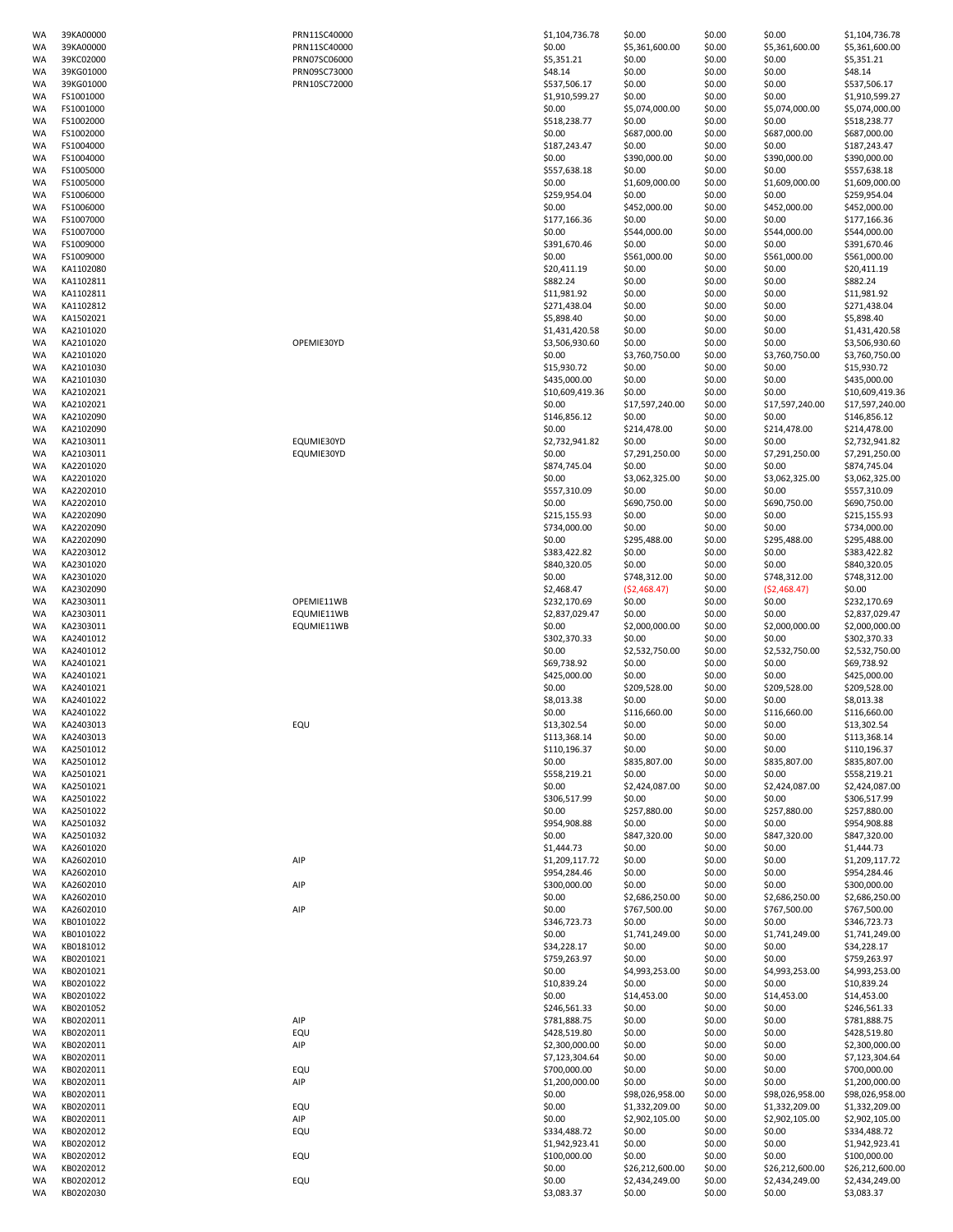| WA       | KB0281011              |            | \$89,868.74           | \$0.00                 | \$0.00           | \$0.00                 | \$89,868.74                 |
|----------|------------------------|------------|-----------------------|------------------------|------------------|------------------------|-----------------------------|
| WA       | KB0301020              |            | \$730,870.28          | \$0.00                 | \$0.00           | \$0.00                 | \$730,870.28                |
| WA       | KB0301020              |            | \$0.00                | \$3,211,340.00         | \$0.00           | \$3,211,340.00         | \$3,211,340.00              |
| WA       | KB0301042              |            | \$220,116.87          | \$0.00                 | \$0.00           | \$0.00                 | \$220,116.87                |
| WA       | KB0301042              |            | \$0.00                | \$3,248,201.00         | \$0.00           | \$3,248,201.00         | \$3,248,201.00              |
| WA       | KB0301052              |            | \$98,902.56           | \$0.00                 | \$0.00           | \$0.00                 | \$98,902.56                 |
| WA       | KB0301052              |            | \$0.00                | \$193,979.00           | \$0.00           | \$193,979.00           | \$193,979.00                |
| WA       | KB0401022              |            | \$36,111.65           | \$0.00                 | \$0.00           | \$0.00                 | \$36,111.65                 |
| WA       | KB0401022              |            | \$0.00                | \$531,731.00           | \$0.00           | \$531,731.00           | \$531,731.00                |
| WA       | KC0201010              |            | \$2,837,318.15        | \$0.00                 | \$0.00           | \$0.00                 | \$2,837,318.15              |
| WA       | KC0201010              |            | \$0.00                | \$2,087,000.00         | \$0.00           | \$2,087,000.00         | \$2,087,000.00              |
| WA       | KC0201060              |            | \$1,161,110.68        | \$0.00                 | \$0.00           | \$0.00                 | \$1,161,110.68              |
| WA       | KC0201060              |            | \$0.00                | \$2,643,000.00         | \$0.00           | \$2,643,000.00         | \$2,643,000.00              |
| WA       | KC0202020              | EQU        | \$73,216.92           | \$0.00                 | \$0.00           | \$0.00                 | \$73,216.92                 |
| WA       | KC0202020              |            | \$465,711.08          | \$0.00                 | \$0.00           | \$0.00                 | \$465,711.08                |
| WA       | KC0202020              |            | \$0.00                | \$1,476,000.00         | \$0.00           | \$1,476,000.00         | \$1,476,000.00              |
| WA       | KC0202030              |            | \$739,811.77          | \$0.00                 | \$0.00           | \$0.00                 | \$739,811.77                |
| WA       | KC0202030              |            | \$0.00                | \$1,452,000.00         | \$0.00           | \$1,452,000.00         | \$1,452,000.00              |
| WA       | KC0202050              |            | \$436,553.38          | \$0.00                 | \$0.00           | \$0.00                 | \$436,553.38                |
|          | KC0202050              |            | \$0.00                | \$826,000.00           | \$0.00           | \$826,000.00           |                             |
| WA       |                        |            |                       |                        | \$0.00           |                        | \$826,000.00                |
| WA       | KC0203010              |            | \$5,649.16            | \$0.00                 |                  | \$0.00                 | \$5,649.16                  |
| WA       | KC0203020              | EQU        | \$429,712.86          | \$0.00                 | \$0.00           | \$0.00                 | \$429,712.86                |
| WA       | KC0203020              |            | \$18,777.72           | \$0.00                 | \$0.00           | \$0.00                 | \$18,777.72                 |
| WA       | KC0203020              |            | \$0.00                | \$1,769,000.00         | \$0.00           | \$1,769,000.00         | \$1,769,000.00              |
| WA       | KC0207010              |            | \$103,422.42          | \$0.00                 | \$0.00           | \$0.00                 | \$103,422.42                |
| WA       | KC0207010              |            | \$3,072,000.00        | \$0.00                 | \$0.00           | \$0.00                 | \$3,072,000.00              |
| WA       | KC0213010              |            | \$2,875,000.00        | \$0.00                 | \$0.00           | \$0.00                 | \$2,875,000.00              |
| WA       | KC0281013              |            | \$165,193.55          | \$0.00                 | \$0.00           | \$0.00                 | \$165,193.55                |
| WA       | KC0301020              |            | \$648,212.28          | \$0.00                 | \$0.00           | \$0.00                 | \$648,212.28                |
| WA       | KC0301020              |            | \$0.00                | \$1,212,000.00         | \$0.00           | \$1,212,000.00         | \$1,212,000.00              |
| WA       | KC0301050              |            | \$0.00                | \$973,000.00           | \$0.00           | \$973,000.00           | \$973,000.00                |
| WA       | KC0302010              |            | \$814,493.01          | \$0.00                 | \$0.00           | \$0.00                 | \$814,493.01                |
| WA       | KC0302010              |            | \$0.00                | \$2,816,000.00         | \$0.00           | \$2,816,000.00         | \$2,816,000.00              |
| WA       | KC0302030              |            | \$93,757.03           | \$0.00                 | \$0.00           | \$0.00                 | \$93,757.03                 |
| WA       | KC0302030              |            | \$622,000.00          | \$0.00                 | \$0.00           | \$0.00                 | \$622,000.00                |
| WA       | KC0302030              |            | \$0.00                | \$331,000.00           | \$0.00           | \$331,000.00           | \$331,000.00                |
| WA       | KC0304020              | EQU        | \$31,065.06           | ( \$31,065.06)         | \$0.00           | ( \$31,065.06)         | \$0.00                      |
| WA       | KC0304020              |            | \$968,125.98          | \$0.00                 | \$0.00           | \$0.00                 | \$968,125.98                |
|          |                        |            |                       |                        |                  |                        |                             |
| WA       | KC0304020              |            | \$0.00                | \$2,609,000.00         | \$0.00           | \$2,609,000.00         | \$2,609,000.00              |
| WA       | KC0304030              |            | \$0.00                | \$31,065.06            | \$0.00           | \$31,065.06            | \$31,065.06                 |
| WA       | KC0304030              | EQU        | \$399,984.34          | \$0.00                 | \$0.00           | \$0.00                 | \$399,984.34                |
| WA       | KC0304030              |            | \$2,826,658.25        | \$0.00                 | \$0.00           | \$0.00                 | \$2,826,658.25              |
| WA       | KC0304030              |            | \$0.00                | \$4,468,000.00         | \$0.00           | \$4,468,000.00         | \$4,468,000.00              |
| WA       | KC0401030              | AIP        | \$1,062.91            | (51,062.91)            | \$0.00           | (51,062.91)            | \$0.00                      |
| WA       | KC0401030              | EQU        | \$1,467,986.14        | \$0.00                 | \$0.00           | \$0.00                 | \$1,467,986.14              |
| WA       | KC0401030              |            | \$2,914,402.67        | \$0.00                 | \$0.00           | \$0.00                 | \$2,914,402.67              |
| WA       | KC0401040              |            | \$16,469,155.80       | \$0.00                 | \$0.00           | \$0.00                 | \$16,469,155.80             |
| WA       | KC0401040              | EQU        | \$4,445,405.40        | \$0.00                 | \$0.00           | \$0.00                 | \$4,445,405.40              |
| WA       | KC0401040              |            | \$0.00                | \$77,139,000.00        | \$0.00           | \$77,139,000.00        | \$77,139,000.00             |
| WA       | KC0401040              | EQU        | \$0.00                | \$6,500,000.00         | \$0.00           | \$6,500,000.00         | \$6,500,000.00              |
| WA       | KC0403020              |            | \$10,610,019.86       | (\$1,250,000.00)       | \$0.00           | (\$1,250,000.00)       | \$9,360,019.86              |
| WA       | KC0403020              | EQU        | \$450,017.81          | \$1,250,000.00         | \$0.00           | \$1,250,000.00         | \$1,700,017.81              |
| WA       | KC0403020              |            | \$0.00                | \$16,248,000.00        | \$0.00           | \$16,248,000.00        | \$16,248,000.00             |
| WA       | KC0404040              |            | \$705,879.25          | \$0.00                 | \$0.00           | \$0.00                 | \$705,879.25                |
| WA       | KC0405060              | EQUMIE21XG | \$20,229,590.57       | \$0.00                 | \$0.00           | \$0.00                 | \$20,229,590.57             |
| WA       | KC0405060              | EQUMIE21XG | \$0.00                | \$12,106,000.00        | \$0.00           | \$12,106,000.00        | \$12,106,000.00             |
| WA       | KC0406020              |            | \$351,793.85          | \$0.00                 | \$0.00           | \$0.00                 | \$351,793.85                |
| WA       | KC0406020              |            | \$0.00                | \$315,000.00           | \$0.00           | \$315,000.00           | \$315,000.00                |
| WA       | KC0406030              |            | \$1,186,035.91        | \$0.00                 | \$0.00           | \$0.00                 | \$1,186,035.91              |
|          | KC0406030              |            | \$0.00                | \$5,873,000.00         | \$0.00           | \$5,873,000.00         | \$5,873,000.00              |
| WA       |                        |            | \$199,999.00          |                        |                  |                        | \$199,999.00                |
| WA       | KJ0402000              |            |                       | \$0.00                 | \$0.00           | \$0.00                 |                             |
| WA       | KJ0404000              |            | \$141,009.83          | \$0.00                 | \$0.00           | \$0.00                 | \$141,009.83                |
| WA       | KJ0404000              |            | \$510,000.00          | \$0.00                 | \$0.00           | \$0.00                 | \$510,000.00                |
| WA       | KL1001000              |            | \$652,576.36          | \$0.00                 | \$0.00           | \$0.00                 | \$652,576.36                |
| WA       | KL1001000              |            | \$0.00                | \$1,040,000.00         | \$0.00           | \$1,040,000.00         | \$1,040,000.00              |
| WA       | KL1002000              |            | \$8,904.14            | \$0.00                 | \$0.00           | \$0.00                 | \$8,904.14                  |
| WA       | KL1002000              |            | \$190,000.00          | \$0.00                 | \$0.00           | \$0.00                 | \$190,000.00                |
| WA       | KL1002000              |            | \$0.00                | \$86,000.00            | \$0.00           | \$86,000.00            | \$86,000.00                 |
| WA       | KL1003000              |            | \$80,875.63           | \$0.00                 | \$0.00           | \$0.00                 | \$80,875.63                 |
| WA       | KL1003000              |            | \$348,000.00          | \$0.00                 | \$0.00           | \$0.00                 | \$348,000.00                |
| WA       | KL1003000              |            | \$0.00                | \$220,000.00           | \$0.00           | \$220,000.00           | \$220,000.00                |
| WA       | KL1500000              |            | \$2,180.42            | \$0.00                 | \$0.00           | \$0.00                 | \$2,180.42                  |
| WA       | KP1101010              | EQU        | \$39,292.45           | \$0.00                 | \$0.00           | \$0.00                 | \$39,292.45                 |
| WA       | KP1102010              |            | \$5,489.80            | \$0.00                 | \$0.00           | \$0.00                 | \$5,489.80                  |
| WA       | KP1601010              |            | \$166,645.68          | \$0.00                 | \$0.00           | \$0.00                 | \$166,645.68                |
| WA       | KP1601010              |            | \$180,000.00          | \$0.00                 | \$0.00           | \$0.00                 | \$180,000.00                |
| WA       | KP1601010              |            | \$180,000.00          | \$0.00                 | \$0.00           | \$0.00                 | \$180,000.00                |
| WA       | KP1601030              |            | \$44,299.78           | \$0.00                 | \$0.00           | \$0.00                 | \$44,299.78                 |
| WA       | KP1601040              |            | \$1,349,674.84        | \$0.00                 | \$0.00           | \$0.00                 | \$1,349,674.84              |
| WA       | KP1601040              |            | \$0.00                | \$1,125,000.00         | \$0.00           | \$1,125,000.00         | \$1,125,000.00              |
| WA       | KP1602010              |            | \$716,088.56          | \$0.00                 | \$0.00           | \$0.00                 | \$716,088.56                |
| WA       | KP1602010              |            | \$0.00                | \$1,000,000.00         | \$0.00           | \$1,000,000.00         | \$1,000,000.00              |
| WA       | KP1602020              |            | \$914,580.15          | \$0.00                 | \$0.00           | \$0.00                 | \$914,580.15                |
| WA       | KP1605010              |            | \$3,896,772.26        | \$0.00                 | \$0.00           | \$0.00                 | \$3,896,772.26              |
| WA       | KP1605010              |            | \$0.00                | \$2,500,000.00         | \$0.00           | \$2,500,000.00         | \$2,500,000.00              |
| WA       | KP1606000              |            | \$57,845.47           | \$0.00                 | \$0.00           | \$0.00                 | \$57,845.47                 |
|          |                        |            |                       |                        |                  |                        |                             |
| WA       | KP1606000              |            | \$100,000.00          | \$0.00                 | \$0.00           | \$0.00                 | \$100,000.00                |
| WA       | KP1606000              |            | \$148,615.89          | \$0.00                 | \$0.00           | \$0.00                 | \$148,615.89                |
| WA       | KP1606000              |            | \$1,000,000.00        | \$0.00                 | \$0.00           | \$0.00                 | \$1,000,000.00              |
| WA       |                        |            | \$939,130.79          | \$0.00                 | \$0.00           | \$0.00                 | \$939,130.79                |
|          | KP1701000              |            |                       |                        |                  |                        |                             |
| WA       | KP1701000              |            | \$0.00                | \$3,748,000.00         | \$0.00           | \$3,748,000.00         | \$3,748,000.00              |
| WA       | KP1703020              |            | \$312,881.80          | \$0.00                 | \$0.00           | \$0.00                 | \$312,881.80                |
| WA       | KP1703030              |            | \$66.09               | \$0.00                 | \$0.00           | \$0.00                 | \$66.09                     |
| ΖA<br>ΖA | BM0107000<br>EL1708000 |            | \$68,010.98<br>\$0.00 | \$0.00<br>\$469,000.00 | \$0.00<br>\$0.00 | \$0.00<br>\$469,000.00 | \$68,010.98<br>\$469,000.00 |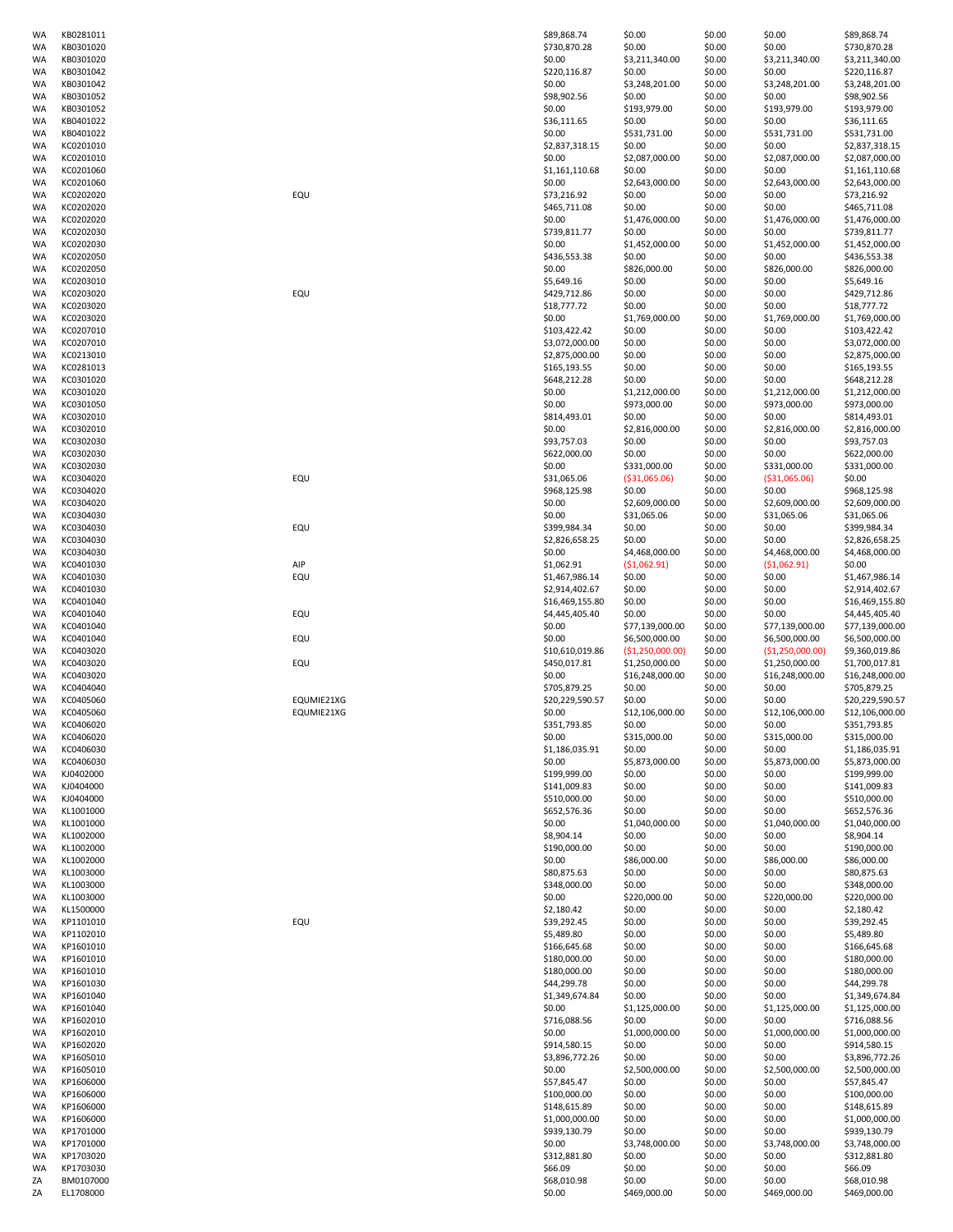| ZA | EL1708000                                               | \$0.00           | \$0.00           | \$0.00         | \$0.00           | \$0.00           |
|----|---------------------------------------------------------|------------------|------------------|----------------|------------------|------------------|
| ZA | GT0100000                                               | \$77,101.58      | \$0.00           | \$0.00         | \$0.00           | \$77,101.58      |
| ZA | GT0300000                                               | \$98,488.67      | \$0.00           | \$0.00         | \$0.00           | \$98,488.67      |
| ZA | GT0300000                                               | \$0.00           | \$325,000.00     | \$0.00         | \$325,000.00     | \$325,000.00     |
| ZA | HT0100000                                               | \$130,418.59     | \$625,000.00     | \$0.00         | \$625,000.00     | \$755,418.59     |
| ZA | HT0202000                                               | \$666.50         | \$0.00           | \$0.00         | \$0.00           | \$666.50         |
| ZA | HT0800000                                               | \$0.00           | \$76,271.00      | \$0.00         | \$76,271.00      | \$76,271.00      |
| ZA | PG0500000                                               | \$188.72         | \$0.00           | \$0.00         | \$0.00           | \$188.72         |
| ZA | SL0200000                                               | \$34,844.56      | \$0.00           | \$0.00         | \$0.00           | \$34,844.56      |
| ZA | SL0300000                                               | \$49,917.60      | \$0.00           | \$0.00         | \$0.00           | \$49,917.60      |
| ZA | VT0204000                                               | \$338.96         | \$0.00           | \$0.00         | \$0.00           | \$338.96         |
| ZA | VT1201000                                               | \$390,517.19     | \$0.00           | \$0.00         | \$0.00           | \$390,517.19     |
| ZA | VT1201000                                               | \$0.00           | \$2,063,000.00   | \$0.00         | \$2,063,000.00   | \$2,063,000.00   |
| ZA | VT1301000                                               | \$0.00           | \$134,525.00     | \$0.00         | \$134,525.00     | \$134,525.00     |
|    |                                                         |                  |                  |                |                  |                  |
|    | <b>Non-Appropriated Total</b>                           | \$4,401,351.67   | \$3,027,874.82   | \$0.00         | \$3,027,874.82   | \$7,429,226.49   |
|    | <b>DOE Appropriated Total</b>                           | \$167,134,252.53 | \$375,558,066.07 | ( \$30,457.84) | \$375,527,608.23 | \$542,661,860.76 |
|    |                                                         |                  |                  |                |                  |                  |
|    | <b>SF-30 Total</b>                                      | \$171,535,604.20 | \$378,585,940.89 | \$30,457.84    | \$378,555,483.05 | \$550,091,087.25 |
|    |                                                         |                  |                  |                |                  |                  |
|    | <b>FPDS-NG Total [Action Obligation]</b>                |                  |                  | ( \$30,457.84) |                  |                  |
|    | <b>FPDS-NG Total [Base And Exercised Options Value]</b> |                  |                  | ( \$30,457.84) |                  |                  |
|    | <b>FPDS-NG Total [Base And All Options Value]</b>       |                  |                  | ( \$30,457.84) |                  |                  |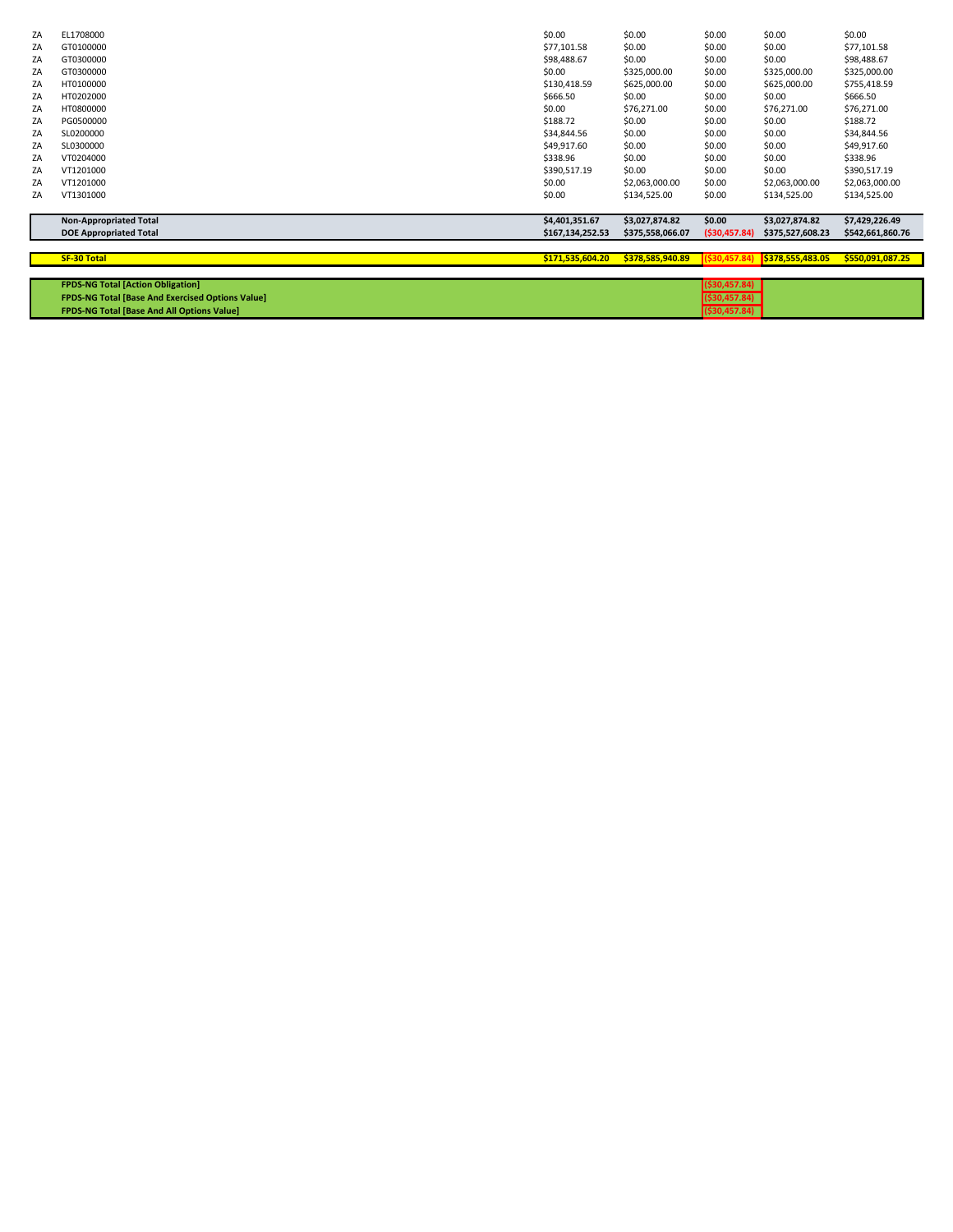|              |                           |                            |                | BROOKHAVEN NATIONAL LABORATORY<br>CONTRACT MOD # 0041 [March: Financial Part 2]<br>DE-SC0012704 |                             |                             |                        |                             |                             |
|--------------|---------------------------|----------------------------|----------------|-------------------------------------------------------------------------------------------------|-----------------------------|-----------------------------|------------------------|-----------------------------|-----------------------------|
| Fund<br>Type | B&R<br>egacy<br>Reporting | Reference<br><b>Budget</b> | Debtor<br>Code | Program<br>Task                                                                                 | Uncosted<br>Beginning       | Previous<br>Allotment       | Change<br>Allotment    | Revised<br>Allotment        | Funding<br>Total            |
| 1            | 456167SC0                 |                            |                | AGR87225                                                                                        | \$53,343.14                 | \$0.00                      | \$0.00                 | \$0.00                      | \$53,343.14                 |
| 1            | 456167SC0                 |                            |                | AGR87228                                                                                        | \$25,894.07                 | \$0.00                      | \$0.00                 | \$0.00                      | \$25,894.07                 |
| 1            | 456167SC0                 |                            |                | AGR87231                                                                                        | \$3,933.64                  | \$0.00                      | \$0.00                 | \$0.00                      | \$3,933.64                  |
| 1<br>13      | 456167SC0<br>WN0219060    |                            |                | AGR87228                                                                                        | \$0.00<br>\$67,779.55       | \$0.00<br>\$0.00            | \$911,487.96<br>\$0.00 | \$911,487.96<br>\$0.00      | \$911,487.96<br>\$67,779.55 |
| 17           | PS0202200                 |                            |                |                                                                                                 | \$13,097.76                 | \$0.00                      | \$0.00                 | \$0.00                      | \$13,097.76                 |
| 19           | CJ0200000                 |                            |                |                                                                                                 | \$3,358.82                  | \$0.00                      | (53,358.82)            | (53,358.82)                 | \$0.00                      |
| 22           | PS0202200                 |                            |                |                                                                                                 | \$17,023.18                 | \$0.00                      | \$0.00                 | \$0.00                      | \$17,023.18                 |
| 28           | WA2230100                 |                            |                |                                                                                                 | \$115,000.00                | \$0.00                      | \$0.00                 | \$0.00                      | \$115,000.00                |
| 1W<br>1W     | 456165021<br>456165021    |                            |                | AGR87832<br>AGR87179                                                                            | \$21.50<br>\$0.04           | ( \$21.50)<br>(50.04)       | \$0.00<br>\$0.00       | (521.50)<br>(50.04)         | \$0.00<br>\$0.00            |
| 1W           | 456165021                 |                            |                | AGR87174                                                                                        | \$36,629.82                 | \$0.00                      | \$0.00                 | \$0.00                      | \$36,629.82                 |
| 1W           | 456165021                 |                            |                | AGR87261                                                                                        | \$7,384.70                  | \$0.00                      | \$0.00                 | \$0.00                      | \$7,384.70                  |
| 1W           | 456165021                 |                            |                | AGR87283                                                                                        | \$13,184.03                 | \$0.00                      | \$0.00                 | \$0.00                      | \$13,184.03                 |
| 1W           | 456165021                 |                            |                | AGR87832                                                                                        | \$485.43                    | (5485.43)                   | \$0.00                 | (5485.43)                   | \$0.00                      |
| 1W<br>1W     | 456165021<br>456165021    |                            |                | AGR87105<br>AGR87174                                                                            | \$102,764.23<br>\$58.640.22 | \$0.00<br>\$0.00            | \$0.00<br>\$0.00       | \$0.00<br>\$0.00            | \$102,764.23<br>\$58,640.22 |
| 1W           | 456165021                 |                            |                | AGR87157                                                                                        | \$34,309.27                 | \$0.00                      | \$0.00                 | \$0.00                      | \$34,309.27                 |
| 1W           | 456165021                 |                            |                | AGR87399                                                                                        | \$82,365.00                 | \$0.00                      | \$0.00                 | \$0.00                      | \$82,365.00                 |
| 1W           | 456165021                 |                            |                | AGR87245                                                                                        | \$1,670.86                  | \$0.00                      | \$0.00                 | \$0.00                      | \$1,670.86                  |
| 1W           | 456165021                 |                            |                | AGR87256                                                                                        | \$52,940.20                 | \$0.00                      | \$0.00                 | \$0.00                      | \$52,940.20                 |
| 1W<br>1W     | 456165021<br>456165021    |                            |                | AGR87283<br>AGR87395                                                                            | \$26,155.67<br>\$210,240.05 | \$0.00<br>\$0.00            | \$0.00<br>\$0.00       | \$0.00<br>\$0.00            | \$26,155.67<br>\$210,240.05 |
| 1W           | 456165021                 |                            |                | AGR87351                                                                                        | \$21,322.54                 | \$0.00                      | \$0.00                 | \$0.00                      | \$21,322.54                 |
| 1W           | 456165021                 |                            |                | AGR87354                                                                                        | \$22,876.26                 | \$0.00                      | \$0.00                 | \$0.00                      | \$22,876.26                 |
| 1W           | 456165021                 |                            |                | AGR87361                                                                                        | \$72,815.53                 | \$0.00                      | \$0.00                 | \$0.00                      | \$72,815.53                 |
| 1W<br>1W     | 456165021<br>456165021    |                            |                | AGR87105<br>AGR87157                                                                            | \$0.00<br>\$0.00            | \$203,883.57<br>\$29,289.04 | \$48,543.69<br>\$0.00  | \$252,427.26<br>\$29,289.04 | \$252,427.26<br>\$29,289.04 |
| 1W           | 456165021                 |                            |                | AGR87399                                                                                        | \$0.00                      | \$26,964.80                 | \$1,357.64             | \$28,322.44                 | \$28,322.44                 |
| 1W           | 456165021                 |                            |                | AGR87283                                                                                        | \$0.00                      | \$20,381.34                 | \$4,815.37             | \$25,196.71                 | \$25,196.71                 |
| 1W           | 456165021                 |                            |                | AGR87289                                                                                        | \$0.00                      | \$34,951.46                 | \$0.00                 | \$34,951.46                 | \$34,951.46                 |
| 1W<br>1W     | 456165021<br>456165021    |                            |                | AGR87351<br>AGR87361                                                                            | \$0.00<br>\$0.00            | \$26,190.31<br>\$47,985.35  | \$0.00<br>\$2,246.85   | \$26,190.31<br>\$50,232.20  | \$26,190.31<br>\$50,232.20  |
| 2W           | 456160031                 |                            |                | AGR87872                                                                                        | \$2,436.44                  | \$0.00                      | \$0.00                 | \$0.00                      | \$2,436.44                  |
| 2W           | 456160031                 |                            |                | AGR87100                                                                                        | \$63.02                     | (563.02)                    | \$0.00                 | (563.02)                    | \$0.00                      |
| 2W           | 456160031                 |                            |                | AGR87101                                                                                        | \$0.01                      | (50.01)                     | \$0.00                 | (50.01)                     | \$0.00                      |
| 2W<br>2W     | 456160031<br>456160031    |                            |                | AGR87116<br>AGR87331                                                                            | \$24,301.33<br>\$26,391.89  | (524, 301.33)<br>\$0.00     | \$0.00<br>\$0.00       | (524, 301.33)<br>\$0.00     | \$0.00<br>\$26,391.89       |
| 2W           | 456160031                 |                            |                | AGR87195                                                                                        | \$73,002.44                 | (573,002.44)                | \$0.00                 | (573,002.44)                | \$0.00                      |
| 2W           | 456160031                 |                            |                | AGR87073                                                                                        | \$9,314.09                  | (59,314.09)                 | \$0.00                 | (59,314.09)                 | \$0.00                      |
| 2W           | 456160031                 |                            |                | AGR87089                                                                                        | \$12.94                     | (512.94)                    | \$0.00                 | (512.94)                    | \$0.00                      |
| 2W<br>2W     | 456160031<br>456160031    |                            |                | AGR87116<br>AGR87242                                                                            | \$160.66<br>\$2,955.70      | ( \$160.66)<br>\$0.00       | \$0.00<br>\$0.00       | ( \$160.66)<br>\$0.00       | \$0.00<br>\$2,955.70        |
| 2W           | 456160031                 |                            |                | AGR87246                                                                                        | \$21,287.43                 | \$0.00                      | \$0.00                 | \$0.00                      | \$21,287.43                 |
| 2W           | 456160031                 |                            |                | AGR87266                                                                                        | \$283,219.83                | \$0.00                      | \$0.00                 | \$0.00                      | \$283,219.83                |
| 2W           | 456160031                 |                            |                | AGR87270                                                                                        | \$2,329.34                  | (52, 329.34)                | \$0.00                 | (52, 329.34)                | \$0.00                      |
| 2W<br>2W     | 456160031<br>456160031    |                            |                | AGR87279<br>AGR87404                                                                            | \$294.92<br>\$14,868.99     | (5294.92)<br>\$0.00         | \$0.00<br>\$0.00       | (5294.92)<br>\$0.00         | \$0.00<br>\$14,868.99       |
| 2W           | 456160031                 |                            |                | AGR87331                                                                                        | \$34,788.31                 | \$0.00                      | \$0.00                 | \$0.00                      | \$34,788.31                 |
| 2W           | 456160031                 |                            |                | AGR87195                                                                                        | \$2,090.27                  | (52,090.27)                 | \$0.00                 | ( \$2,090.27)               | \$0.00                      |
| 2W           | 456160031                 |                            |                | AGR87344                                                                                        | \$22,647.09                 | \$0.00                      | \$0.00                 | \$0.00                      | \$22,647.09                 |
| 2W<br>2W     | 456160031<br>456160031    |                            |                | AGR87068<br>AGR87106                                                                            | \$10,632.60<br>\$46,806.30  | (\$10,632.60)<br>\$0.00     | \$0.00<br>\$0.00       | (\$10,632.60)<br>\$0.00     | \$0.00<br>\$46,806.30       |
| 2W           | 456160031                 |                            |                | AGR87113                                                                                        | \$3,292.11                  | (53, 292.11)                | \$0.00                 | (53, 292.11)                | \$0.00                      |
| 2W           | 456160031                 |                            |                | AGR87114                                                                                        | \$2.28                      | (52.28)                     | \$0.00                 | (52.28)                     | \$0.00                      |
| 2W           | 456160031                 |                            |                | AGR87216                                                                                        | \$2,694.44                  | \$0.00                      | \$0.00                 | \$0.00                      | \$2,694.44                  |
| 2W<br>2W     | 456160031<br>456160031    |                            |                | AGR87979<br>AGR87222                                                                            | \$92,662.07<br>\$7,474.11   | (558, 252.43)<br>\$0.00     | \$0.00<br>\$0.00       | ( \$58, 252.43)<br>\$0.00   | \$34,409.64<br>\$7,474.11   |
| 2W           | 456160031                 |                            |                | AGR87242                                                                                        | \$5,698.50                  | \$0.00                      | \$0.00                 | \$0.00                      | \$5,698.50                  |
| 2W           | 456160031                 |                            |                | AGR87248                                                                                        | \$5,921.54                  | \$0.00                      | \$0.00                 | \$0.00                      | \$5,921.54                  |
| 2W<br>2W     | 456160031<br>456160031    |                            |                | AGR87257<br>AGR87258                                                                            | \$82,940.62                 | \$0.00<br>\$0.00            | \$0.00<br>\$0.00       | \$0.00<br>\$0.00            | \$82,940.62<br>\$3,987.78   |
| 2W           | 456160031                 |                            |                | AGR87263                                                                                        | \$3,987.78<br>\$23,683.92   | \$0.00                      | \$0.00                 | \$0.00                      | \$23,683.92                 |
| 2W           | 456160031                 |                            |                | AGR87270                                                                                        | \$2,329.34                  | (52, 329.34)                | \$0.00                 | (52, 329.34)                | \$0.00                      |
| 2W           | 456160031                 |                            |                | AGR87268                                                                                        | \$14,230.98                 | \$0.00                      | \$0.00                 | \$0.00                      | \$14,230.98                 |
| 2W<br>2W     | 456160031<br>456160031    |                            |                | AGR87269<br>AGR87277                                                                            | \$10,763.15<br>\$13,724.07  | \$0.00<br>\$0.00            | \$0.00<br>\$0.00       | \$0.00<br>\$0.00            | \$10,763.15<br>\$13,724.07  |
| 2W           | 456160031                 |                            |                | AGR87278                                                                                        | \$53,055.55                 | \$0.00                      | \$0.00                 | \$0.00                      | \$53,055.55                 |
| 2W           | 456160031                 |                            |                | AGR87279                                                                                        | \$659.54                    | ( \$659.54)                 | \$0.00                 | ( \$659.54)                 | \$0.00                      |
| 2W           | 456160031                 |                            |                | AGR87363                                                                                        | \$18,709.37                 | \$0.00                      | \$0.00                 | \$0.00                      | \$18,709.37                 |
| 2W<br>2W     | 456160031<br>456160031    |                            |                | AGR87404<br>AGR87285                                                                            | \$50,000.00                 | \$0.00                      | \$0.00<br>\$0.00       | \$0.00<br>\$0.00            | \$50,000.00<br>\$41,409.68  |
| 2W           | 456160031                 |                            |                | AGR87287                                                                                        | \$41,409.68<br>\$22,995.12  | \$0.00<br>\$0.00            | \$0.00                 | \$0.00                      | \$22,995.12                 |
| 2W           | 456160031                 |                            |                | AGR87371                                                                                        | \$691,649.69                | \$0.00                      | \$0.00                 | \$0.00                      | \$691,649.69                |
| 2W           | 456160031                 |                            |                | AGR87291                                                                                        | \$3,224.83                  | \$0.00                      | \$0.00                 | \$0.00                      | \$3,224.83                  |
| 2W           | 456160031                 |                            |                | AGR87292                                                                                        | \$44,437.39                 | \$0.00                      | \$0.00                 | \$0.00                      | \$44,437.39                 |
| 2W<br>2W     | 456160031<br>456160031    |                            |                | AGR87293<br>AGR87390                                                                            | \$8,363.84<br>\$949,472.77  | \$0.00<br>\$0.00            | \$0.00<br>\$0.00       | \$0.00<br>\$0.00            | \$8,363.84<br>\$949,472.77  |
| 2W           | 456160031                 |                            |                | AGR87355                                                                                        | \$32,860.23                 | \$0.00                      | \$0.00                 | \$0.00                      | \$32,860.23                 |
| 2W           | 456160031                 |                            |                | AGR87357                                                                                        | \$50,000.00                 | \$0.00                      | (51,723.60)            | (51, 723.60)                | \$48,276.40                 |
| 2W           | 456160031                 |                            |                | AGR87358                                                                                        | \$55,084.10                 | \$0.00                      | \$0.00                 | \$0.00                      | \$55,084.10                 |
| 2W<br>2W     | 456160031<br>456160031    |                            |                | AGR87439<br>AGR87365                                                                            | \$43,801.66<br>\$2,175.08   | \$0.00<br>( \$230.90)       | \$0.00<br>\$0.00       | \$0.00<br>( \$230.90)       | \$43,801.66<br>\$1,944.18   |
| 2W           | 456160031                 |                            |                | AGR87035                                                                                        | \$0.00                      | \$60,000.00                 | \$0.00                 | \$60,000.00                 | \$60,000.00                 |
| 2W           | 456160031                 |                            |                | AGR87344                                                                                        | \$0.00                      | \$17,360.90                 | \$0.00                 | \$17,360.90                 | \$17,360.90                 |
| 2W           | 456160031                 |                            |                | AGR87106                                                                                        | \$0.00                      | \$56,654.47                 | \$11,703.76            | \$68,358.23                 | \$68,358.23                 |
| 2W           | 456160031                 |                            |                | AGR87216                                                                                        | \$0.00                      | \$39,309.93                 | \$0.00                 | \$39,309.93                 | \$39,309.93                 |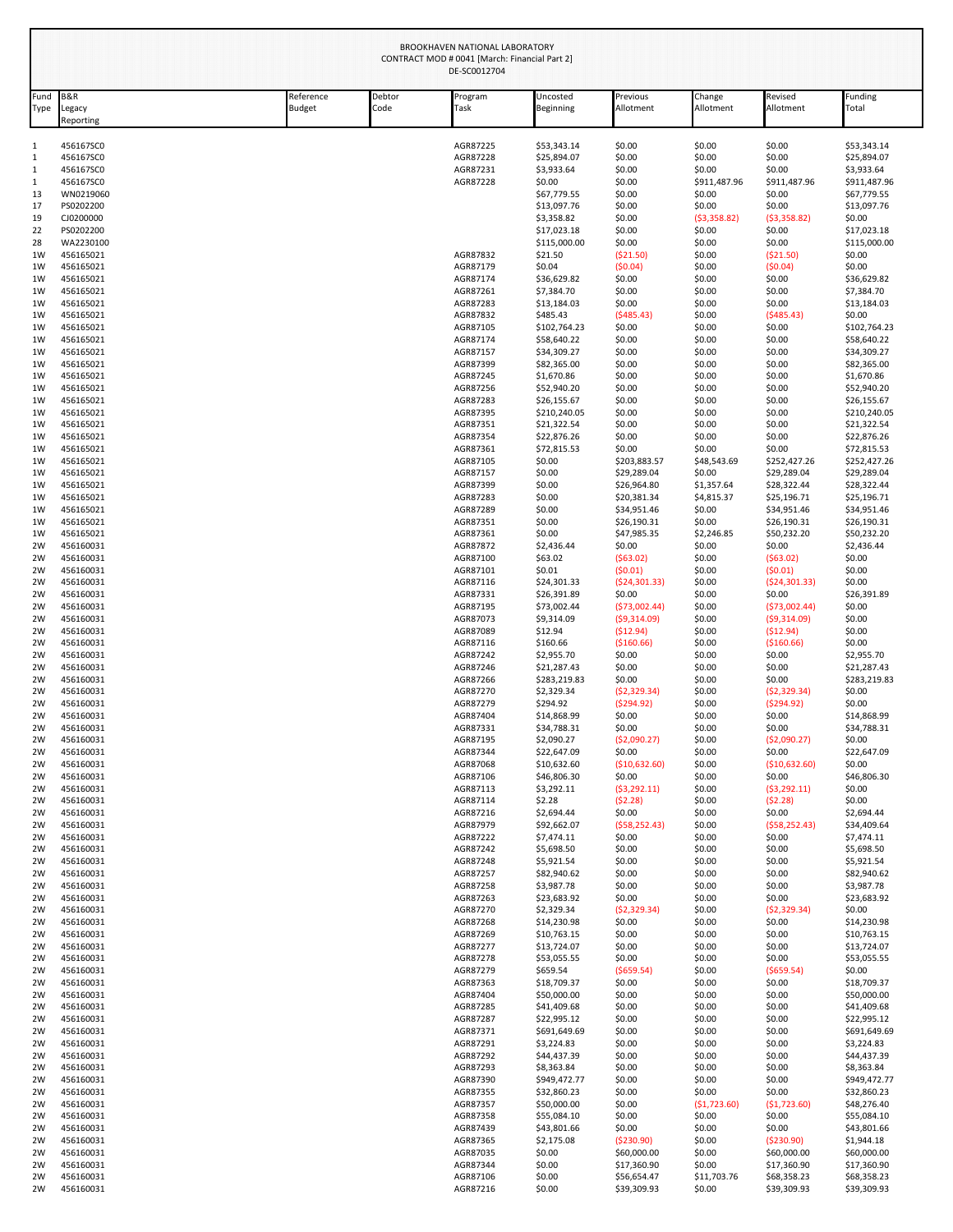| 2W        | 456160031 |              | AGR87222 | \$0.00       | \$3,958.65     | \$0.00                   | \$3,958.65     | \$3,958.65   |
|-----------|-----------|--------------|----------|--------------|----------------|--------------------------|----------------|--------------|
| 2W        | 456160031 |              | AGR87242 | \$0.00       | \$87,289.18    | \$0.00                   | \$87,289.18    | \$87,289.18  |
| 2W        | 456160031 |              | AGR87257 | \$0.00       | \$3,278.84     | \$42.14                  | \$3,320.98     | \$3,320.98   |
| 2W        | 456160031 |              | AGR87258 | \$0.00       | \$0.00         | \$0.00                   | \$0.00         | \$0.00       |
| 2W        | 456160031 |              | AGR87263 | \$0.00       | \$3,753.21     | \$0.00                   | \$3,753.21     | \$3,753.21   |
| 2W        | 456160031 |              | AGR87266 | \$0.00       | \$0.00         | \$13,578.50              | \$13,578.50    | \$13,578.50  |
| 2W        | 456160031 |              | AGR87268 | \$0.00       | \$55,059.88    | \$0.00                   | \$55,059.88    | \$55,059.88  |
| 2W        | 456160031 |              | AGR87269 | \$0.00       | \$29,521.89    |                          | \$34,623.79    | \$34,623.79  |
|           |           |              |          |              |                | \$5,101.90<br>\$3,397.00 |                |              |
| 2W        | 456160031 |              | AGR87277 | \$0.00       | \$0.00         |                          | \$3,397.00     | \$3,397.00   |
| 2W        | 456160031 |              | AGR87278 | \$0.00       | \$327.03       | \$0.00                   | \$327.03       | \$327.03     |
| 2W        | 456160031 |              | AGR87363 | \$0.00       | \$9,226.13     | \$18,011.28              | \$27,237.41    | \$27,237.41  |
| 2W        | 456160031 |              | AGR87285 | \$0.00       | \$24,949.29    | \$24,664.37              | \$49,613.66    | \$49,613.66  |
| 2W        | 456160031 |              | AGR87287 | \$0.00       | \$70,379.74    | \$25,929.53              | \$96,309.27    | \$96,309.27  |
| 2W        | 456160031 |              | AGR87371 | \$0.00       | \$600,000.00   | \$0.00                   | \$600,000.00   | \$600,000.00 |
| 2W        | 456160031 |              | AGR87290 | \$0.00       | \$0.00         | \$48,726.00              | \$48,726.00    | \$48,726.00  |
| 2W        | 456160031 |              | AGR87291 | \$0.00       | \$1,775.17     | \$236.43                 | \$2,011.60     | \$2,011.60   |
| 2W        | 456160031 |              | AGR87292 | \$0.00       | \$48,507.76    | \$0.00                   | \$48,507.76    | \$48,507.76  |
| 2W        | 456160031 |              | AGR87293 | \$0.00       | \$5,271.24     | \$1,146.62               | \$6,417.86     | \$6,417.86   |
| 2W        | 456160031 |              | AGR87355 | \$0.00       | \$8,935.45     | \$0.00                   | \$8,935.45     | \$8,935.45   |
| 2W        | 456160031 |              | AGR87357 | \$0.00       | \$99,970.46    | \$0.00                   | \$99,970.46    | \$99,970.46  |
| 2W        | 456160031 |              | AGR87358 | \$0.00       | \$157,970.30   | \$60,961.25              | \$218,931.55   | \$218,931.55 |
| 2W        | 456160031 |              | AGR87370 | \$0.00       | \$117,993.49   | \$38,834.95              | \$156,828.44   | \$156,828.44 |
| 2W        | 456160031 |              | AGR87362 | \$0.00       | \$75,000.00    | \$1,702.82               | \$76,702.82    | \$76,702.82  |
| 2W        | 456160031 |              | AGR87369 | \$0.00       | \$118,363.00   | \$0.00                   | \$118,363.00   | \$118,363.00 |
| 2W        | 456160031 |              | AGR87368 | \$0.00       | \$128,043.58   | \$19,488.97              | \$147,532.55   | \$147,532.55 |
| 2W        | 456160031 |              | AGR87382 | \$0.00       | \$22,500.00    | \$0.00                   | \$22,500.00    | \$22,500.00  |
| 2W        | 456160031 |              | AGR87833 | \$0.00       | \$50,000.00    | \$0.00                   | \$50,000.00    | \$50,000.00  |
| 2W        | 456160031 |              | AGR87385 | \$0.00       | \$57,038.83    | \$58,252.43              | \$115,291.26   | \$115,291.26 |
| 2W        | 456160031 |              | AGR87386 | \$0.00       | \$43,689.32    | \$0.00                   | \$43,689.32    | \$43,689.32  |
| 2W        | 456160031 |              | AGR87389 | \$0.00       | \$49,453.00    | \$0.00                   | \$49,453.00    | \$49,453.00  |
| 2W        | 456160031 |              | AGR84050 | \$0.00       | \$92,819.00    | \$0.00                   | \$92,819.00    | \$92,819.00  |
| 2W        | 456160031 |              | AGR84056 | \$0.00       | \$0.00         | \$50,000.00              | \$50,000.00    | \$50,000.00  |
| 2W        | 456160032 |              | AGR87247 | \$42.29      | (542.29)       | \$0.00                   | (542.29)       | \$0.00       |
| 2W        | 456160032 |              | AGR87178 | \$46,652.39  | (546, 652.39)  | \$0.00                   | (546, 652.39)  | \$0.00       |
| 2W        | 456160032 |              | AGR87197 | \$747.52     | \$0.00         | \$0.00                   | \$0.00         | \$747.52     |
|           | 456160032 |              | AGR87981 |              |                |                          |                |              |
| 2W        |           |              |          | \$19,447.24  | \$0.00         | \$0.00                   | \$0.00         | \$19,447.24  |
| 2W        | 456160032 |              | AGR87807 | \$14,150.39  | \$0.00         | \$0.00                   | \$0.00         | \$14,150.39  |
| 2W        | 456160032 |              | AGR87178 | \$11,648.66  | ( \$11,648.66) | \$0.00                   | ( \$11,648.66) | \$0.00       |
| 2W        | 456160032 |              | AGR87072 | \$150.06     | (\$150.06)     | \$0.00                   | ( \$150.06)    | \$0.00       |
| 2W        | 456160032 |              | AGR87981 | \$24,652.14  | \$0.00         | \$0.00                   | \$0.00         | \$24,652.14  |
| 2W        | 456160032 |              | AGR87217 | \$45,419.89  | \$0.00         | \$0.00                   | \$0.00         | \$45,419.89  |
| 2W        | 456160032 |              | AGR87280 | \$38,397.83  | \$0.00         | \$0.00                   | \$0.00         | \$38,397.83  |
| 2W        | 456160032 |              | AGR87899 | \$49,133.71  | \$0.00         | \$0.00                   | \$0.00         | \$49,133.71  |
| 2W        | 456160032 |              | AGR87284 | \$1,353.83   | \$0.00         | \$0.00                   | \$0.00         | \$1,353.83   |
| 2W        | 456160032 |              | AGR87286 | \$419.36     | (5419.36)      | \$0.00                   | (5419.36)      | \$0.00       |
| 2W        | 456160032 |              | AGR87412 | \$90,102.04  | \$0.00         | \$0.00                   | \$0.00         | \$90,102.04  |
| 2W        | 456160032 |              | AGR87360 | \$24,128.49  | \$0.00         | \$0.00                   | \$0.00         | \$24,128.49  |
| 2W        | 456160032 |              | AGR87197 | \$0.00       | \$97,087.38    | \$0.00                   | \$97,087.38    | \$97,087.38  |
| 2W        | 456160032 |              | AGR87217 | \$0.00       | \$252,427.18   | (52.25)                  | \$252,424.93   | \$252,424.93 |
| 2W        | 456160032 |              | AGR87280 | \$0.00       | \$86,955.30    | \$4,703.72               | \$91,659.02    | \$91,659.02  |
| 2W        | 456160032 |              | AGR87412 | \$0.00       | \$0.00         | \$58,252.43              | \$58,252.43    | \$58,252.43  |
| 2W        | 456160032 |              | AGR87360 | \$0.00       | \$261,203.61   | \$19,129.98              | \$280,333.59   | \$280,333.59 |
| 2W        | 456160032 |              | AGR87384 | \$0.00       | \$48,543.69    | \$0.00                   | \$48,543.69    | \$48,543.69  |
| 2W        | 456160032 |              | AGR84057 | \$0.00       | \$0.00         | \$28,271.84              | \$28,271.84    | \$28,271.84  |
| 2Z        | 456160031 |              | AGR87366 | \$225,242.72 | \$0.00         | \$0.00                   | \$0.00         | \$225,242.72 |
| AD        | PS0202132 |              |          | \$38,795.51  | \$0.00         | \$0.00                   | \$0.00         | \$38,795.51  |
| ВG        | CJ0100000 |              |          | \$0.00       | \$35,735.00    | \$0.00                   | \$35,735.00    | \$35,735.00  |
| ΒG        | CJ0100000 |              |          | \$196,813.77 | \$0.00         | (5218.42)                | (5218.42)      | \$196,595.35 |
| ΒG        | CJ0100000 | ARPA-0001249 |          | \$739,208.50 | \$0.00         | \$0.00                   | \$0.00         | \$739,208.50 |
| BG        | CJ0100000 | ARPA-0001250 |          | \$350,000.00 | \$0.00         | \$0.00                   | \$0.00         | \$350,000.00 |
| ΒG        | CJ0200000 |              |          | \$1,715.20   | \$0.00         | (51, 715.20)             | (51, 715.20)   | \$0.00       |
| ΒN        | TE1101000 |              |          | \$0.00       | \$9,320.00     | \$0.00                   | \$9,320.00     | \$9,320.00   |
| BN        | TE1103000 |              |          | \$77,218.01  | \$0.00         | \$0.00                   | \$0.00         | \$77,218.01  |
| BN        | TE1103000 |              |          | \$0.00       | \$20,610.00    | \$0.00                   | \$20,610.00    | \$20,610.00  |
| BN        | TE1104000 |              |          | \$0.00       | \$1,919.00     | \$0.00                   | \$1,919.00     | \$1,919.00   |
| BN        | TE1201000 |              |          | \$137,939.43 | \$0.00         | \$0.00                   | \$0.00         | \$137,939.43 |
| BN        | TE1201000 |              |          | \$0.00       | \$26,444.00    | \$0.00                   | \$26,444.00    | \$26,444.00  |
| BN        | TE1301000 |              |          | \$898.42     | \$35,113.00    | \$0.00                   | \$35,113.00    | \$36,011.42  |
| BN        | TE1400000 |              |          | \$0.00       | \$1,250.00     | \$0.00                   | \$1,250.00     | \$1,250.00   |
| BN        | TF0000000 |              |          | \$0.00       | \$2,495.00     | \$0.00                   | \$2,495.00     | \$2,495.00   |
| BN        | TG0100000 |              |          | \$513.91     | \$0.00         | \$0.00                   | \$0.00         | \$513.91     |
| <b>CN</b> | AF0440000 |              |          | \$19,851.61  | \$0.00         | \$0.00                   | \$0.00         | \$19,851.61  |
| <b>CN</b> | AF0440000 |              |          | \$0.00       | \$9,800.00     | \$200.00                 | \$10,000.00    | \$10,000.00  |
| CN        | AF5810000 |              |          | \$88,084.23  | \$0.00         | \$0.00                   | \$0.00         | \$88,084.23  |
| <b>CN</b> | AF5810000 |              |          | \$0.00       | \$362,250.00   | \$48,750.00              | \$411,000.00   | \$411,000.00 |
| <b>CN</b> | AF5832020 |              |          | \$169,726.18 | \$0.00         | \$0.00                   | \$0.00         | \$169,726.18 |
| <b>CN</b> | AF5832020 |              |          | \$0.00       | \$408,135.00   | \$54,925.00              | \$463,060.00   | \$463,060.00 |
| <b>CN</b> | AF5832030 | NE-0301604   |          | \$185,190.48 | \$0.00         | \$0.00                   | \$0.00         | \$185,190.48 |
| CN        | AF5832030 |              |          | \$30,545.88  | \$0.00         | \$0.00                   | \$0.00         | \$30,545.88  |
| <b>CN</b> | AF5832030 |              |          | \$0.00       | \$400,000.00   | \$0.00                   | \$400,000.00   | \$400,000.00 |
| <b>CN</b> | AF5855000 |              |          |              | \$0.00         | \$0.00                   | \$0.00         | \$141,761.12 |
|           |           |              |          | \$141,761.12 |                |                          |                |              |
| <b>CN</b> | AF5855000 |              |          | \$0.00       | \$48,300.00    | \$6,500.00               | \$54,800.00    | \$54,800.00  |
| <b>CN</b> | NT0104000 |              |          | \$359,755.22 | \$0.00         | \$0.00                   | \$0.00         | \$359,755.22 |
| CN        | RC0113000 |              |          | \$1,331.44   | (51, 331.44)   | \$0.00                   | (51, 331.44)   | \$0.00       |
| CN        | RC0424000 |              |          | \$14,436.40  | \$0.00         | \$0.00                   | \$0.00         | \$14,436.40  |
| <b>CN</b> | RC0424000 |              |          | \$0.00       | \$85,000.00    | \$0.00                   | \$85,000.00    | \$85,000.00  |
| FO        | GD2540101 |              |          | \$76,656.06  | \$0.00         | \$0.00                   | \$0.00         | \$76,656.06  |
| FO        | GD2540200 |              |          | \$283,160.28 | \$0.00         | \$0.00                   | \$0.00         | \$283,160.28 |
| FO        | GD2540250 |              |          | \$38,022.43  | \$0.00         | \$0.00                   | \$0.00         | \$38,022.43  |
| FO        | GD2540600 |              |          | \$137.38     | \$0.00         | ( \$137.38)              | (5137.38)      | \$0.00       |
| FO        | GD2540980 |              |          | \$240,902.93 | \$0.00         | \$0.00                   | \$0.00         | \$240,902.93 |
| FO        | GD5001000 |              |          | \$66,808.81  | \$0.00         | \$0.00                   | \$0.00         | \$66,808.81  |
| FO        | GD6020100 |              |          | \$0.00       | \$192,286.00   | \$38,355.00              | \$230,641.00   | \$230,641.00 |
| FO        | GD6020300 |              |          | \$0.00       | \$664,216.00   | \$132,490.00             | \$796,706.00   | \$796,706.00 |
| FO        | GD6020400 |              |          | \$0.00       | \$22,592.00    | \$4,506.00               | \$27,098.00    | \$27,098.00  |
| FO        | GD6020900 |              |          | \$0.00       | \$435,783.00   | \$86,925.00              | \$522,708.00   | \$522,708.00 |
|           |           |              |          |              |                |                          |                |              |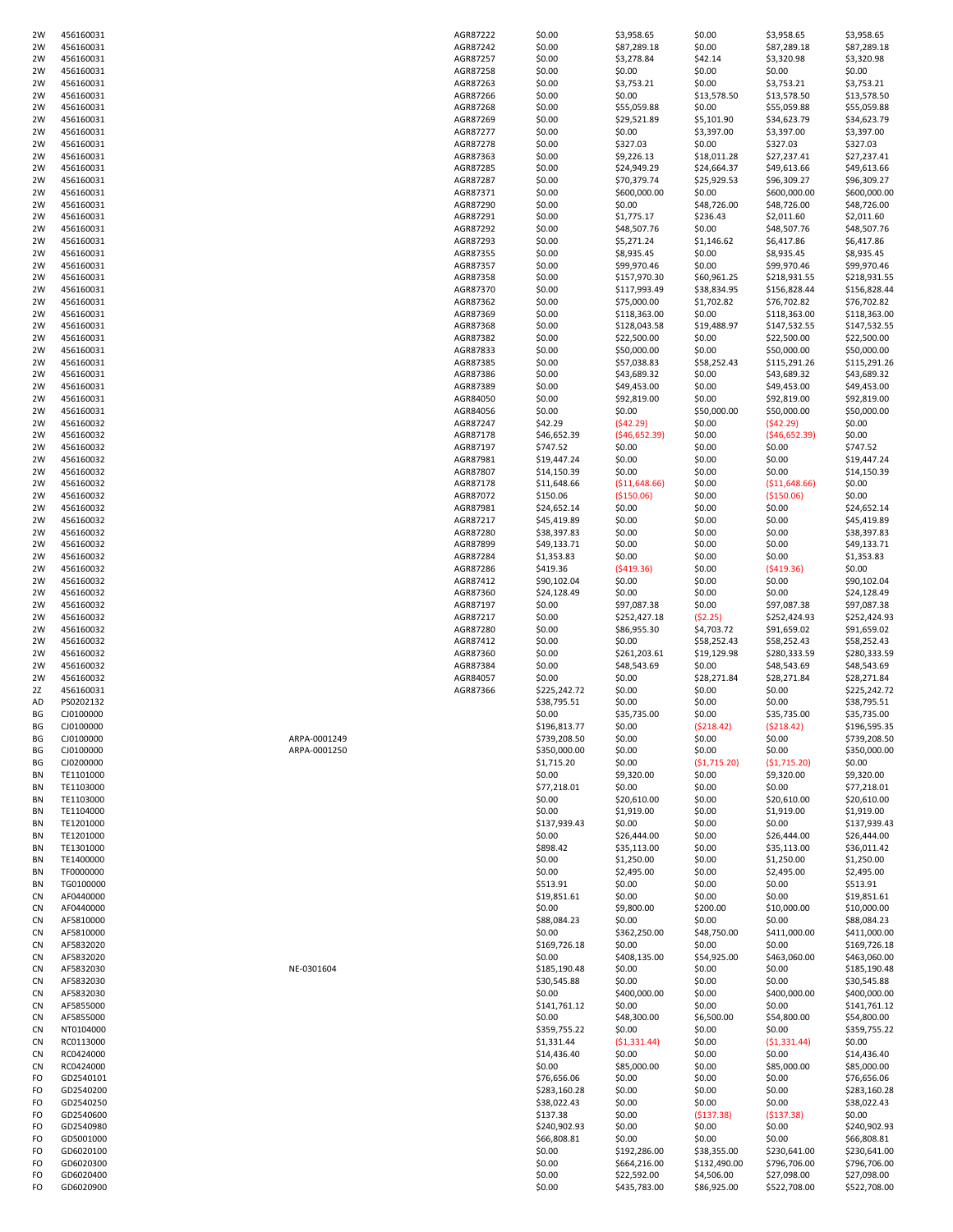| FO        | GD6050100 |              | \$0.00         | \$180,000.00   | \$50,000.00    | \$230,000.00   | \$230,000.00   |
|-----------|-----------|--------------|----------------|----------------|----------------|----------------|----------------|
| <b>NM</b> | NN5010000 |              | \$414,967.47   | \$0.00         | \$0.00         | \$0.00         | \$414,967.47   |
| <b>NS</b> | CT8101000 |              | \$0.00         | \$0.00         | \$25,000.00    | \$25,000.00    | \$25,000.00    |
| <b>NS</b> | CT8401000 |              | \$0.00         | \$281,664.40   | \$1,073,340.26 | \$1,355,004.66 | \$1,355,004.66 |
| <b>NS</b> | CT8404010 |              | \$0.00         | \$126,665.98   | \$375,685.22   | \$502,351.20   | \$502,351.20   |
| <b>NS</b> | CT8405010 |              | \$0.00         | \$36,666.62    | \$139,724.52   | \$176,391.14   | \$176,391.14   |
| <b>NS</b> | DN1001011 |              | \$0.00         | \$1,100,568.00 | \$0.00         | \$1,100,568.00 | \$1,100,568.00 |
| <b>NS</b> | DN1001023 |              | \$0.00         | \$53,932.00    | \$0.00         | \$53,932.00    | \$53,932.00    |
| <b>NS</b> | DN1003011 |              | \$0.00         | \$40,000.00    | \$0.00         | \$40,000.00    | \$40,000.00    |
| <b>NS</b> | DN2001000 |              | \$0.00         | \$1,903,410.73 | \$457.84       | \$1,903,868.57 | \$1,903,868.57 |
| <b>NS</b> | DN3001010 |              | \$0.00         | \$628,052.57   | \$0.00         | \$628,052.57   | \$628,052.57   |
| <b>NS</b> | DN4001010 |              | \$0.00         | \$839,274.23   | \$0.00         | \$839,274.23   | \$839,274.23   |
|           |           |              |                |                |                | \$1,309,617.28 |                |
| <b>NS</b> | DN4001020 |              | \$0.00         | \$1,309,617.28 | \$0.00         |                | \$1,309,617.28 |
| <b>NS</b> | DN4001030 |              | \$0.00         | \$228,680.00   | \$0.00         | \$228,680.00   | \$228,680.00   |
| <b>NS</b> | DN4002010 |              | \$0.00         | \$7,765.39     | \$0.00         | \$7,765.39     | \$7,765.39     |
| <b>NS</b> | DN4003010 |              | \$0.00         | \$270,000.00   | \$0.00         | \$270,000.00   | \$270,000.00   |
| <b>NS</b> | DN4003020 |              | \$0.00         | \$588,546.84   | \$0.00         | \$588,546.84   | \$588,546.84   |
| <b>NS</b> | DN4004010 |              | \$0.00         | \$53,387.09    | \$0.00         | \$53,387.09    | \$53,387.09    |
| <b>NS</b> | DN4004030 |              | \$0.00         | \$201,463.19   | \$0.00         | \$201,463.19   | \$201,463.19   |
| <b>NS</b> | NN2001000 |              | \$423,982.82   | \$0.00         | \$0.00         | \$0.00         | \$423,982.82   |
| <b>NS</b> | NN2001000 |              | \$0.00         | \$455,240.16   | \$0.00         | \$455,240.16   | \$455,240.16   |
| <b>NS</b> | NN4009010 |              | \$341,595.92   | \$0.00         | \$0.00         | \$0.00         | \$341,595.92   |
| <b>NS</b> | NN4009010 |              | \$0.00         | \$0.00         | \$0.00         | \$0.00         | \$0.00         |
| <b>NS</b> | NN4009020 |              | \$1,112,561.62 | \$0.00         | \$0.00         | \$0.00         | \$1,112,561.62 |
| <b>NS</b> | NN4009020 |              | \$0.00         | \$0.00         | \$0.00         | \$0.00         | \$0.00         |
| <b>NS</b> | NN4009030 |              | \$104,330.44   | \$0.00         | \$0.00         | \$0.00         | \$104,330.44   |
| <b>NS</b> | NN4009030 |              | \$0.00         | \$0.00         | \$0.00         | \$0.00         | \$0.00         |
|           |           |              |                |                |                |                |                |
| <b>NS</b> | NN4009040 |              | \$0.00         | \$0.00         | \$0.00         | \$0.00         | \$0.00         |
| <b>NS</b> | NN4010010 |              | \$10,025.52    | \$0.00         | \$0.00         | \$0.00         | \$10,025.52    |
| <b>NS</b> | NN4010021 |              | \$132,080.70   | \$0.00         | \$0.00         | \$0.00         | \$132,080.70   |
| <b>NS</b> | NN4011010 |              | \$493.94       | \$0.00         | \$0.00         | \$0.00         | \$493.94       |
| <b>NS</b> | NN4011010 |              | \$0.00         | \$50,670.08    | \$0.00         | \$50,670.08    | \$50,670.08    |
| <b>NS</b> | NN4011020 |              | \$96,157.66    | \$0.00         | \$0.00         | \$0.00         | \$96,157.66    |
| <b>NS</b> | NN4011020 |              | \$0.00         | \$69,681.25    | \$0.00         | \$69,681.25    | \$69,681.25    |
| <b>NS</b> | NN4012010 |              | \$78,671.16    | \$0.00         | \$0.00         | \$0.00         | \$78,671.16    |
| <b>NS</b> | NN4012010 |              | \$0.00         | \$0.00         | \$0.00         | \$0.00         | \$0.00         |
| <b>NS</b> | NN4012030 |              | \$113,814.54   | \$0.00         | \$0.00         | \$0.00         | \$113,814.54   |
| <b>NS</b> | NN4012030 |              | \$0.00         | \$22,363.81    | \$0.00         | \$22,363.81    | \$22,363.81    |
| <b>NS</b> | NN4012040 |              | \$161,906.31   | \$0.00         | \$0.00         | \$0.00         | \$161,906.31   |
| <b>NS</b> | NN5001010 |              | \$222,358.40   | \$0.00         | \$0.00         | \$0.00         | \$222,358.40   |
| <b>NS</b> | NN5002010 |              | \$6,889.36     | \$0.00         | \$0.00         | \$0.00         | \$6,889.36     |
| <b>NS</b> | NN5002010 |              | \$100,739.03   | \$0.00         | \$0.00         | \$0.00         | \$100,739.03   |
|           |           |              |                |                |                |                |                |
| <b>NS</b> | NN5002010 |              | \$312,437.97   | \$0.00         | \$0.00         | \$0.00         | \$312,437.97   |
| <b>NS</b> | NN5002020 |              | \$62,261.85    | \$0.00         | \$0.00         | \$0.00         | \$62,261.85    |
| <b>NS</b> | NN5002020 |              | \$2,973,229.42 | \$0.00         | \$0.00         | \$0.00         | \$2,973,229.42 |
| <b>NS</b> | NN5002020 |              | \$774,000.00   | \$0.00         | \$0.00         | \$0.00         | \$774,000.00   |
| <b>NS</b> | NN5002020 |              | \$2,048,549.27 | \$0.00         | \$0.00         | \$0.00         | \$2,048,549.27 |
| <b>NS</b> | NN5002040 |              | \$118,919.53   | \$0.00         | \$0.00         | \$0.00         | \$118,919.53   |
| <b>NS</b> | NN5003010 |              | \$4.04         | (54.04)        | \$0.00         | (54.04)        | \$0.00         |
| <b>NS</b> | NN5003020 |              | \$0.02         | \$0.00         | \$0.00         | \$0.00         | \$0.02         |
| <b>NS</b> | NN5003040 |              | \$2,864.75     | \$4.04         | \$0.00         | \$4.04         | \$2,868.79     |
| <b>NS</b> | NN5004010 |              | \$688,369.61   | \$0.00         | \$0.00         | \$0.00         | \$688,369.61   |
| <b>NS</b> | NN5004010 |              | \$118,720.00   | \$0.00         | \$0.00         | \$0.00         | \$118,720.00   |
| <b>NS</b> | NN5004010 |              | \$163,400.00   | \$0.00         | \$0.00         | \$0.00         | \$163,400.00   |
| <b>NS</b> | NN5004010 |              | \$0.00         | \$0.00         | \$0.00         | \$0.00         | \$0.00         |
| <b>NS</b> | NN5004020 |              | \$2,835,045.59 | \$0.00         | \$0.00         | \$0.00         | \$2,835,045.59 |
| <b>NS</b> | NN5006010 |              | \$12,696.81    | \$0.00         | \$0.00         | \$0.00         | \$12,696.81    |
| NS        | NN500W000 |              |                | \$0.00         | \$0.00         | \$0.00         |                |
|           |           |              | \$51,312.90    |                |                |                | \$51,312.90    |
| <b>NS</b> | NN5070010 |              | \$44,326.32    | \$0.00         | \$0.00         | \$0.00         | \$44,326.32    |
| <b>NS</b> | NN5070010 |              | \$1,058.69     | \$0.00         | \$0.00         | \$0.00         | \$1,058.69     |
| <b>NS</b> | NN5070010 |              | \$0.00         | \$0.00         | \$0.00         | \$0.00         | \$0.00         |
| <b>NS</b> | NN5070040 |              | \$59,627.22    | \$0.00         | \$0.00         | \$0.00         | \$59,627.22    |
| <b>NS</b> | NN5070040 |              | \$15,000.00    | \$0.00         | \$0.00         | \$0.00         | \$15,000.00    |
| <b>NS</b> | NN5070040 |              | \$0.00         | \$0.00         | \$0.00         | \$0.00         | \$0.00         |
| <b>NS</b> | NN9100000 |              | \$82,273.24    | \$0.00         | \$0.00         | \$0.00         | \$82,273.24    |
| <b>NS</b> | NN9100000 |              | \$0.00         | \$144,930.43   | \$0.00         | \$144,930.43   | \$144,930.43   |
| <b>NS</b> | NN9301000 |              | \$32,955.54    | \$0.00         | \$0.00         | \$0.00         | \$32,955.54    |
| <b>NS</b> | NN9301000 |              | \$50,000.00    | \$0.00         | \$0.00         | \$0.00         | \$50,000.00    |
| TC        | CT8401000 |              | \$0.00         | \$334,995.34   | \$0.00         | \$334,995.34   | \$334,995.34   |
| TC        | CT8404010 |              | \$0.00         | \$150,648.80   | \$0.00         | \$150,648.80   | \$150,648.80   |
| TC        | CT8405010 |              | \$0.00         | \$43,608.86    | \$0.00         | \$43,608.86    | \$43,608.86    |
| TC        | DP0902090 |              | \$6,545.77     | \$0.00         | \$0.00         | \$0.00         | \$6,545.77     |
| TC        | DP0902090 |              | \$0.00         | \$71,401.85    | \$0.00         | \$71,401.85    | \$71,401.85    |
| ТC        | DP0909010 |              | \$0.00         | \$5,890.15     | \$122,708.00   | \$128,598.15   | \$128,598.15   |
|           |           |              |                |                |                |                |                |
| TC        | DP1204010 |              | \$9,829.51     | \$0.00         | \$0.00         | \$0.00         | \$9,829.51     |
| TC        | DP4011093 |              | \$2,057.91     | \$0.00         | \$0.00         | \$0.00         | \$2,057.91     |
| TC        | DP4015011 |              | \$76,331.67    | \$1,640.93     | \$0.00         | \$1,640.93     | \$77,972.60    |
| TC        | DP4015042 |              | \$3,580.49     | \$0.00         | \$0.00         | \$0.00         | \$3,580.49     |
| TC        | DP4015043 |              | \$54,539.96    | \$0.00         | \$0.00         | \$0.00         | \$54,539.96    |
| TC        | DP4015051 |              | \$1,899.60     | ( \$1,640.93)  | \$0.00         | ( \$1,640.93)  | \$258.67       |
| TC        | DP8000000 |              | \$50,000.00    | \$0.00         | \$0.00         | \$0.00         | \$50,000.00    |
| TF        | GD3006000 |              | \$22.51        | \$0.00         | (522.51)       | (522.51)       | \$0.00         |
| TF        | HQ1001000 |              | \$6,738.38     | \$0.00         | \$0.00         | \$0.00         | \$6,738.38     |
| TF        | HQ1001000 |              | \$40,000.00    | \$0.00         | \$0.00         | \$0.00         | \$40,000.00    |
| TF        | HU2006200 |              | \$976.23       | \$0.00         | \$0.00         | \$0.00         | \$976.23       |
| UX        | EZ5012300 | ADSBRNL-0030 | \$880,159.05   | \$0.00         | \$0.00         | \$0.00         | \$880,159.05   |
| UX        | EZ5012300 | ADSBRNL-0030 | \$47.62        | \$0.00         | \$0.00         | \$0.00         | \$47.62        |
| VE        | ST5001020 |              | \$335,088.56   | \$0.00         | \$0.00         | \$0.00         | \$335,088.56   |
|           |           |              |                |                |                |                |                |
| VE        | ST5001020 |              | \$635,000.00   | \$0.00         | \$0.00         | \$0.00         | \$635,000.00   |
| VE        | ST5001030 |              | \$127,508.16   | \$120,000.00   | \$0.00         | \$120,000.00   | \$247,508.16   |
| VE        | ST5001030 |              | \$0.00         | \$100,000.00   | \$150,000.00   | \$250,000.00   | \$250,000.00   |
| VE        | ST5001040 |              | \$200,900.28   | \$0.00         | \$0.00         | \$0.00         | \$200,900.28   |
| VE        | ST6001020 |              | \$155,888.49   | \$94,000.00    | \$0.00         | \$94,000.00    | \$249,888.49   |
| VE        | ST6001020 |              | \$0.00         | \$150,000.00   | \$100,000.00   | \$250,000.00   | \$250,000.00   |
| VE        | ST6001031 |              | \$184,358.21   | \$100,000.00   | \$0.00         | \$100,000.00   | \$284,358.21   |
| <b>VF</b> | ST6001031 |              | 50.00          | \$2,006,000,00 | \$767,000.00   | \$2,773,000.00 | \$2,773,000,00 |

| NΜ | NN5010000 |              | \$414,967.47   | \$0.00         | \$0.00         | \$0.00         | \$414,967.47   |
|----|-----------|--------------|----------------|----------------|----------------|----------------|----------------|
| ΝS | CT8101000 |              | \$0.00         | \$0.00         | \$25,000.00    | \$25,000.00    | \$25,000.00    |
| ΝS | CT8401000 |              | \$0.00         | \$281,664.40   | \$1,073,340.26 | \$1,355,004.66 | \$1,355,004.66 |
| ΝS | CT8404010 |              | \$0.00         | \$126,665.98   | \$375,685.22   | \$502,351.20   | \$502,351.20   |
| ΝS | CT8405010 |              | \$0.00         | \$36,666.62    | \$139,724.52   | \$176,391.14   | \$176,391.14   |
|    |           |              |                |                |                |                |                |
| ΝS | DN1001011 |              | \$0.00         | \$1,100,568.00 | \$0.00         | \$1,100,568.00 | \$1,100,568.00 |
| ΝS | DN1001023 |              | \$0.00         | \$53,932.00    | \$0.00         | \$53,932.00    | \$53,932.00    |
| ΝS | DN1003011 |              | \$0.00         | \$40,000.00    | \$0.00         | \$40,000.00    | \$40,000.00    |
| ΝS | DN2001000 |              | \$0.00         | \$1,903,410.73 | \$457.84       | \$1,903,868.57 | \$1,903,868.57 |
| ΝS | DN3001010 |              | \$0.00         | \$628,052.57   | \$0.00         | \$628,052.57   | \$628,052.57   |
| ΝS | DN4001010 |              | \$0.00         | \$839,274.23   | \$0.00         | \$839,274.23   | \$839,274.23   |
| ΝS | DN4001020 |              | \$0.00         | \$1,309,617.28 | \$0.00         | \$1,309,617.28 | \$1,309,617.28 |
| ΝS | DN4001030 |              | \$0.00         | \$228,680.00   | \$0.00         | \$228,680.00   | \$228,680.00   |
| ΝS | DN4002010 |              | \$0.00         | \$7,765.39     | \$0.00         | \$7,765.39     | \$7,765.39     |
| ΝS | DN4003010 |              | \$0.00         | \$270,000.00   | \$0.00         | \$270,000.00   | \$270,000.00   |
| ΝS | DN4003020 |              | \$0.00         | \$588,546.84   | \$0.00         | \$588,546.84   | \$588,546.84   |
| ΝS | DN4004010 |              | \$0.00         | \$53,387.09    | \$0.00         | \$53,387.09    | \$53,387.09    |
| ΝS | DN4004030 |              | \$0.00         | \$201,463.19   | \$0.00         | \$201,463.19   | \$201,463.19   |
| ΝS | NN2001000 |              | \$423,982.82   | \$0.00         | \$0.00         | \$0.00         | \$423,982.82   |
| ΝS | NN2001000 |              | \$0.00         | \$455,240.16   | \$0.00         | \$455,240.16   | \$455,240.16   |
|    | NN4009010 |              | \$341,595.92   | \$0.00         | \$0.00         | \$0.00         | \$341,595.92   |
| ΝS |           |              |                |                |                |                |                |
| ΝS | NN4009010 |              | \$0.00         | \$0.00         | \$0.00         | \$0.00         | \$0.00         |
| ΝS | NN4009020 |              | \$1,112,561.62 | \$0.00         | \$0.00         | \$0.00         | \$1,112,561.62 |
| ΝS | NN4009020 |              | \$0.00         | \$0.00         | \$0.00         | \$0.00         | \$0.00         |
| ΝS | NN4009030 |              | \$104,330.44   | \$0.00         | \$0.00         | \$0.00         | \$104,330.44   |
| ΝS | NN4009030 |              | \$0.00         | \$0.00         | \$0.00         | \$0.00         | \$0.00         |
| ΝS | NN4009040 |              | \$0.00         | \$0.00         | \$0.00         | \$0.00         | \$0.00         |
| ΝS | NN4010010 |              | \$10,025.52    | \$0.00         | \$0.00         | \$0.00         | \$10,025.52    |
| ΝS | NN4010021 |              | \$132,080.70   | \$0.00         | \$0.00         | \$0.00         | \$132,080.70   |
| ΝS | NN4011010 |              | \$493.94       | \$0.00         | \$0.00         | \$0.00         | \$493.94       |
| ΝS | NN4011010 |              | \$0.00         | \$50,670.08    | \$0.00         | \$50,670.08    | \$50,670.08    |
| ΝS | NN4011020 |              | \$96,157.66    | \$0.00         | \$0.00         | \$0.00         | \$96,157.66    |
|    | NN4011020 |              | \$0.00         |                | \$0.00         |                |                |
| ΝS |           |              |                | \$69,681.25    |                | \$69,681.25    | \$69,681.25    |
| ΝS | NN4012010 |              | \$78,671.16    | \$0.00         | \$0.00         | \$0.00         | \$78,671.16    |
| ΝS | NN4012010 |              | \$0.00         | \$0.00         | \$0.00         | \$0.00         | \$0.00         |
| ΝS | NN4012030 |              | \$113,814.54   | \$0.00         | \$0.00         | \$0.00         | \$113,814.54   |
| ΝS | NN4012030 |              | \$0.00         | \$22,363.81    | \$0.00         | \$22,363.81    | \$22,363.81    |
| ΝS | NN4012040 |              | \$161,906.31   | \$0.00         | \$0.00         | \$0.00         | \$161,906.31   |
| ΝS | NN5001010 |              | \$222,358.40   | \$0.00         | \$0.00         | \$0.00         | \$222,358.40   |
| ΝS | NN5002010 |              | \$6,889.36     | \$0.00         | \$0.00         | \$0.00         | \$6,889.36     |
| ΝS | NN5002010 |              | \$100,739.03   | \$0.00         | \$0.00         | \$0.00         | \$100,739.03   |
| ΝS | NN5002010 |              | \$312,437.97   | \$0.00         | \$0.00         | \$0.00         | \$312,437.97   |
| ΝS | NN5002020 |              | \$62,261.85    | \$0.00         | \$0.00         | \$0.00         | \$62,261.85    |
|    |           |              |                |                |                |                |                |
| ΝS | NN5002020 |              | \$2,973,229.42 | \$0.00         | \$0.00         | \$0.00         | \$2,973,229.42 |
| ΝS | NN5002020 |              | \$774,000.00   | \$0.00         | \$0.00         | \$0.00         | \$774,000.00   |
| ΝS | NN5002020 |              | \$2,048,549.27 | \$0.00         | \$0.00         | \$0.00         | \$2,048,549.27 |
| ΝS | NN5002040 |              | \$118,919.53   | \$0.00         | \$0.00         | \$0.00         | \$118,919.53   |
| ΝS | NN5003010 |              | \$4.04         | (54.04)        | \$0.00         | (54.04)        | \$0.00         |
| ΝS | NN5003020 |              | \$0.02         | \$0.00         | \$0.00         | \$0.00         | \$0.02         |
| ΝS | NN5003040 |              | \$2,864.75     | \$4.04         | \$0.00         | \$4.04         | \$2,868.79     |
| ΝS | NN5004010 |              | \$688,369.61   | \$0.00         | \$0.00         | \$0.00         | \$688,369.61   |
| ΝS | NN5004010 |              | \$118,720.00   | \$0.00         | \$0.00         | \$0.00         | \$118,720.00   |
|    | NN5004010 |              | \$163,400.00   |                | \$0.00         |                | \$163,400.00   |
| ΝS |           |              |                | \$0.00         |                | \$0.00         |                |
| ΝS | NN5004010 |              | \$0.00         | \$0.00         | \$0.00         | \$0.00         | \$0.00         |
| ΝS | NN5004020 |              | \$2,835,045.59 | \$0.00         | \$0.00         | \$0.00         | \$2,835,045.59 |
| ΝS | NN5006010 |              | \$12,696.81    | \$0.00         | \$0.00         | \$0.00         | \$12,696.81    |
| ΝS | NN500W000 |              | \$51,312.90    | \$0.00         | \$0.00         | \$0.00         | \$51,312.90    |
| NS | NN5070010 |              | \$44,326.32    | \$0.00         | \$0.00         | \$0.00         | \$44,326.32    |
| ΝS | NN5070010 |              | \$1,058.69     | \$0.00         | \$0.00         | \$0.00         | \$1,058.69     |
| ΝS | NN5070010 |              | \$0.00         | \$0.00         | \$0.00         | \$0.00         | \$0.00         |
| ΝS | NN5070040 |              | \$59,627.22    | \$0.00         | \$0.00         | \$0.00         | \$59,627.22    |
| ΝS | NN5070040 |              | \$15,000.00    | \$0.00         | \$0.00         | \$0.00         | \$15,000.00    |
| ΝS | NN5070040 |              | \$0.00         | \$0.00         | \$0.00         | \$0.00         | \$0.00         |
| ΝS | NN9100000 |              | \$82,273.24    | \$0.00         | \$0.00         | \$0.00         | \$82,273.24    |
| ΝS | NN9100000 |              | \$0.00         | \$144,930.43   | \$0.00         | \$144,930.43   | \$144,930.43   |
|    |           |              |                |                |                |                |                |
| ΝS | NN9301000 |              | \$32,955.54    | \$0.00         | \$0.00         | \$0.00         | \$32,955.54    |
| ΝS | NN9301000 |              | \$50,000.00    | \$0.00         | \$0.00         | \$0.00         | \$50,000.00    |
| ТC | CT8401000 |              | \$0.00         | \$334,995.34   | \$0.00         | \$334,995.34   | \$334,995.34   |
| ТC | CT8404010 |              | \$0.00         | \$150,648.80   | \$0.00         | \$150,648.80   | \$150,648.80   |
| тс | CT8405010 |              | \$0.00         | \$43,608.86    | \$0.00         | \$43,608.86    | \$43,608.86    |
| ТC | DP0902090 |              | \$6,545.77     | \$0.00         | \$0.00         | \$0.00         | \$6,545.77     |
| ТC | DP0902090 |              | \$0.00         | \$71,401.85    | \$0.00         | \$71,401.85    | \$71,401.85    |
| ТC | DP0909010 |              | \$0.00         | \$5,890.15     | \$122,708.00   | \$128,598.15   | \$128,598.15   |
| ТC | DP1204010 |              | \$9,829.51     | \$0.00         | \$0.00         | \$0.00         | \$9,829.51     |
| ТC | DP4011093 |              | \$2,057.91     | \$0.00         | \$0.00         | \$0.00         | \$2,057.91     |
| ТC | DP4015011 |              | \$76,331.67    | \$1,640.93     | \$0.00         | \$1,640.93     | \$77,972.60    |
| ТC | DP4015042 |              | \$3,580.49     | \$0.00         | \$0.00         | \$0.00         | \$3,580.49     |
| тс | DP4015043 |              | \$54,539.96    | \$0.00         | \$0.00         | \$0.00         | \$54,539.96    |
| ТC | DP4015051 |              | \$1,899.60     | (\$1,640.93)   | \$0.00         | ( \$1,640.93)  | \$258.67       |
|    |           |              |                |                |                |                |                |
| ТC | DP8000000 |              | \$50,000.00    | \$0.00         | \$0.00         | \$0.00         | \$50,000.00    |
| TF | GD3006000 |              | \$22.51        | \$0.00         | (522.51)       | ( \$22.51)     | \$0.00         |
| TF | HQ1001000 |              | \$6,738.38     | \$0.00         | \$0.00         | \$0.00         | \$6,738.38     |
| TF | HQ1001000 |              | \$40,000.00    | \$0.00         | \$0.00         | \$0.00         | \$40,000.00    |
| TF | HU2006200 |              | \$976.23       | \$0.00         | \$0.00         | \$0.00         | \$976.23       |
| UX | EZ5012300 | ADSBRNL-0030 | \$880,159.05   | \$0.00         | \$0.00         | \$0.00         | \$880,159.05   |
| UX | EZ5012300 | ADSBRNL-0030 | \$47.62        | \$0.00         | \$0.00         | \$0.00         | \$47.62        |
| VE | ST5001020 |              | \$335,088.56   | \$0.00         | \$0.00         | \$0.00         | \$335,088.56   |
| VE | ST5001020 |              | \$635,000.00   | \$0.00         | \$0.00         | \$0.00         | \$635,000.00   |
| VE | ST5001030 |              | \$127,508.16   | \$120,000.00   | \$0.00         | \$120,000.00   | \$247,508.16   |
|    |           |              |                |                |                |                |                |
| VE | ST5001030 |              | \$0.00         | \$100,000.00   | \$150,000.00   | \$250,000.00   | \$250,000.00   |
| VE | ST5001040 |              | \$200,900.28   | \$0.00         | \$0.00         | \$0.00         | \$200,900.28   |
| VE | ST6001020 |              | \$155,888.49   | \$94,000.00    | \$0.00         | \$94,000.00    | \$249,888.49   |
| VE | ST6001020 |              | \$0.00         | \$150,000.00   | \$100,000.00   | \$250,000.00   | \$250,000.00   |
| VE | ST6001031 |              | \$184,358.21   | \$100,000.00   | \$0.00         | \$100,000.00   | \$284,358.21   |
| VE | ST6001031 |              | \$0.00         | \$2,006,000.00 | \$767,000.00   | \$2,773,000.00 | \$2,773,000.00 |
|    |           |              |                |                |                |                |                |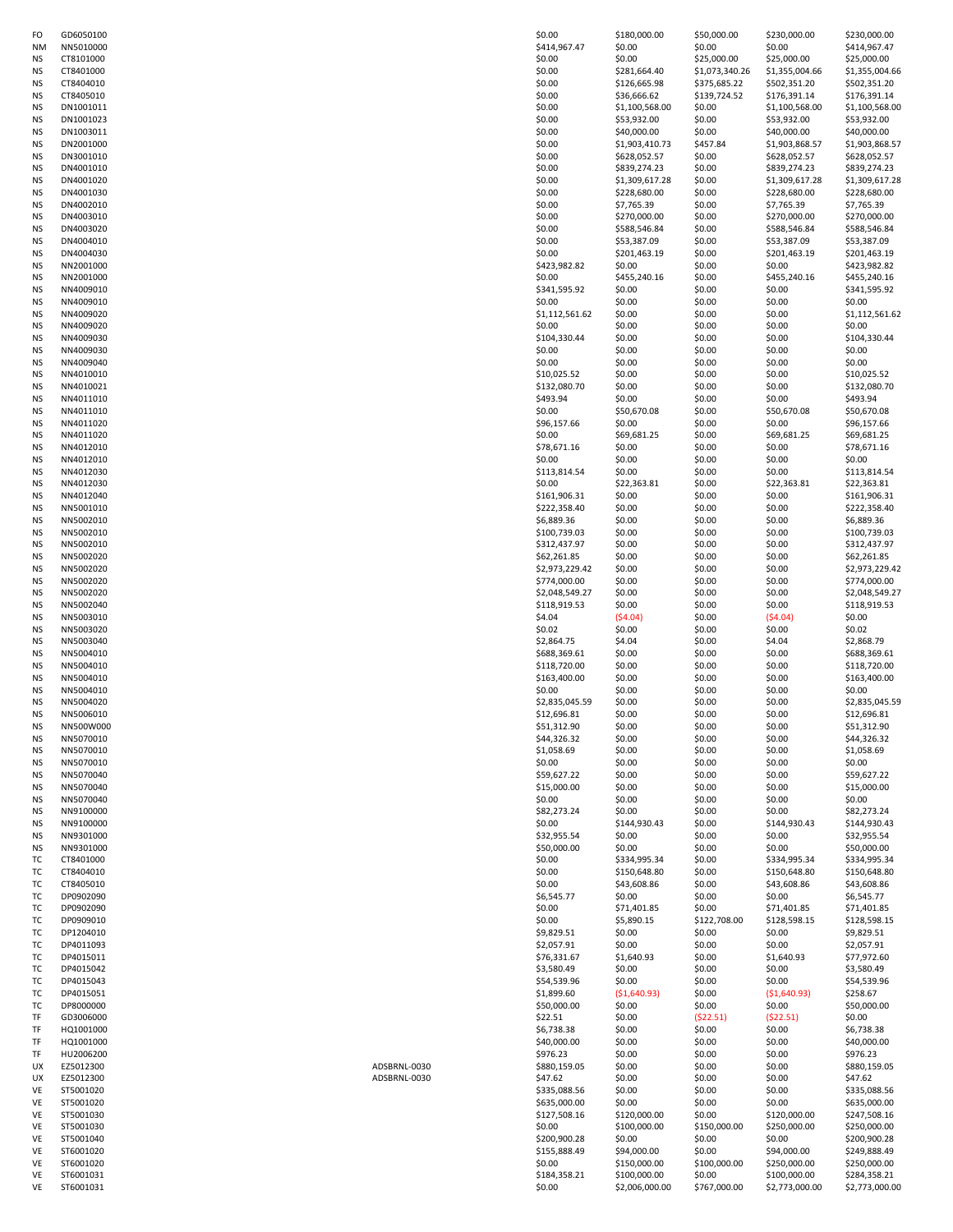| VE       | ST6001032              |              | \$1,056,044.09               | \$436,000.00           | \$0.00                 | \$436,000.00           | \$1,492,044.09                 |
|----------|------------------------|--------------|------------------------------|------------------------|------------------------|------------------------|--------------------------------|
| VE<br>VE | ST6001032<br>ST6001034 | AIP          | \$0.00<br>\$1,044,339.70     | \$300,000.00<br>\$0.00 | \$300,000.00<br>\$0.00 | \$600,000.00<br>\$0.00 | \$600,000.00<br>\$1,044,339.70 |
| VE       | ST6001034              |              | \$102,205.32                 | \$0.00                 | \$0.00                 | \$0.00                 | \$102,205.32                   |
| VE       | ST6001034              | AIP          | \$0.00                       | \$152,000.00           | \$0.00                 | \$152,000.00           | \$152,000.00                   |
| WA       | 39KA00000              | PRN11SC40000 | \$1,104,736.78               | \$0.00                 | \$0.00                 | \$0.00                 | \$1,104,736.78                 |
| WA       | 39KA00000              | PRN11SC40000 | \$0.00                       | \$5,361,600.00         | \$0.00                 | \$5,361,600.00         | \$5,361,600.00                 |
| WA       | 39KC02000              | PRN07SC06000 | \$5,351.21                   | \$0.00                 | (55,351.21)            | (55, 351.21)           | \$0.00                         |
| WA       | 39KG01000              | PRN09SC73000 | \$48.14                      | \$0.00                 | (548.14)               | (548.14)               | \$0.00                         |
| WA       | 39KG01000              | PRN10SC72000 | \$537,506.17                 | \$0.00                 | \$0.00                 | \$0.00                 | \$537,506.17                   |
| WA       | FS1001000              |              | \$1,910,599.27               | \$0.00                 | \$0.00                 | \$0.00                 | \$1,910,599.27                 |
| WA       | FS1001000              |              | \$0.00                       | \$5,074,000.00         | \$0.00                 | \$5,074,000.00         | \$5,074,000.00                 |
| WA       | FS1002000              |              | \$518,238.77                 | \$0.00                 | \$0.00                 | \$0.00                 | \$518,238.77                   |
| WA<br>WA | FS1002000<br>FS1004000 |              | \$0.00<br>\$187,243.47       | \$687,000.00<br>\$0.00 | \$0.00<br>\$0.00       | \$687,000.00<br>\$0.00 | \$687,000.00<br>\$187,243.47   |
| WA       | FS1004000              |              | \$0.00                       | \$390,000.00           | \$0.00                 | \$390,000.00           | \$390,000.00                   |
| WA       | FS1005000              |              | \$557,638.18                 | \$0.00                 | \$0.00                 | \$0.00                 | \$557,638.18                   |
| WA       | FS1005000              |              | \$0.00                       | \$1,609,000.00         | \$0.00                 | \$1,609,000.00         | \$1,609,000.00                 |
| WA       | FS1006000              |              | \$259,954.04                 | \$0.00                 | \$0.00                 | \$0.00                 | \$259,954.04                   |
| WA       | FS1006000              |              | \$0.00                       | \$452,000.00           | \$0.00                 | \$452,000.00           | \$452,000.00                   |
| WA       | FS1007000              |              | \$177,166.36                 | \$0.00                 | \$0.00                 | \$0.00                 | \$177,166.36                   |
| WA       | FS1007000              |              | \$0.00                       | \$544,000.00           | \$0.00                 | \$544,000.00           | \$544,000.00                   |
| WA       | FS1009000              |              | \$391,670.46                 | \$0.00                 | \$0.00                 | \$0.00                 | \$391,670.46                   |
| WA       | FS1009000              |              | \$0.00                       | \$561,000.00           | \$0.00                 | \$561,000.00           | \$561,000.00                   |
| WA       | KA1102080              |              | \$20,411.19                  | \$0.00                 | \$0.00                 | \$0.00                 | \$20,411.19                    |
| WA       | KA1102811              |              | \$882.24                     | \$0.00                 | \$0.00                 | \$0.00                 | \$882.24                       |
| WA       | KA1102811              |              | \$11,981.92                  | \$0.00                 | \$0.00                 | \$0.00                 | \$11,981.92                    |
| WA       | KA1102812              |              | \$271,438.04                 | \$0.00                 | \$0.00                 | \$0.00                 | \$271,438.04                   |
| WA<br>WA | KA1502021<br>KA2101020 |              | \$5,898.40<br>\$1,431,420.58 | \$0.00<br>\$0.00       | \$0.00<br>\$0.00       | \$0.00<br>\$0.00       | \$5,898.40<br>\$1,431,420.58   |
| WA       | KA2101020              | OPEMIE30YD   | \$3,506,930.60               | \$0.00                 | \$0.00                 | \$0.00                 | \$3,506,930.60                 |
| WA       | KA2101020              |              | \$0.00                       | \$3,760,750.00         | \$0.00                 | \$3,760,750.00         | \$3,760,750.00                 |
| WA       | KA2101030              |              | \$15,930.72                  | \$0.00                 | \$0.00                 | \$0.00                 | \$15,930.72                    |
| WA       | KA2101030              |              | \$435,000.00                 | \$0.00                 | \$0.00                 | \$0.00                 | \$435,000.00                   |
| WA       | KA2102021              |              | \$10,609,419.36              | \$0.00                 | \$0.00                 | \$0.00                 | \$10,609,419.3                 |
| WA       | KA2102021              |              | \$0.00                       | \$17,597,240.00        | \$0.00                 | \$17,597,240.00        | \$17,597,240.0                 |
| WA       | KA2102090              |              | \$146,856.12                 | \$0.00                 | \$0.00                 | \$0.00                 | \$146,856.12                   |
| WA       | KA2102090              |              | \$0.00                       | \$214,478.00           | \$0.00                 | \$214,478.00           | \$214,478.00                   |
| WA       | KA2103011              | EQUMIE30YD   | \$2,732,941.82               | \$0.00                 | \$0.00                 | \$0.00                 | \$2,732,941.82                 |
| WA       | KA2103011              | EQUMIE30YD   | \$0.00                       | \$7,291,250.00         | \$0.00                 | \$7,291,250.00         | \$7,291,250.00                 |
| WA       | KA2201020              |              | \$874,745.04                 | \$0.00                 | \$0.00                 | \$0.00                 | \$874,745.04                   |
| WA       | KA2201020              |              | \$0.00                       | \$3,062,325.00         | \$0.00                 | \$3,062,325.00         | \$3,062,325.00                 |
| WA       | KA2202010              |              | \$557,310.09                 | \$0.00                 | \$0.00                 | \$0.00                 | \$557,310.09                   |
| WA<br>WA | KA2202010<br>KA2202090 |              | \$0.00<br>\$215,155.93       | \$690,750.00<br>\$0.00 | \$0.00<br>\$0.00       | \$690,750.00<br>\$0.00 | \$690,750.00<br>\$215,155.93   |
| WA       | KA2202090              |              | \$734,000.00                 | \$0.00                 | \$0.00                 | \$0.00                 | \$734,000.00                   |
| WA       | KA2202090              |              | \$0.00                       | \$295,488.00           | \$0.00                 | \$295,488.00           | \$295,488.00                   |
| WA       | KA2203012              |              | \$383,422.82                 | \$0.00                 | \$0.00                 | \$0.00                 | \$383,422.82                   |
| WA       | KA2301020              |              | \$840,320.05                 | \$0.00                 | \$0.00                 | \$0.00                 | \$840,320.05                   |
| WA       | KA2301020              |              | \$0.00                       | \$748,312.00           | \$0.00                 | \$748,312.00           | \$748,312.00                   |
| WA       | KA2302090              |              | \$2,468.47                   | (\$2,468.47)           | \$0.00                 | (52, 468.47)           | \$0.00                         |
| WA       | KA2303011              | OPEMIE11WB   | \$232,170.69                 | \$0.00                 | \$0.00                 | \$0.00                 | \$232,170.69                   |
| WA       | KA2303011              | EQUMIE11WB   | \$2,837,029.47               | \$0.00                 | \$0.00                 | \$0.00                 | \$2,837,029.47                 |
| WA       | KA2303011              | EQUMIE11WB   | \$0.00                       | \$2,000,000.00         | \$0.00                 | \$2,000,000.00         | \$2,000,000.00                 |
| WA       | KA2401012              |              | \$302,370.33                 | \$0.00                 | \$0.00                 | \$0.00                 | \$302,370.33                   |
| WA       | KA2401012              |              | \$0.00                       | \$2,532,750.00         | \$0.00                 | \$2,532,750.00         | \$2,532,750.00                 |
| WA       | KA2401021              |              | \$69,738.92                  | \$0.00                 | \$0.00                 | \$0.00                 | \$69,738.92                    |
| WA<br>WA | KA2401021<br>KA2401021 |              | \$425,000.00<br>\$0.00       | \$0.00<br>\$209,528.00 | \$0.00<br>\$0.00       | \$0.00<br>\$209,528.00 | \$425,000.00<br>\$209,528.00   |
| WA       | KA2401022              |              | \$8,013.38                   | \$0.00                 | \$0.00                 | \$0.00                 | \$8,013.38                     |
| WA       | KA2401022              |              | \$0.00                       | \$116,660.00           | \$0.00                 | \$116,660.00           | \$116,660.00                   |
| WA       | KA2403013              | EQU          | \$13,302.54                  | \$0.00                 | \$0.00                 | \$0.00                 | \$13,302.54                    |
| WA       | KA2403013              |              | \$113,368.14                 | \$0.00                 | \$0.00                 | \$0.00                 | \$113,368.14                   |
| WA       | KA2501012              |              | \$110,196.37                 | \$0.00                 | \$0.00                 | \$0.00                 | \$110,196.37                   |
| WA       | KA2501012              |              | \$0.00                       | \$835,807.00           | \$0.00                 | \$835,807.00           | \$835,807.00                   |
| WA       | KA2501021              |              | \$558,219.21                 | \$0.00                 | \$0.00                 | \$0.00                 | \$558,219.21                   |
| WA       | KA2501021              |              | \$0.00                       | \$2,424,087.00         | \$0.00                 | \$2,424,087.00         | \$2,424,087.00                 |
| WA       | KA2501022              |              | \$306,517.99                 | \$0.00                 | \$0.00                 | \$0.00                 | \$306,517.99                   |
| WA       | KA2501022              |              | \$0.00                       | \$257,880.00           | \$0.00                 | \$257,880.00           | \$257,880.00                   |
| WA<br>WA | KA2501032<br>KA2501032 |              | \$954,908.88<br>\$0.00       | \$0.00<br>\$847,320.00 | \$0.00<br>\$0.00       | \$0.00<br>\$847,320.00 | \$954,908.88<br>\$847,320.00   |
| WA       | KA2601020              |              |                              | \$0.00                 |                        | \$0.00                 | \$1,444.73                     |
| WA       | KA2602010              | AIP          | \$1,444.73<br>\$1,209,117.72 | \$0.00                 | \$0.00<br>\$0.00       | \$0.00                 | \$1,209,117.72                 |
| WA       | KA2602010              |              | \$954,284.46                 | \$0.00                 | \$0.00                 | \$0.00                 | \$954,284.46                   |
| WA       | KA2602010              | AIP          | \$300,000.00                 | \$0.00                 | \$0.00                 | \$0.00                 | \$300,000.00                   |
| WA       | KA2602010              |              | \$0.00                       | \$2,686,250.00         | \$0.00                 | \$2,686,250.00         | \$2,686,250.00                 |
| WA       | KA2602010              | AIP          | \$0.00                       | \$767,500.00           | \$0.00                 | \$767,500.00           | \$767,500.00                   |
| WA       | KB0101022              |              | \$346,723.73                 | \$0.00                 | \$0.00                 | \$0.00                 | \$346,723.73                   |
| WA       | KB0101022              |              | \$0.00                       | \$1,741,249.00         | \$0.00                 | \$1,741,249.00         | \$1,741,249.00                 |
| WA       | KB0181012              |              | \$34,228.17                  | \$0.00                 | \$0.00                 | \$0.00                 | \$34,228.17                    |
| WA       | KB0201021              |              | \$759,263.97                 | \$0.00                 | \$0.00                 | \$0.00                 | \$759,263.97                   |
| WA       | KB0201021              |              | \$0.00                       | \$4,993,253.00         | \$0.00                 | \$4,993,253.00         | \$4,993,253.00                 |
| WA       | KB0201022              |              | \$10,839.24                  | \$0.00                 | \$0.00                 | \$0.00                 | \$10,839.24                    |
| WA       | KB0201022<br>KB0201052 |              | \$0.00                       | \$14,453.00<br>\$0.00  | \$0.00<br>\$0.00       | \$14,453.00<br>\$0.00  | \$14,453.00<br>\$246,561.33    |
| WA<br>WA | KB0202011              | AIP          | \$246,561.33<br>\$781,888.75 | \$0.00                 | \$0.00                 | \$0.00                 | \$781,888.75                   |
| WA       | KB0202011              | EQU          | \$428,519.80                 | \$0.00                 | \$0.00                 | \$0.00                 | \$428,519.80                   |
| WA       | KB0202011              | AIP          | \$2,300,000.00               | \$0.00                 | \$0.00                 | \$0.00                 | \$2,300,000.00                 |
| WA       | KB0202011              |              | \$7,123,304.64               | \$0.00                 | \$0.00                 | \$0.00                 | \$7,123,304.64                 |
| WA       | KB0202011              | EQU          | \$700,000.00                 | \$0.00                 | \$0.00                 | \$0.00                 | \$700,000.00                   |
| WA       | KB0202011              | AIP          | \$1,200,000.00               | \$0.00                 | \$0.00                 | \$0.00                 | \$1,200,000.00                 |
| WA       | KB0202011              |              | \$0.00                       | \$98,026,958.00        | \$0.00                 | \$98,026,958.00        | \$98,026,958.0                 |
| WA       | KB0202011              | EQU          | \$0.00                       | \$1,332,209.00         | \$0.00                 | \$1,332,209.00         | \$1,332,209.00                 |
| WA       | KB0202011              | AIP          | \$0.00                       | \$2,902,105.00         | \$0.00                 | \$2,902,105.00         | \$2,902,105.00                 |
| WA       | KB0202012              | EQU          | \$334,488.72                 | \$0.00                 | \$0.00                 | \$0.00                 | \$334,488.72                   |
| WA       | KB0202012              |              | \$1,942,923.41               | \$0.00                 | \$0.00                 | \$0.00                 | \$1,942,923.41                 |

| AIP |              |  |
|-----|--------------|--|
| AIP |              |  |
|     | PRN11SC40000 |  |
|     | PRN11SC40000 |  |
|     | PRN07SC06000 |  |
|     | PRN09SC73000 |  |
|     | PRN10SC72000 |  |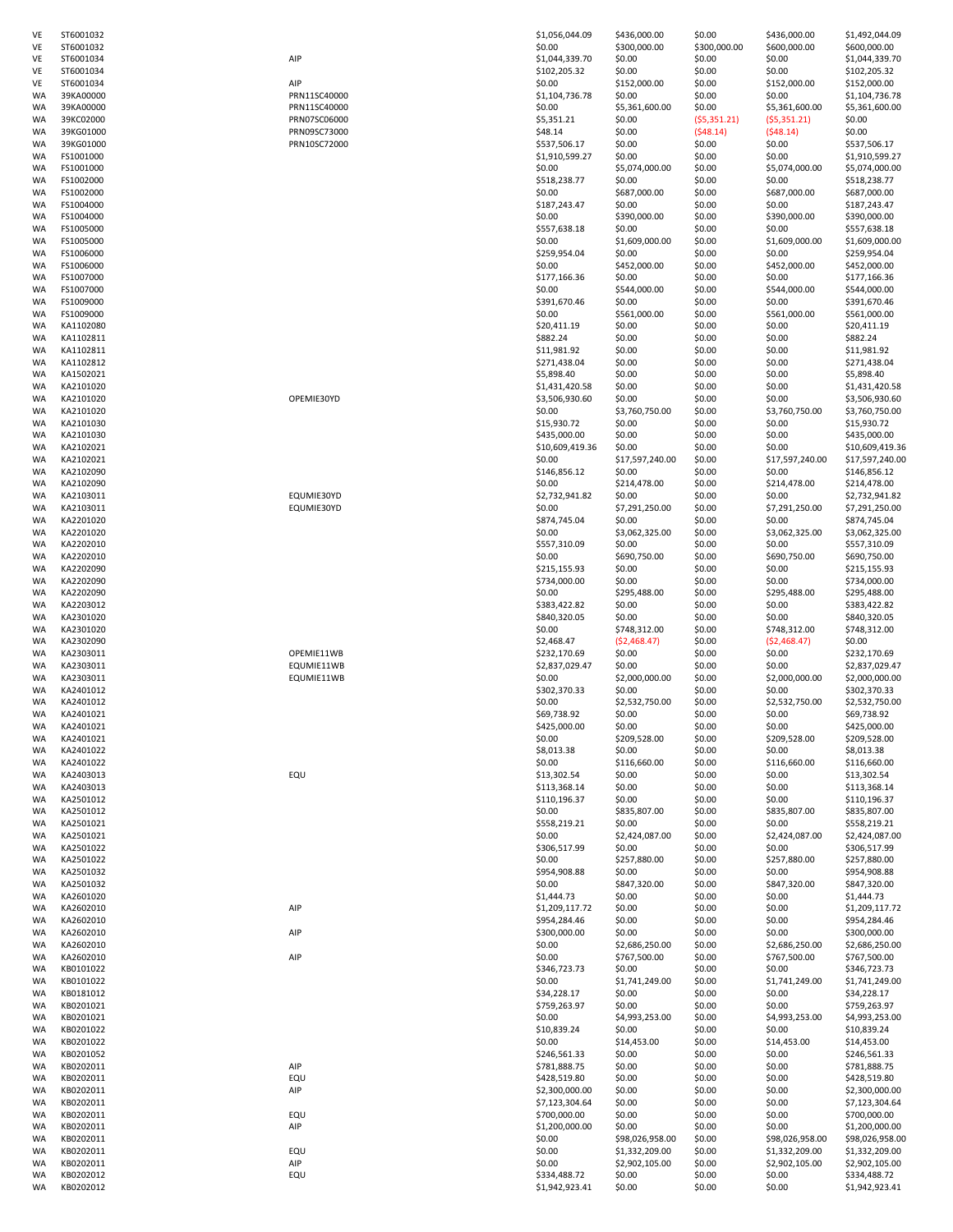| WA                     | KB0202012              | EQU        | \$100,000.00           | \$0.00                   | \$0.00            | \$0.00                   | \$100,000.00                     |
|------------------------|------------------------|------------|------------------------|--------------------------|-------------------|--------------------------|----------------------------------|
| <b>WA</b>              | KB0202012              |            | \$0.00                 | \$26,212,600.00          | \$1,200,000.00    | \$27,412,600.00          | \$27,412,600.00                  |
| <b>WA</b>              | KB0202012              | EQU        | \$0.00                 | \$2,434,249.00           | (51, 200, 000.00) | \$1,234,249.00           | \$1,234,249.00                   |
| WA                     | KB0202030              |            | \$3,083.37             | \$0.00                   | ( \$3,083.37)     | ( \$3,083.37)            | \$0.00                           |
| WA                     | KB0281011              |            | \$89,868.74            | \$0.00                   | \$0.00            | \$0.00                   | \$89,868.74                      |
| WA                     | KB0301020              |            | \$730,870.28           | \$0.00                   | \$0.00            | \$0.00                   | \$730,870.28                     |
| <b>WA</b><br><b>WA</b> | KB0301020<br>KB0301042 |            | \$0.00<br>\$220,116.87 | \$3,211,340.00<br>\$0.00 | \$0.00<br>\$0.00  | \$3,211,340.00<br>\$0.00 | \$3,211,340.00                   |
| WA                     | KB0301042              |            | \$0.00                 | \$3,248,201.00           | \$0.00            | \$3,248,201.00           | \$220,116.87<br>\$3,248,201.00   |
| WA                     | KB0301052              |            | \$98,902.56            | \$0.00                   | \$0.00            | \$0.00                   | \$98,902.56                      |
| WA                     | KB0301052              |            | \$0.00                 | \$193,979.00             | \$0.00            | \$193,979.00             | \$193,979.00                     |
|                        |                        |            |                        |                          |                   |                          |                                  |
| WA                     | KB0401022              |            | \$36,111.65            | \$0.00                   | \$0.00            | \$0.00                   | \$36,111.65                      |
| WA                     | KB0401022              |            | \$0.00                 | \$531,731.00             | \$0.00            | \$531,731.00             | \$531,731.00                     |
| WA                     | KC0201010              |            | \$2,837,318.15         | \$0.00                   | \$0.00            | \$0.00                   | \$2,837,318.15                   |
| WA                     | KC0201010              |            | \$0.00                 | \$2,087,000.00           | \$0.00            | \$2,087,000.00           | \$2,087,000.00                   |
| WA                     | KC0201060              |            | \$1,161,110.68         | \$0.00                   | \$0.00            | \$0.00                   | \$1,161,110.68                   |
| <b>WA</b>              | KC0201060              |            | \$0.00                 | \$2,643,000.00           | \$0.00            | \$2,643,000.00           | \$2,643,000.00                   |
| <b>WA</b>              | KC0202020              | EQU        | \$73,216.92            | \$0.00                   | \$0.00            | \$0.00                   | \$73,216.92                      |
| WA                     | KC0202020              |            | \$465,711.08           | \$0.00                   | \$0.00            | \$0.00                   | \$465,711.08                     |
| WA                     | KC0202020              |            | \$0.00                 | \$1,476,000.00           | \$0.00            | \$1,476,000.00           | \$1,476,000.00                   |
| WA                     | KC0202030              |            | \$739,811.77           | \$0.00                   | \$0.00            | \$0.00                   | \$739,811.77                     |
| WA                     | KC0202030              |            | \$0.00                 | \$1,452,000.00           | \$0.00            | \$1,452,000.00           | \$1,452,000.00                   |
| WA                     | KC0202050              |            | \$436,553.38           | \$0.00                   | \$0.00            | \$0.00                   | \$436,553.38                     |
| WA                     | KC0202050              |            | \$0.00                 | \$826,000.00             | \$0.00            | \$826,000.00             | \$826,000.00                     |
| WA                     | KC0203010              |            | \$5,649.16             | \$0.00                   | \$0.00            | \$0.00                   | \$5,649.16                       |
| <b>WA</b>              | KC0203020              | EQU        | \$429,712.86           | \$0.00                   | \$0.00            | \$0.00                   | \$429,712.86                     |
| <b>WA</b>              | KC0203020              |            | \$18,777.72            | \$0.00                   | \$0.00            | \$0.00                   | \$18,777.72                      |
| <b>WA</b>              | KC0203020              |            | \$0.00                 | \$1,769,000.00           | \$0.00            | \$1,769,000.00           | \$1,769,000.00                   |
| WA                     | KC0207010              |            | \$103,422.42           | \$0.00                   | \$0.00            | \$0.00                   | \$103,422.42                     |
| WA                     | KC0207010              |            | \$3,072,000.00         | \$0.00                   | \$0.00            | \$0.00                   | \$3,072,000.00                   |
| <b>WA</b>              | KC0213010              |            | \$2,875,000.00         | \$0.00                   | \$0.00            | \$0.00                   | \$2,875,000.00                   |
| WA                     | KC0281013              |            | \$165,193.55           | \$0.00                   | \$0.00            | \$0.00                   | \$165,193.55                     |
| <b>WA</b>              | KC0301020              |            | \$648,212.28           | \$0.00                   | \$0.00            | \$0.00                   | \$648,212.28                     |
| WA                     | KC0301020              |            | \$0.00                 | \$1,212,000.00           | \$0.00            | \$1,212,000.00           | \$1,212,000.00                   |
| WA                     | KC0301050              |            | \$0.00                 | \$973,000.00             | \$0.00            | \$973,000.00             | \$973,000.00                     |
| <b>WA</b>              | KC0302010              |            | \$814,493.01           | \$0.00                   | \$0.00            | \$0.00                   | \$814,493.01                     |
| <b>WA</b>              | KC0302010              |            | \$0.00                 | \$2,816,000.00           | \$0.00            | \$2,816,000.00           | \$2,816,000.00                   |
| <b>WA</b>              | KC0302030              |            | \$93,757.03            | \$0.00                   | \$0.00            | \$0.00                   | \$93,757.03                      |
|                        |                        |            |                        |                          |                   |                          |                                  |
| WA                     | KC0302030              |            | \$622,000.00           | \$0.00                   | \$0.00            | \$0.00                   | \$622,000.00                     |
| WA                     | KC0302030              |            | \$0.00                 | \$331,000.00             | \$0.00            | \$331,000.00             | \$331,000.00                     |
| <b>WA</b>              | KC0304020              | EQU        | \$31,065.06            | ( \$31,065.06)           | \$0.00            | ( \$31,065.06)           | \$0.00                           |
| WA                     | KC0304020              |            | \$968,125.98           | \$0.00                   | \$0.00            | \$0.00                   | \$968,125.98                     |
| WA                     | KC0304020              |            | \$0.00                 | \$2,609,000.00           | \$0.00            | \$2,609,000.00           | \$2,609,000.00                   |
| WA                     | KC0304030              |            | \$0.00                 | \$31,065.06              | \$0.00            | \$31,065.06              | \$31,065.06                      |
| WA                     | KC0304030              | EQU        | \$399,984.34           | \$0.00                   | \$0.00            | \$0.00                   | \$399,984.34                     |
| <b>WA</b>              | KC0304030              |            | \$2,826,658.25         | \$0.00                   | \$0.00            | \$0.00                   | \$2,826,658.25                   |
| <b>WA</b>              | KC0304030              |            | \$0.00                 | \$4,468,000.00           | \$250,000.00      | \$4,718,000.00           | \$4,718,000.00                   |
| <b>WA</b>              | KC0401030              | AIP        | \$1,062.91             | (51,062.91)              | \$0.00            | (51,062.91)              | \$0.00                           |
| WA                     | KC0401030              | EQU        | \$1,467,986.14         | \$0.00                   | \$0.00            | \$0.00                   | \$1,467,986.14                   |
| WA                     | KC0401030              |            | \$2,914,402.67         | \$0.00                   | \$0.00            | \$0.00                   | \$2,914,402.67                   |
| <b>WA</b>              | KC0401040              |            | \$16,469,155.80        | \$0.00                   | \$0.00            | \$0.00                   | \$16,469,155.80                  |
| <b>WA</b>              | KC0401040              | EQU        | \$4,445,405.40         | \$0.00                   | \$0.00            | \$0.00                   | \$4,445,405.40                   |
| WA                     | KC0401040              |            | \$0.00                 | \$77,139,000.00          | \$0.00            | \$77,139,000.00          | \$77,139,000.00                  |
| WA                     | KC0401040              | EQU        | \$0.00                 | \$6,500,000.00           | \$0.00            | \$6,500,000.00           | \$6,500,000.00                   |
| WA                     | KC0403020              |            | \$10,610,019.86        | (\$1,250,000.00)         | \$0.00            | ( \$1,250,000.00)        | \$9,360,019.86                   |
| WA                     | KC0403020              | EQU        | \$450,017.81           | \$1,250,000.00           | \$0.00            | \$1,250,000.00           | \$1,700,017.81                   |
| <b>WA</b>              | KC0403020              |            | \$0.00                 | \$16,248,000.00          | \$0.00            | \$16,248,000.00          | \$16,248,000.00                  |
| <b>WA</b>              | KC0404040              |            | \$705,879.25           | \$0.00                   | \$0.00            | \$0.00                   | \$705,879.25                     |
| WA                     | KC0405060              | EQUMIE21XG | \$20,229,590.57        | \$0.00                   | \$0.00            | \$0.00                   | \$20,229,590.57                  |
| <b>WA</b>              | KC0405060              | EQUMIE21XG | \$0.00                 | \$12,106,000.00          | \$0.00            | \$12,106,000.00          | \$12,106,000.00                  |
| <b>WA</b>              | KC0406020              |            |                        |                          | \$0.00            |                          | \$351,793.85                     |
| <b>WA</b>              | KC0406020              |            |                        |                          |                   |                          |                                  |
| <b>WA</b>              |                        |            | \$351,793.85           | \$0.00                   |                   | \$0.00                   |                                  |
| WA                     |                        |            | \$0.00                 | \$315,000.00             | \$0.00            | \$315,000.00             | \$315,000.00                     |
|                        | KC0406030              |            | \$1,186,035.91         | \$0.00                   | \$0.00            | \$0.00                   | \$1,186,035.91                   |
| WA                     | KC0406030              |            | \$0.00                 | \$5,873,000.00           | \$0.00            | \$5,873,000.00           | \$5,873,000.00                   |
|                        | KJ0402000              |            | \$199,999.00           | \$0.00                   | \$0.00            | \$0.00                   | \$199,999.00                     |
| <b>WA</b>              | KJ0404000              |            | \$141,009.83           | \$0.00                   | \$0.00            | \$0.00                   | \$141,009.83                     |
| <b>WA</b>              | KJ0404000              |            | \$510,000.00           | \$0.00                   | \$0.00            | \$0.00                   | \$510,000.00                     |
| WA                     | KL1001000              |            | \$652,576.36           | \$0.00                   | \$0.00            | \$0.00                   | \$652,576.36                     |
| WA                     | KL1001000              |            | \$0.00                 | \$1,040,000.00           | \$12,000.00       | \$1,052,000.00           | \$1,052,000.00                   |
| WA                     | KL1002000              |            | \$8,904.14             | \$0.00                   | \$0.00            | \$0.00                   | \$8,904.14                       |
| <b>WA</b>              | KL1002000              |            | \$190,000.00           | \$0.00                   | \$0.00            | \$0.00                   | \$190,000.00                     |
| <b>WA</b>              | KL1002000              |            | \$0.00                 | \$86,000.00              | \$20,000.00       | \$106,000.00             | \$106,000.00                     |
| WA                     | KL1003000              |            | \$80,875.63            | \$0.00                   | \$0.00            | \$0.00                   | \$80,875.63                      |
| WA                     | KL1003000              |            | \$348,000.00           | \$0.00                   | \$0.00            | \$0.00                   | \$348,000.00                     |
| WA                     | KL1003000              |            | \$0.00                 | \$220,000.00             | \$20,000.00       | \$240,000.00             | \$240,000.00                     |
| <b>WA</b>              | KL1500000              |            | \$2,180.42             | \$0.00                   | \$0.00            | \$0.00                   | \$2,180.42                       |
| <b>WA</b>              | KP1101010              | EQU        | \$39,292.45            | \$0.00                   | \$0.00            | \$0.00                   | \$39,292.45                      |
| WA                     | KP1102010              |            | \$5,489.80             | \$0.00                   | \$0.00            | \$0.00                   | \$5,489.80                       |
| WA                     | KP1601010              |            | \$166,645.68           | \$0.00                   | \$0.00            | \$0.00                   | \$166,645.68                     |
| WA                     | KP1601010              |            | \$180,000.00           | \$0.00                   | \$0.00            | \$0.00                   | \$180,000.00                     |
| <b>WA</b>              | KP1601010              |            | \$180,000.00           | \$0.00                   | \$0.00            | \$0.00                   | \$180,000.00                     |
| <b>WA</b>              | KP1601030              |            | \$44,299.78            | \$0.00                   | \$0.00            | \$0.00                   | \$44,299.78                      |
| WA                     | KP1601040              |            | \$1,349,674.84         | \$0.00                   | \$0.00            | \$0.00                   | \$1,349,674.84                   |
| <b>WA</b>              | KP1601040              |            | \$0.00                 | \$1,125,000.00           | \$0.00            | \$1,125,000.00           | \$1,125,000.00                   |
| WA                     | KP1602010              |            | \$716,088.56           | \$0.00                   | \$0.00            | \$0.00                   | \$716,088.56                     |
| <b>WA</b>              | KP1602010              |            | \$0.00                 | \$1,000,000.00           | \$0.00            | \$1,000,000.00           | \$1,000,000.00                   |
| <b>WA</b>              | KP1602020              |            | \$914,580.15           | \$0.00                   | \$0.00            | \$0.00                   | \$914,580.15                     |
| WA                     | KP1605010              |            | \$3,896,772.26         | \$0.00                   | \$0.00            | \$0.00                   |                                  |
| <b>WA</b>              | KP1605010              |            | \$0.00                 | \$2,500,000.00           | \$0.00            | \$2,500,000.00           | \$3,896,772.26<br>\$2,500,000.00 |
| WA                     |                        |            |                        |                          |                   |                          |                                  |
|                        | KP1606000              |            | \$57,845.47            | \$0.00                   | \$0.00            | \$0.00                   | \$57,845.47                      |
| <b>WA</b>              | KP1606000              |            | \$100,000.00           | \$0.00                   | \$0.00            | \$0.00                   | \$100,000.00                     |
| <b>WA</b>              | KP1606000              |            | \$148,615.89           | \$0.00                   | \$0.00            | \$0.00                   | \$148,615.89                     |
| WA                     | KP1606000              |            | \$1,000,000.00         | \$0.00                   | \$0.00            | \$0.00                   | \$1,000,000.00                   |
| <b>WA</b>              | KP1701000              |            | \$939,130.79           | \$0.00                   | \$0.00            | \$0.00                   | \$939,130.79                     |
| WA<br>WA               | KP1701000<br>KP1703020 |            | \$0.00<br>\$312,881.80 | \$3,748,000.00<br>\$0.00 | \$0.00<br>\$0.00  | \$3,748,000.00<br>\$0.00 | \$3,748,000.00<br>\$312,881.80   |